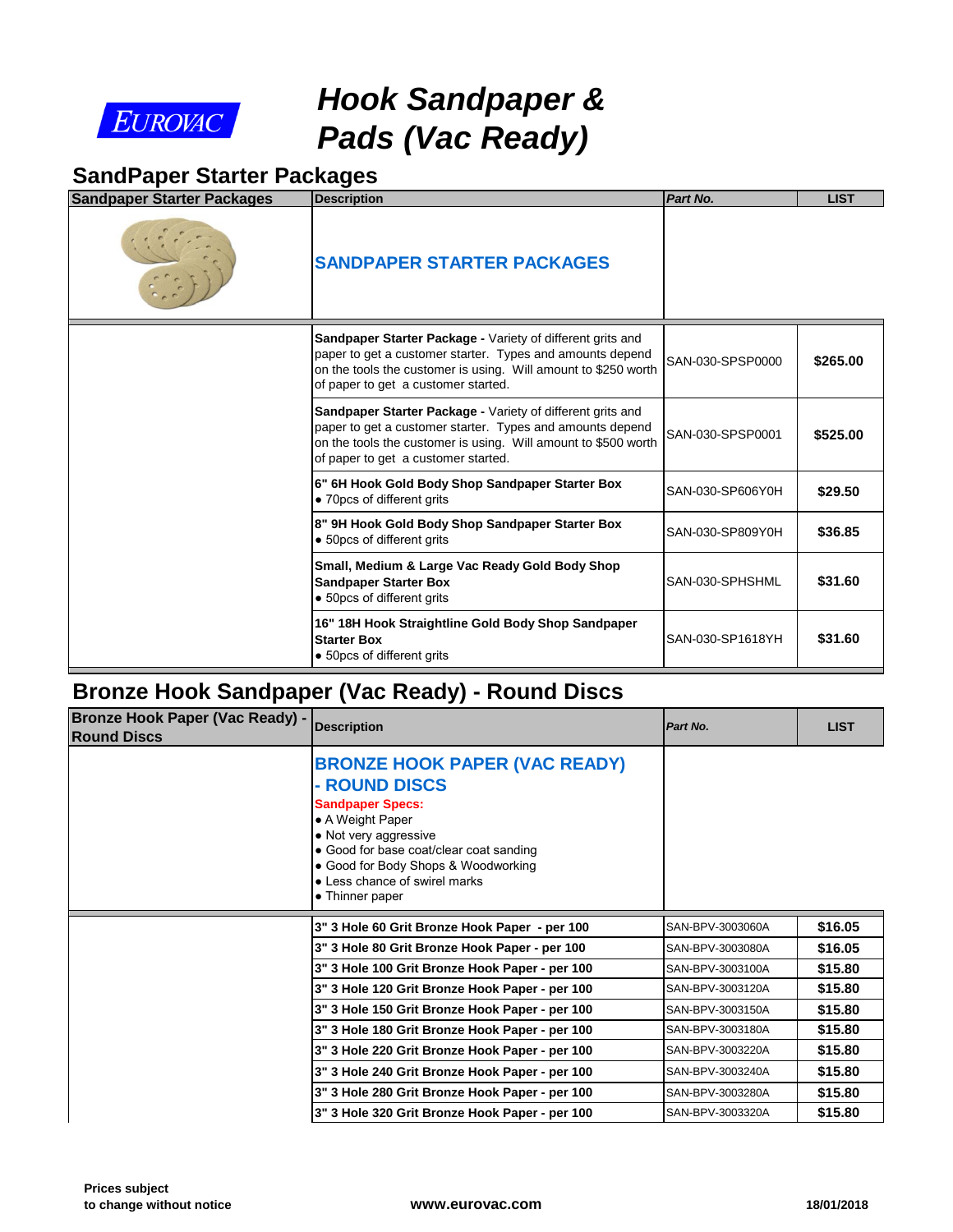|                    | 3" 3 Hole 400 Grit Bronze Hook Paper - per 100  | SAN-BPV-3003400A |
|--------------------|-------------------------------------------------|------------------|
|                    | 3" 3 Hole 500 Grit Bronze Hook Paper - per 100  | SAN-BPV-3003500A |
|                    | 3" 3 Hole 600 Grit Bronze Hook Paper - per 100  | SAN-BPV-3003600A |
|                    | 3" 3 Hole 800 Grit Bronze Hook Paper - per 100  | SAN-BPV-3003800A |
|                    | 3" 3 Hole 1000 Grit Bronze Hook Paper - per 100 | SAN-BPV-3031000A |
| 50pcs per package  | 3" 3 Hole 1200 Grit Bronze Hook Paper - per 100 | SAN-BPV-3031200A |
|                    | 5" 5 Hole 60 Grit Bronze Hook Paper - per 100   | SAN-BPV-5005060A |
|                    | 5" 5 Hole 80 Grit Bronze Hook Paper - per 100   | SAN-BPV-5005080A |
|                    | 5" 5 Hole 100 Grit Bronze Hook Paper - per 100  | SAN-BPV-5005100A |
|                    | 5" 5 Hole 120 Grit Bronze Hook Paper - per 100  | SAN-BPV-5005120A |
|                    | 5" 5 Hole 150 Grit Bronze Hook Paper - per 100  | SAN-BPV-5005150A |
|                    | 5" 5 Hole 180 Grit Bronze Hook Paper - per 100  | SAN-BPV-5005180A |
|                    | 5" 5 Hole 220 Grit Bronze Hook Paper - per 100  | SAN-BPV-5005220A |
|                    | 5" 5 Hole 240 Grit Bronze Hook Paper - per 100  | SAN-BPV-5005240A |
|                    | 5" 5 Hole 280 Grit Bronze Hook Paper - per 100  | SAN-BPV-5005280A |
|                    | 5" 5 Hole 320 Grit Bronze Hook Paper - per 100  | SAN-BPV-5005320A |
|                    | 5" 5 Hole 400 Grit Bronze Hook Paper - per 100  | SAN-BPV-5005400A |
|                    | 5" 5 Hole 500 Grit Bronze Hook Paper - per 100  | SAN-BPV-5005500A |
|                    | 5" 5 Hole 600 Grit Bronze Hook Paper - per 100  | SAN-BPV-5005600A |
|                    | 5" 5 Hole 800 Grit Bronze Hook Paper - per 100  | SAN-BPV-5005800A |
|                    | 5" 5 Hole 1000 Grit Bronze Hook Paper - per 100 | SAN-BPV-5051000A |
| 50pcs per package  | 5" 5 Hole 1200 Grit Bronze Hook Paper - per 100 | SAN-BPV-5051200A |
|                    | 5" 6 Hole 60 Grit Bronze Hook Paper - per 100   | SAN-BPV-5006060A |
|                    | 5" 6 Hole 80 Grit Bronze Hook Paper - per 100   | SAN-BPV-5006080A |
|                    | 5" 6 Hole 100 Grit Bronze Hook Paper - per 100  | SAN-BPV-5006100A |
|                    | 5" 6 Hole 120 Grit Bronze Hook Paper - per 100  | SAN-BPV-5006120A |
|                    | 5" 6 Hole 150 Grit Bronze Hook Paper - per 100  | SAN-BPV-5006150A |
|                    | 5" 6 Hole 180 Grit Bronze Hook Paper - per 100  | SAN-BPV-5006180A |
|                    | 5" 6 Hole 220 Grit Bronze Hook Paper - per 100  | SAN-BPV-5006220A |
|                    | 5" 6 Hole 240 Grit Bronze Hook Paper - per 100  | SAN-BPV-5006240A |
|                    | 5" 6 Hole 280 Grit Bronze Hook Paper - per 100  | SAN-BPV-5006280A |
|                    | 5" 6 Hole 320 Grit Bronze Hook Paper - per 100  | SAN-BPV-5006320A |
|                    | 5" 6 Hole 400 Grit Bronze Hook Paper - per 100  | SAN-BPV-5006400A |
|                    | 5" 6 Hole 500 Grit Bronze Hook Paper - per 100  | SAN-BPV-5006500A |
|                    | 5" 6 Hole 600 Grit Bronze Hook Paper - per 100  | SAN-BPV-5006600A |
|                    | 5" 6 Hole 800 Grit Bronze Hook Paper - per 100  | SAN-BPV-5006800A |
|                    | 5" 6 Hole 1000 Grit Bronze Hook Paper - per 100 | SAN-BPV-5061000A |
| 50 pcs per package | 5" 6 Hole 1200 Grit Bronze Hook Paper - per 100 | SAN-BPV-5061200A |
|                    | 6" 6 Hole 60 Grit Bronze Hook Paper - per 100   | SAN-BPV-6006060A |
|                    | 6" 6 Hole 80 Grit Bronze Hook Paper - per 100   | SAN-BPV-6006080A |
|                    | 6" 6 Hole 100 Grit Bronze Hook Paper - per 100  | SAN-BPV-6006100A |
|                    | 6" 6 Hole 120 Grit Bronze Hook Paper - per 100  | SAN-BPV-6006120A |
|                    | 6" 6 Hole 150 Grit Bronze Hook Paper - per 100  | SAN-BPV-6006150A |
|                    | 6" 6 Hole 180 Grit Bronze Hook Paper - per 100  | SAN-BPV-6006180A |
|                    | 6" 6 Hole 220 Grit Bronze Hook Paper - per 100  | SAN-BPV-6006220A |
|                    | 6" 6 Hole 240 Grit Bronze Hook Paper - per 100  | SAN-BPV-6006240A |
|                    | 6" 6 Hole 280 Grit Bronze Hook Paper - per 100  | SAN-BPV-6006280A |
|                    | 6" 6 Hole 320 Grit Bronze Hook Paper - per 100  | SAN-BPV-6006320A |
|                    | 6" 6 Hole 400 Grit Bronze Hook Paper - per 100  | SAN-BPV-6006400A |
|                    | 6" 6 Hole 500 Grit Bronze Hook Paper - per 100  | SAN-BPV-6006500A |
|                    |                                                 |                  |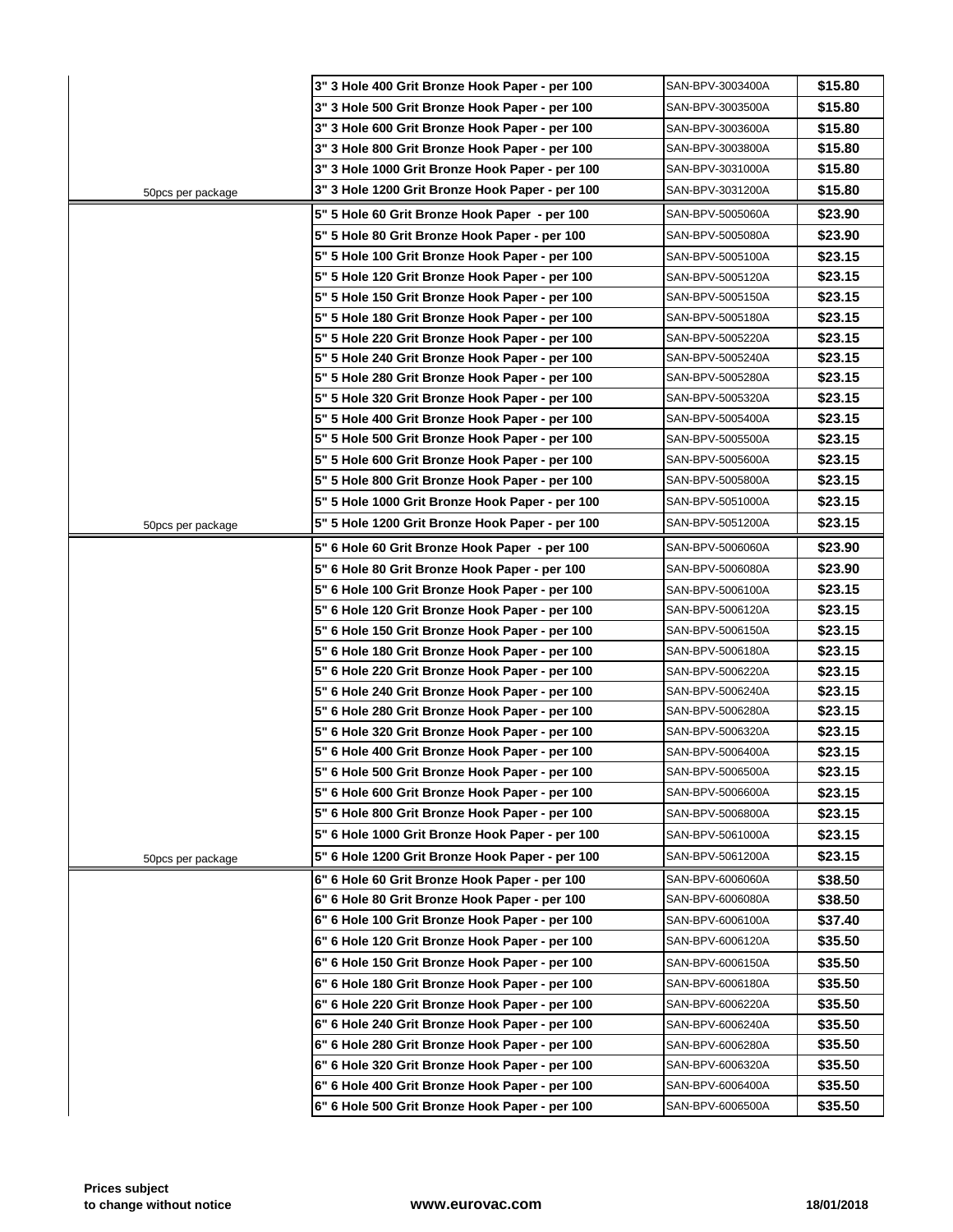|                   | 6" 6 Hole 600 Grit Bronze Hook Paper - per 100                  | SAN-BPV-6006600A |
|-------------------|-----------------------------------------------------------------|------------------|
|                   | 6" 6 Hole 800 Grit Bronze Hook Paper - per 100                  | SAN-BPV-6006800A |
|                   | 6" 6 Hole 1000 Grit Bronze Hook Paper - per 100                 | SAN-BPV-6061000A |
| 50pcs per package | 6" 6 Hole 1200 Grit Bronze Hook Paper - per 100                 | SAN-BPV-6061200A |
|                   | 6" 8 Hole (Outer Edge) 60 Grit Bronze Hook Paper - per<br>100   | SAN-BPV-6008060A |
|                   | 6" 8 Hole (Outer Edge) 80 Grit Bronze Hook Paper - per<br>100   | SAN-BPV-6008080A |
|                   | 6" 8 Hole (Outer Edge) 100 Grit Bronze Hook Paper - per<br>100  | SAN-BPV-6008100A |
|                   | 6" 8 Hole (Outer Edge) 120 Grit Bronze Hook Paper - per<br>100  | SAN-BPV-6008120A |
|                   | 6" 8 Hole (Outer Edge) 150 Grit Bronze Hook Paper - per<br>100  | SAN-BPV-6008150A |
|                   | 6" 8 Hole (Outer Edge) 180 Grit Bronze Hook Paper - per<br>100  | SAN-BPV-6008180A |
|                   | 6" 8 Hole (Outer Edge) 220 Grit Bronze Hook Paper - per<br>100  | SAN-BPV-6008220A |
|                   | 6" 8 Hole (Outer Edge) 240 Grit Bronze Hook Paper - per<br>100  | SAN-BPV-6008240A |
|                   | 6" 8 Hole(Outer Edge) 280 Grit Bronze Hook Paper - per<br>100   | SAN-BPV-6008280A |
|                   | 6" 8 Hole (Outer Edge) 320 Grit Bronze Hook Paper - per<br>100  | SAN-BPV-6008320A |
|                   | 6" 8 Hole (Outer Edge) 400 Grit Bronze Hook Paper - per<br>100  | SAN-BPV-6008400A |
|                   | 6" 8 Hole (Outer Edge) 500 Grit Bronze Hook Paper - per<br>100  | SAN-BPV-6008500A |
|                   | 6" 8 Hole (Outer Edge) 600 Grit Bronze Hook Paper - per<br>100  | SAN-BPV-6008600A |
|                   | 6" 8 Hole (Outer Edge) 800 Grit Bronze Hook Paper - per<br>100  | SAN-BPV-6008800A |
|                   | 6" 8 Hole (Outet Edge) 1000 Grit Bronze Hook Paper - per<br>100 | SAN-BPV-6081000A |
| 50pcs per package | 6" 8 Hole (Outer Edge) 1200 Grit Bronze Hook Paper - per<br>100 | SAN-BPV-6081200A |
|                   | 8" 9 Hole 60 Grit Bronze Hook Paper - per 100                   | SAN-BPV-8009060A |
|                   | 8" 9 Hole 80 Grit Bronze Hook Paper - per 100                   | SAN-BPV-8009080A |
|                   | 8" 9 Hole 100 Grit Bronze Hook Paper - per 100                  | SAN-BPV-8009100A |
|                   | 8" 9 Hole 120 Grit Bronze Hook Paper - per 100                  | SAN-BPV-8009120A |
|                   | 8" 9 Hole 150 Grit Bronze Hook Paper - per 100                  | SAN-BPV-8009150A |
|                   | 8" 9 Hole 180 Grit Bronze Hook Paper - per 100                  | SAN-BPV-8009180A |
|                   | 8" 9 Hole 220 Grit Bronze Hook Paper - per 100                  | SAN-BPV-8009220A |
|                   | 8" 9 Hole 240 Grit Bronze Hook Paper - per 100                  | SAN-BPV-8009240A |
|                   | 8" 9 Hole 280 Grit Bronze Hook Paper - per 100                  | SAN-BPV-8009280A |
| 50pcs per package | 8" 9 Hole 320 Grit Bronze Hook Paper - per 100                  | SAN-BPV-8009320A |
|                   |                                                                 |                  |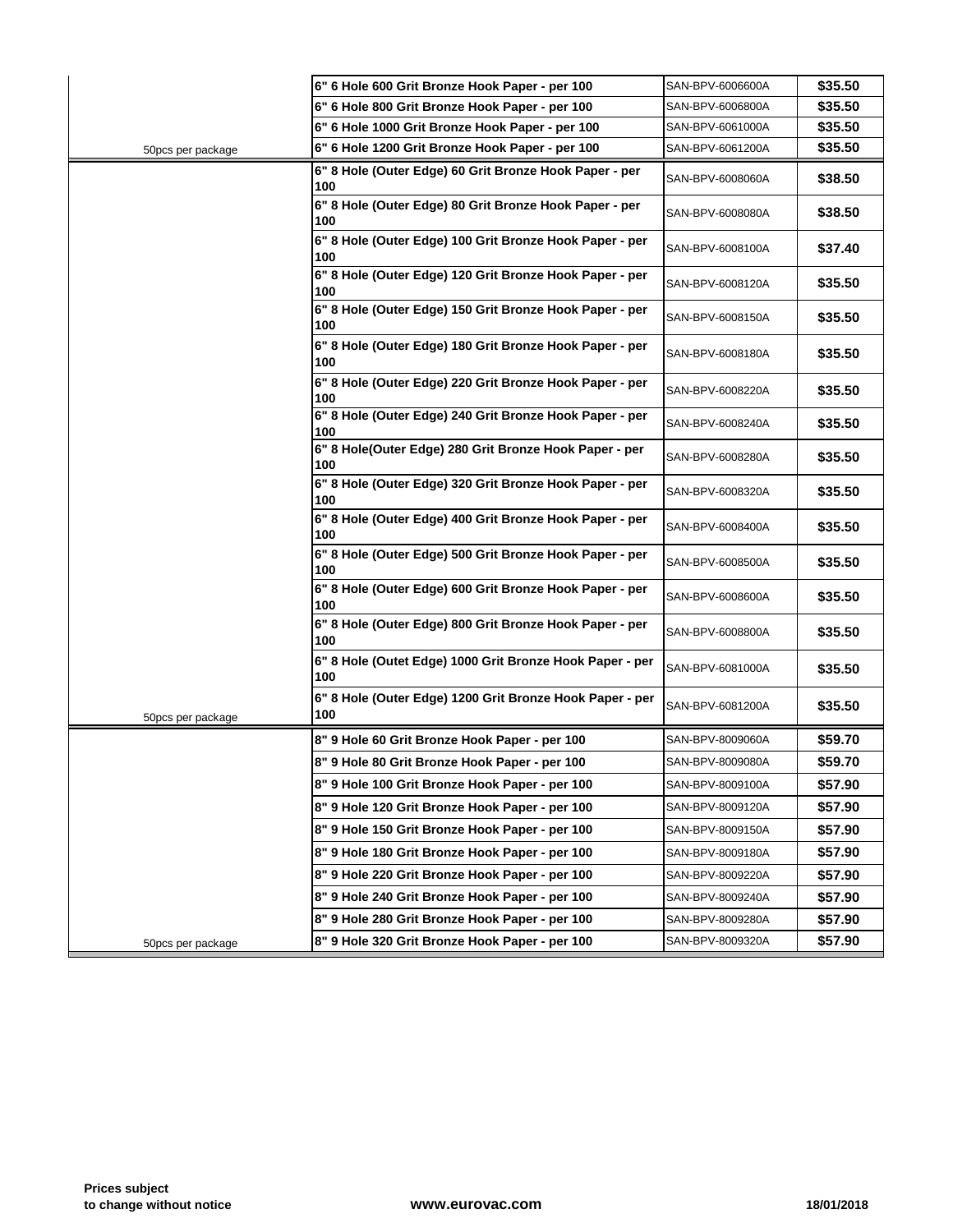### **Silver Hook Sandpaper (Vac Ready) - Round Discs**

| <b>Silver Hook Paper (Vac Ready) -</b><br><b>Round Discs</b> | <b>Description</b>                                                                                                                                                                                                                                             | Part No.         |
|--------------------------------------------------------------|----------------------------------------------------------------------------------------------------------------------------------------------------------------------------------------------------------------------------------------------------------------|------------------|
|                                                              | <b>SILVER HOOK PAPER (VAC READY) -</b><br><b>DISCS</b><br><b>Sandpaper Specs:</b><br>• B Weight Paper<br>• More aggressive than Grey Paper<br>• Aggressive nature is achieved in how the paper is<br>glued/bonded<br>• Good for Fiberglass<br>• Cuts very fast |                  |
|                                                              | 3" 3 Hole 60 Grit Silver Hook Paper - per 100                                                                                                                                                                                                                  | SAN-SPV-3003060B |
|                                                              | 3" 3 Hole 80 Grit Silver Hook Paper - per 100                                                                                                                                                                                                                  | SAN-SPV-3003080B |
|                                                              | 3" 3 Hole 100 Grit Silver Hook Paper - per 100                                                                                                                                                                                                                 | SAN-SPV-3003100B |
|                                                              | 3" 3 Hole 120 Grit Silver Hook Paper - per 100                                                                                                                                                                                                                 | SAN-SPV-3003120B |
|                                                              | 3" 3 Hole 150 Grit Silver Hook Paper - per 100                                                                                                                                                                                                                 | SAN-SPV-3003150B |
|                                                              | 3" 3 Hole 180 Grit Silver Hook Paper - per 100                                                                                                                                                                                                                 | SAN-SPV-3003180B |
|                                                              | 3" 3 Hole 220 Grit Silver Hook Paper - per 100                                                                                                                                                                                                                 | SAN-SPV-3003220B |
|                                                              | 3" 3 Hole 240 Grit Silver Hook Paper - per 100                                                                                                                                                                                                                 | SAN-SPV-3003240B |
|                                                              | 3" 3 Hole 280 Grit Silver Hook Paper - per 100                                                                                                                                                                                                                 | SAN-SPV-3003280B |
|                                                              | 3" 3 Hole 320 Grit Silver Hook Paper - per 100                                                                                                                                                                                                                 | SAN-SPV-3003320B |
|                                                              | 3" 3 Hole 400 Grit Silver Hook Paper - per 100                                                                                                                                                                                                                 | SAN-SPV-3003400B |
|                                                              | 3" 3 Hole 500 Grit Silver Hook Paper - per 100                                                                                                                                                                                                                 | SAN-SPV-3003500B |
|                                                              | 3" 3 Hole 600 Grit Silver Hook Paper - per 100                                                                                                                                                                                                                 | SAN-SPV-3003600B |
|                                                              | 3" 3 Hole 800 Grit Silver Hook Paper - per 100                                                                                                                                                                                                                 | SAN-SPV-3003800B |
|                                                              | 3" 3 Hole 1000 Grit Silver Hook Paper - per 100                                                                                                                                                                                                                | SAN-SPV-3031000B |
| 50pcs per package                                            | 3" 3 Hole 1200 Grit Silver Hook Paper - per 100                                                                                                                                                                                                                | SAN-SPV-3031200B |
|                                                              | 5" 5 Hole 60 Grit Silver Hook Paper - per 100                                                                                                                                                                                                                  | SAN-SPV-5005060B |
|                                                              | 5" 5 Hole 80 Grit Silver Hook Paper - per 100                                                                                                                                                                                                                  | SAN-SPV-5005080B |
|                                                              | 5" 5 Hole 100 Grit Silver Hook Paper - per 100                                                                                                                                                                                                                 | SAN-SPV-5005100B |
|                                                              | 5" 5 Hole 120 Grit Silver Hook Paper - per 100                                                                                                                                                                                                                 | SAN-SPV-5005120B |
|                                                              | 5" 5 Hole 150 Grit Silver Hook Paper - per 100                                                                                                                                                                                                                 | SAN-SPV-5005150B |
|                                                              | 5" 5 Hole 180 Grit Silver Hook Paper - per 100                                                                                                                                                                                                                 | SAN-SPV-5005180B |
| $\Box$                                                       | 5" 5 Hole 220 Grit Silver Hook Paper - per 100                                                                                                                                                                                                                 | SAN-SPV-5005220B |
|                                                              | 5" 5 Hole 240 Grit Silver Hook Paper - per 100                                                                                                                                                                                                                 | SAN-SPV-5005240B |
|                                                              | 5" 5 Hole 280 Grit Silver Hook Paper - per 100                                                                                                                                                                                                                 | SAN-SPV-5005280B |
|                                                              | 5" 5 Hole 320 Grit Silver Hook Paper - per 100                                                                                                                                                                                                                 | SAN-SPV-5005320B |
|                                                              | 5" 5 Hole 400 Grit Silver Hook Paper - per 100                                                                                                                                                                                                                 | SAN-SPV-5005400B |
|                                                              | 5" 5 Hole 500 Grit Silver Hook Paper - per 100                                                                                                                                                                                                                 | SAN-SPV-5005500B |
|                                                              | 5" 5 Hole 600 Grit Silver Hook Paper - per 100                                                                                                                                                                                                                 | SAN-SPV-5005600B |
|                                                              | 5" 5 Hole 800 Grit Silver Hook Paper - per 100                                                                                                                                                                                                                 | SAN-SPV-5005800B |
|                                                              | 5" 5 Hole 1000 Grit Silver Hook Paper - per 100                                                                                                                                                                                                                | SAN-SPV-5051000B |
| 50pcs per package                                            | 5" 5 Hole 1200 Grit Silver Hook Paper - per 100                                                                                                                                                                                                                | SAN-SPV-5051200B |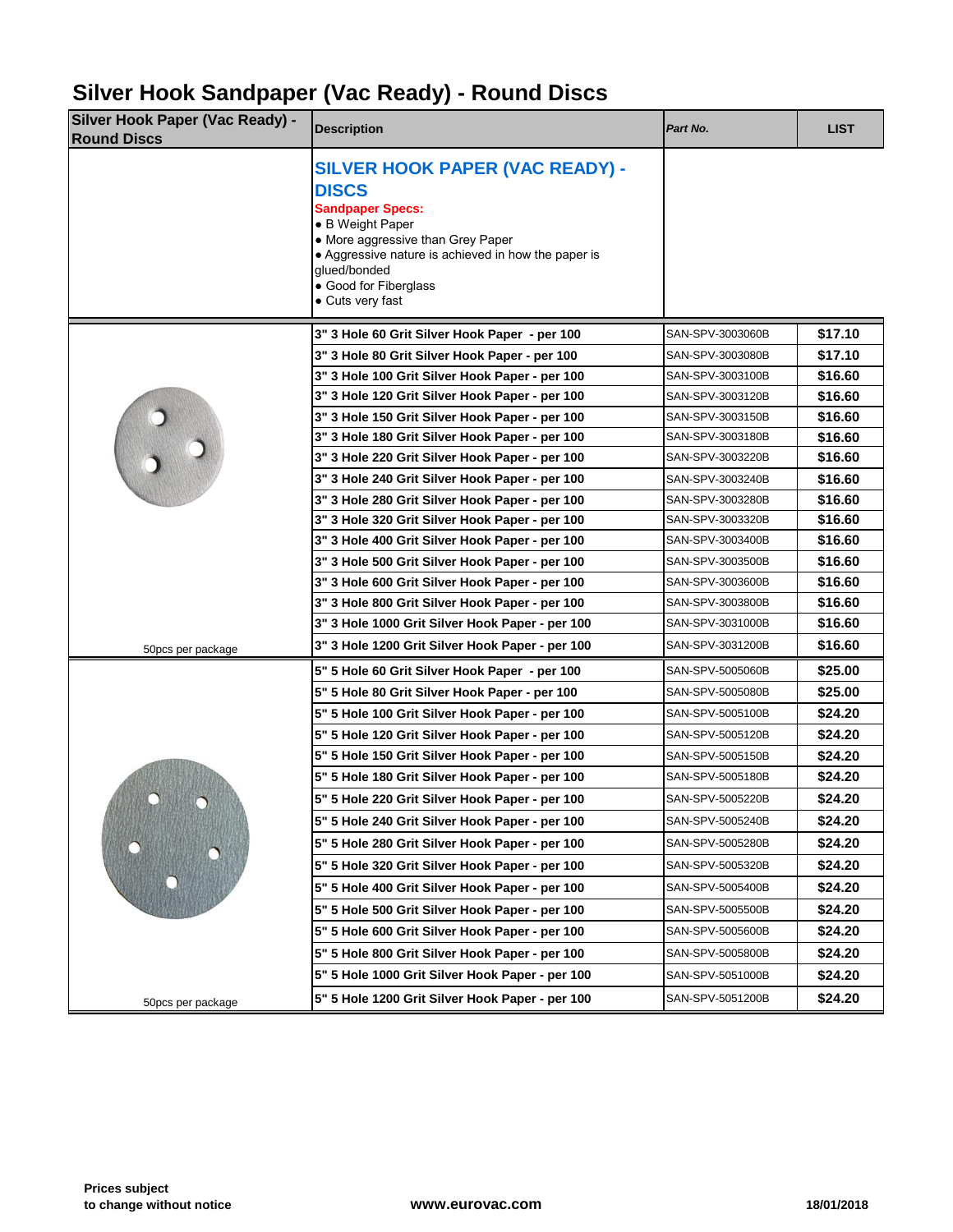|                   | 5" 6 Hole 60 Grit Silver Hook Paper - per 100                  | SAN-SPV-5006060B |
|-------------------|----------------------------------------------------------------|------------------|
|                   | 5" 6 Hole 80 Grit Silver Hook Paper - per 100                  | SAN-SPV-5006080B |
|                   | 5" 6 Hole 100 Grit Silver Hook Paper - per 100                 | SAN-SPV-5006100B |
|                   | 5" 6 Hole 120 Grit Silver Hook Paper - per 100                 | SAN-SPV-5006120B |
|                   | 5" 6 Hole 150 Grit Silver Hook Paper - per 100                 | SAN-SPV-5006150B |
|                   | 5" 6 Hole 180 Grit Silver Hook Paper - per 100                 | SAN-SPV-5006180B |
|                   | 5" 6 Hole 220 Grit Silver Hook Paper - per 100                 | SAN-SPV-5006220B |
|                   | 5" 6 Hole 240 Grit Silver Hook Paper - per 100                 | SAN-SPV-5006240B |
|                   | 5" 6 Hole 280 Grit Silver Hook Paper - per 100                 | SAN-SPV-5006280B |
|                   | 5" 6 Hole 320 Grit Silver Hook Paper - per 100                 | SAN-SPV-5006320B |
|                   | 5" 6 Hole 400 Grit Silver Hook Paper - per 100                 | SAN-SPV-5006400B |
|                   | 5" 6 Hole 500 Grit Silver Hook Paper - per 100                 | SAN-SPV-5006500B |
|                   | 5" 6 Hole 600 Grit Silver Hook Paper - per 100                 | SAN-SPV-5006600B |
|                   | 5" 6 Hole 800 Grit Silver Hook Paper - per 100                 | SAN-SPV-5006800B |
|                   | 5" 6 Hole 1000 Grit Silver Hook Paper - per 100                | SAN-SPV-5061000B |
| 50pcs per package | 5" 6 Hole 1200 Grit Silver Hook Paper - per 100                | SAN-SPV-5061200B |
|                   | 6" 6 Hole 60 Grit Silver Hook Paper - per 100                  | SAN-SPV-6006060B |
|                   | 6" 6 Hole 80 Grit Silver Hook Paper - per 100                  | SAN-SPV-6006080B |
|                   | 6" 6 Hole 100 Grit Silver Hook Paper - per 100                 | SAN-SPV-6006100B |
|                   | 6" 6 Hole 120 Grit Silver Hook Paper - per 100                 | SAN-SPV-6006120B |
|                   | 6" 6 Hole 150 Grit Silver Hook Paper - per 100                 | SAN-SPV-6006150B |
|                   | 6" 6 Hole 180 Grit Silver Hook Paper - per 100                 | SAN-SPV-6006180B |
|                   | 6" 6 Hole 220 Grit Silver Hook Paper - per 100                 | SAN-SPV-6006220B |
|                   | 6" 6 Hole 240 Grit Silver Hook Paper - per 100                 | SAN-SPV-6006240B |
|                   | 6" 6 Hole 280 Grit Silver Hook Paper - per 100                 | SAN-SPV-6006280B |
|                   | 6" 6 Hole 320 Grit Silver Hook Paper - per 100                 | SAN-SPV-6006320B |
|                   | 6" 6 Hole 400 Grit Silver Hook Paper - per 100                 | SAN-SPV-6006400B |
|                   | 6" 6 Hole 500 Grit Silver Hook Paper - per 100                 | SAN-SPV-6006500B |
|                   | 6" 6 Hole 600 Grit Silver Hook Paper - per 100                 | SAN-SPV-6006600B |
|                   | 6" 6 Hole 800 Grit Silver Hook Paper - per 100                 | SAN-SPV-6006800B |
|                   | 6" 6 Hole 1000 Grit Silver Hook Paper - per 100                | SAN-SPV-6061000B |
| 50pcs per package | 6" 6 Hole 1200 Grit Silver Hook Paper - per 100                | SAN-SPV-6061200B |
|                   | 6" 8 Hole (Outer Edge) 60 Grit Silver Hook Paper - per 100     | SAN-SPV-6006060B |
|                   | 6" 8 Hole (Outer Edge) 80 Grit Silver Hook Paper - per 100     | SAN-SPV-6006080B |
|                   | 6" 8 Hole (Outer Edge) 100 Grit Silver Hook Paper - per<br>100 | SAN-SPV-6006100B |
|                   | 6" 8 Hole (Outer Edge) 120 Grit Silver Hook Paper - per<br>100 | SAN-SPV-6006120B |
|                   | 6" 8 Hole (Outer Edge) 150 Grit Silver Hook Paper - per<br>100 | SAN-SPV-6006150B |
|                   | 6" 8 Hole (Outer Edge) 180 Grit Silver Hook Paper - per<br>100 | SAN-SPV-6006180B |
|                   | 6" 8 Hole (Outer Edge) 220 Grit Silver Hook Paper - per<br>100 | SAN-SPV-6006220B |
|                   | 6" 8 Hole (Outer Edge) 240 Grit Silver Hook Paper - per<br>100 | SAN-SPV-6006240B |
|                   | 6" 8 Hole (Outer Edge) 280 Grit Silver Hook Paper - per<br>100 | SAN-SPV-6006280B |
|                   |                                                                |                  |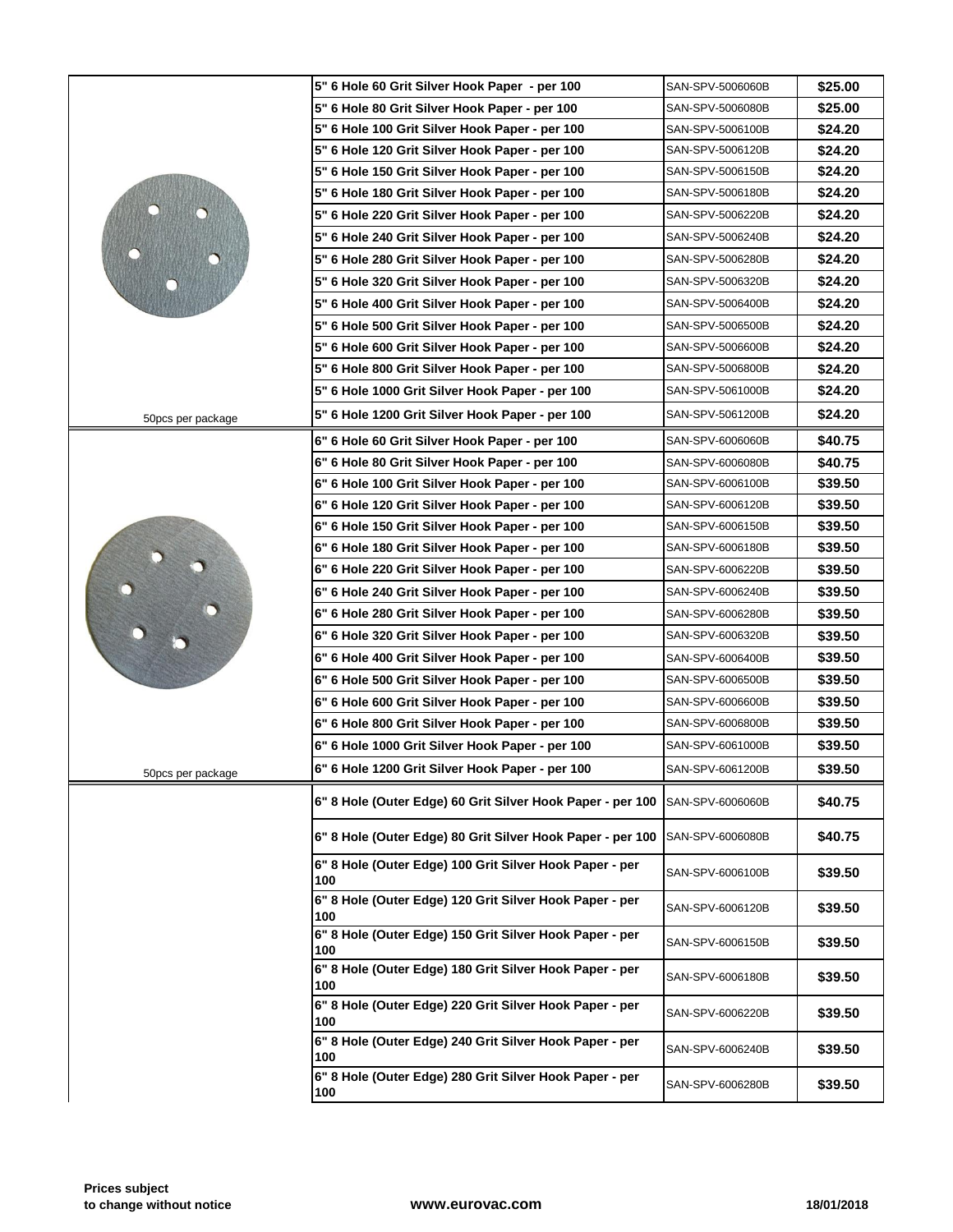| SAN-SPV-6006320B |
|------------------|
| SAN-SPV-6006400B |
| SAN-SPV-6006500B |
| SAN-SPV-6006600B |
| SAN-SPV-6006800B |
| SAN-SPV-6061000B |
| SAN-SPV-6061200B |
| SAN-SPV-8009060B |
| SAN-SPV-8009080B |
| SAN-SPV-8009100B |
| SAN-SPV-8009120B |
| SAN-SPV-8009150B |
|                  |
| SAN-SPV-8009180B |
| SAN-SPV-8009220B |
| SAN-SPV-8009240B |
| SAN-SPV-8009280B |
|                  |

# **Gold Hook Sandpaper (Vac Ready) - Round Discs**

| <b>Gold Hook Paper (Vac Ready) -</b><br><b>Round Discs</b> | <b>Description</b>                                                                                                                                                                                                                    | Part No.         |
|------------------------------------------------------------|---------------------------------------------------------------------------------------------------------------------------------------------------------------------------------------------------------------------------------------|------------------|
|                                                            | <b>GOLD HOOK PAPER (VAC READY) -</b><br><b>DISCS</b><br><b>Sandpaper Specs:</b><br>• C Weight Paper<br>• Anti-clog - Higher Sanding Efficiency<br>• Suitable For Quick Change Sanding, Polishing On Paint &<br><b>Curved Surfaces</b> |                  |
|                                                            | 3" 3 Hole 60 Grit Gold Hook Paper - per 100                                                                                                                                                                                           | SAN-YPV-3003060C |
|                                                            | 3" 3 Hole 80 Grit Gold Hook Paper - per 100                                                                                                                                                                                           | SAN-YPV-3003080C |
|                                                            | 3" 3 Hole 100 Grit Gold Hook Paper - per 100                                                                                                                                                                                          | SAN-YPV-3003100C |
|                                                            | 3" 3 Hole 120 Grit Gold Hook Paper - per 100                                                                                                                                                                                          | SAN-YPV-3003120C |
|                                                            | 3" 3 Hole 150 Grit Gold Hook Paper - per 100                                                                                                                                                                                          | SAN-YVS-3003150C |
|                                                            | 3" 3 Hole 180 Grit Gold Hook Paper - per 100                                                                                                                                                                                          | SAN-YPV-3003180C |
|                                                            | 3" 3 Hole 220 Grit Gold Hook Paper - per 100                                                                                                                                                                                          | SAN-YPV-3003220C |
|                                                            | 3" 3 Hole 240 Grit Gold Hook Paper - per 100                                                                                                                                                                                          | SAN-YPV-3003240C |
|                                                            | 3" 3 Hole 280 Grit Gold Hook Paper - per 100                                                                                                                                                                                          | SAN-YPV-3003280C |
|                                                            | 3" 3 Hole 320 Grit Gold Hook Paper - per 100                                                                                                                                                                                          | SAN-YPV-3003320C |
|                                                            | 3" 3 Hole 400 Grit Gold Hook Paper - per 100                                                                                                                                                                                          | SAN-YPV-3003400C |
|                                                            | 3" 3 Hole 500 Grit Gold Hook Paper - per 100                                                                                                                                                                                          | SAN-YPV-3003500C |
|                                                            | 3" 3 Hole 600 Grit Gold Hook Paper - per 100                                                                                                                                                                                          | SAN-YPV-3003600C |
|                                                            | 3" 3 Hole 800 Grit Gold Hook Paper - per 100                                                                                                                                                                                          | SAN-YPV-3003800C |
|                                                            | 3" 3 Hole 1000 Grit Gold Hook Paper - per 100                                                                                                                                                                                         | SAN-YPV-3031000C |
| 50pcs per package                                          | 3" 3 Hole 1200 Grit Gold Hook Paper - per 100                                                                                                                                                                                         | SAN-YPV-3031200C |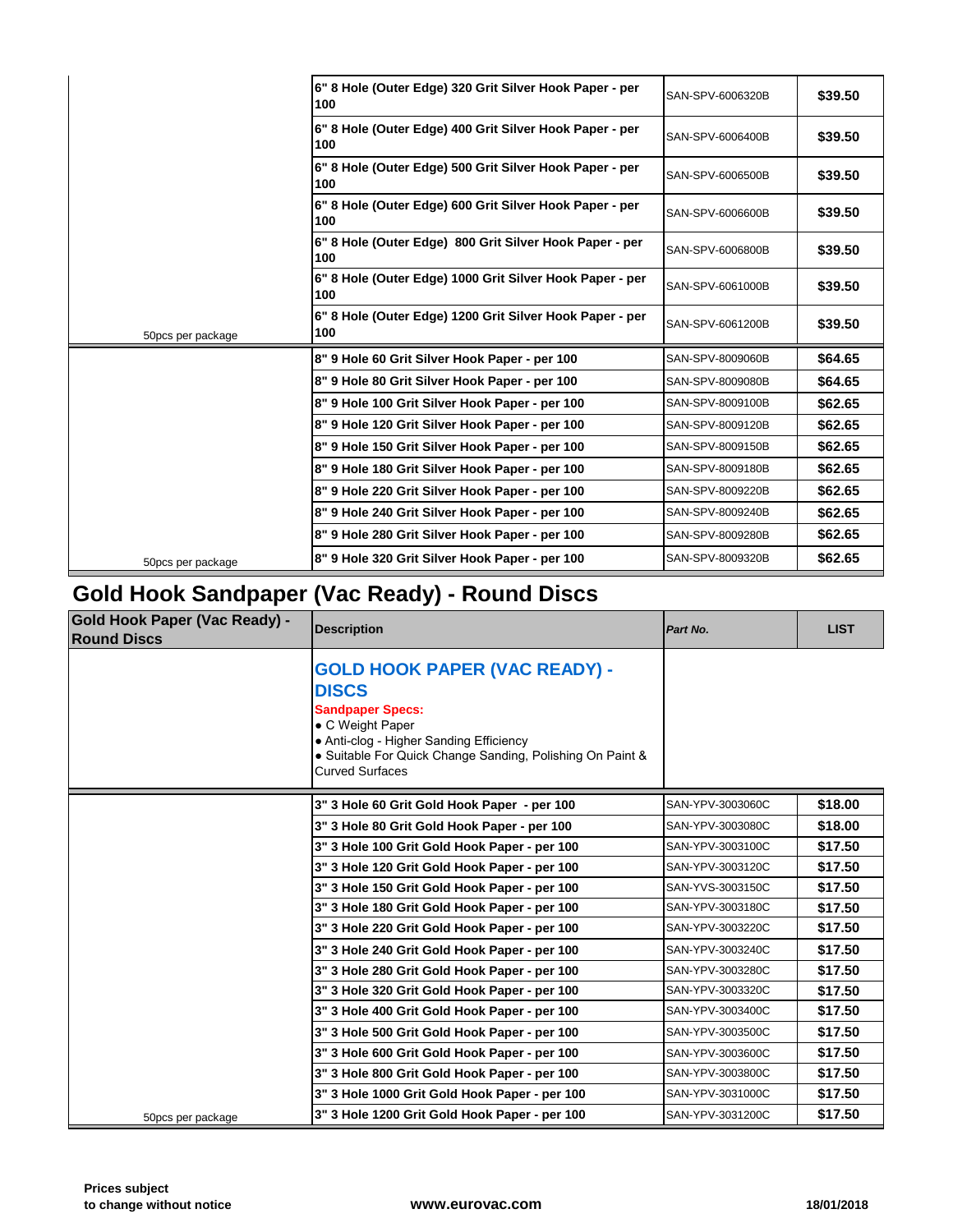|                   | 5" 5 Hole 60 Grit Gold Hook Paper - per 100   | SAN-YPV-5005060C |
|-------------------|-----------------------------------------------|------------------|
|                   | 5" 5 Hole 80 Grit Gold Hook Paper - per 100   | SAN-YPV-5005080C |
|                   | 5" 5 Hole 100 Grit Gold Hook Paper - per 100  | SAN-YPV-5005100C |
|                   | 5" 5 Hole 120 Grit Gold Hook Paper - per 100  | SAN-YPV-5005120C |
|                   | 5" 5 Hole 150 Grit Gold Hook Paper - per 100  | SAN-YPV-5005150C |
|                   | 5" 5 Hole 180 Grit Gold Hook Paper - per 100  | SAN-YPV-5005180C |
|                   | 5" 5 Hole 220 Grit Gold Hook Paper - per 100  | SAN-YPV-5005220C |
|                   | 5" 5 Hole 240 Grit Gold Hook Paper - per 100  | SAN-YPV-5005240C |
|                   | 5" 5 Hole 280 Grit Gold Hook Paper - per 100  | SAN-YPV-5005280C |
|                   | 5" 5 Hole 320 Grit Gold Hook Paper - per 100  | SAN-YPV-5005320C |
|                   | 5" 5 Hole 400 Grit Gold Hook Paper - per 100  | SAN-YPV-5005400C |
|                   | 5" 5 Hole 500 Grit Gold Hook Paper - per 100  | SAN-YPV-5005500C |
|                   | 5" 5 Hole 600 Grit Gold Hook Paper - per 100  | SAN-YPV-5005600C |
|                   | 5" 5 Hole 800 Grit Gold Hook Paper - per 100  | SAN-YPV-5005800C |
|                   | 5" 5 Hole 1000 Grit Gold Hook Paper - per 100 | SAN-YPV-5051000C |
| 50pcs per package | 5" 5 Hole 1200 Grit Gold Hook Paper - per 100 | SAN-YPV-5051200C |
|                   | 5" 6 Hole 60 Grit Gold Hook Paper - per 100   | SAN-YPV-5006060C |
|                   | 5" 6 Hole 80 Grit Gold Hook Paper - per 100   | SAN-YPV-5006080C |
|                   | 5" 6 Hole 100 Grit Gold Hook Paper - per 100  | SAN-YPV-5006100C |
|                   | 5" 6 Hole 120 Grit Gold Hook Paper - per 100  | SAN-YPV-5006120C |
|                   | 5" 6 Hole 150 Grit Gold Hook Paper - per 100  | SAN-YPV-5006150C |
|                   | 5" 6 Hole 180 Grit Gold Hook Paper - per 100  | SAN-YPV-5006180C |
|                   | 5" 6 Hole 220 Grit Gold Hook Paper - per 100  | SAN-YPV-5006220C |
|                   | 5" 6 Hole 240 Grit Gold Hook Paper - per 100  | SAN-YPV-5006240C |
|                   | 5" 6 Hole 280 Grit Gold Hook Paper - per 100  | SAN-YPV-5006280C |
|                   | 5" 6 Hole 320 Grit Gold Hook Paper - per 100  | SAN-YPV-5006320C |
|                   | 5" 6 Hole 400 Grit Gold Hook Paper - per 100  | SAN-YPV-5006400C |
|                   | 5" 6 Hole 500 Grit Gold Hook Paper - per 100  | SAN-YPV-5006500C |
|                   | 5" 6 Hole 600 Grit Gold Hook Paper - per 100  | SAN-YPV-5006600C |
|                   | 5" 6 Hole 800 Grit Gold Hook Paper - per 100  | SAN-YPV-5006800C |
|                   | 5" 6 Hole 1000 Grit Gold Hook Paper - per 100 | SAN-YPV-5061000C |
| 50pcs per package | 5" 6 Hole 1200 Grit Gold Hook Paper - per 100 | SAN-YPV-5061200C |
|                   | 6" 6 Hole 60 Grit Gold Hook Paper - per 100   | SAN-YPV-6006060C |
|                   | 6" 6 Hole 80 Grit Gold Hook Paper - per 100   | SAN-YPV-6006080C |
|                   | 6" 6 Hole 100 Grit Gold Hook Paper - per 100  | SAN-YPV-6006100C |
|                   | 6" 6 Hole 120 Grit Gold Hook Paper - per 100  | SAN-YPV-6006120C |
|                   | 6" 6 Hole 150 Grit Gold Hook Paper - per 100  | SAN-YPV-6006150C |
|                   | 6" 6 Hole 180 Grit Gold Hook Paper - per 100  | SAN-YPV-6006180C |
|                   | 6" 6 Hole 220 Grit Gold Hook Paper - per 100  | SAN-YPV-6006220C |
| $\ddot{\cdot}$    | 6" 6 Hole 240 Grit Gold Hook Paper - per 100  | SAN-YPV-6006240C |
|                   | 6" 6 Hole 280 Grit Gold Hook Paper - per 100  | SAN-YPV-6006280C |
|                   | 6" 6 Hole 320 Grit Gold Hook Paper - per 100  | SAN-YPV-6006320C |
|                   | 6" 6 Hole 400 Grit Gold Hook Paper - per 100  | SAN-YPV-6006400C |
|                   | 6" 6 Hole 500 Grit Gold Hook Paper - per 100  | SAN-YPV-6006500C |
|                   | 6" 6 Hole 600 Grit Gold Hook Paper - per 100  | SAN-YPV-6006600C |
|                   | 6" 6 Hole 800 Grit Gold Hook Paper - per 100  | SAN-YPV-6006800C |
|                   | 6" 6 Hole 1000 Grit Gold Hook Paper - per 100 | SAN-YPV-60061000 |
|                   |                                               |                  |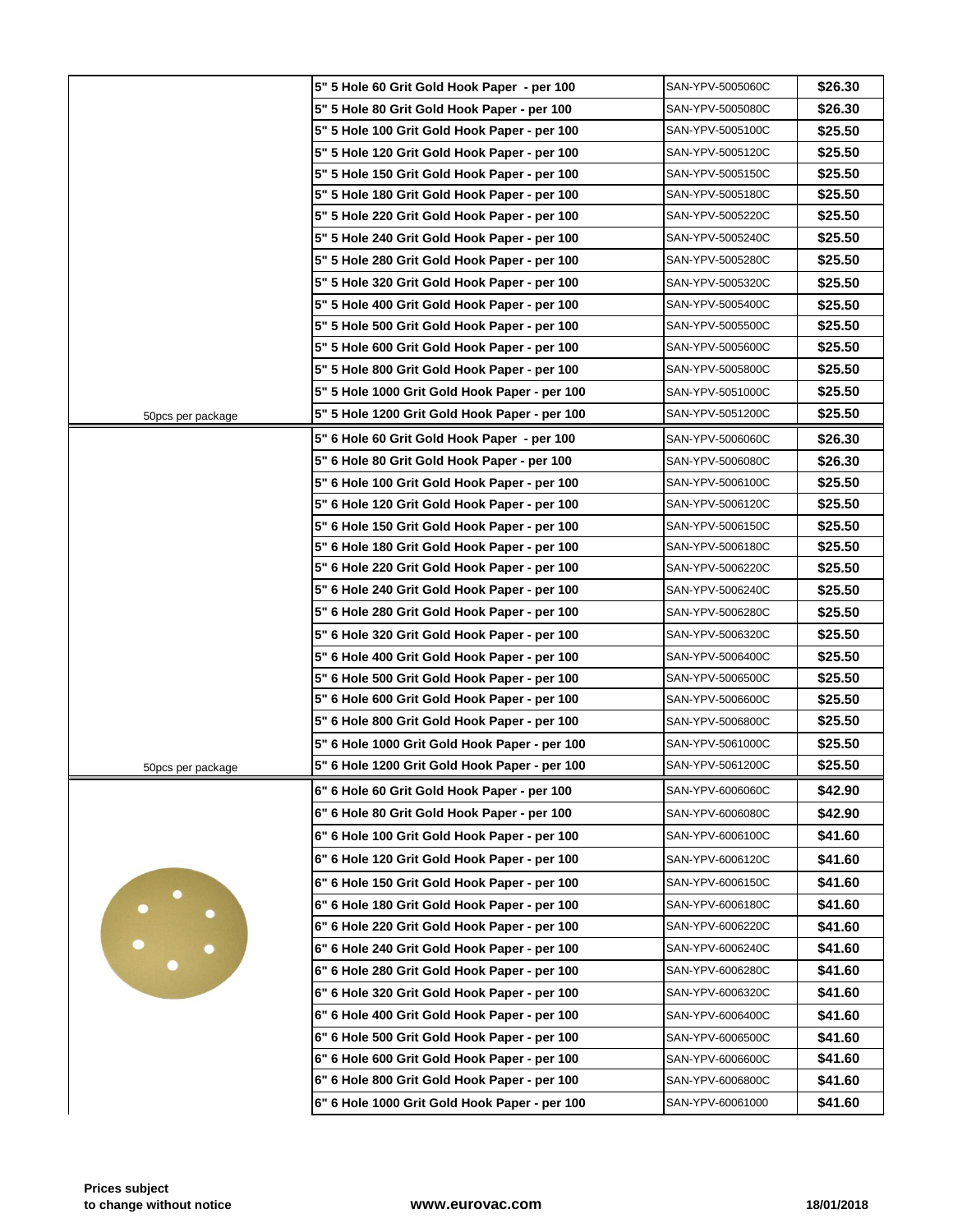| 50pcs per package | 6" 6 Hole 1200 Grit Gold Hook Paper - per 100                 | SAN-YPV-60061200 |
|-------------------|---------------------------------------------------------------|------------------|
|                   | 6" 8 Hole (Outer Edge) 60 Grit Gold Hook Paper - per 100      | SAN-YPV-6008060C |
|                   | 6" 8 Hole (Outer Edge) 80 Grit Gold Hook Paper - per 100      | SAN-YPV-6008080C |
|                   | 6" 8 Hole (Outer Edge) 100 Grit Gold Hook Paper - per 100     | SAN-YPV-6008100C |
|                   | 6" 8 Hole (Outer Edge) 120 Grit Gold Hook Paper - per 100     | SAN-YPV-6008120C |
|                   | 6" 8 Hole (Outer Edge) 150 Grit Gold Hook Paper - per 100     | SAN-YPV-6008150C |
|                   | 6" 8 Hole (Outer Edge) 180 Grit Gold Hook Paper - per 100     | SAN-YPV-6008180C |
|                   | 6" 8 Hole (Outer Edge) 220 Grit Gold Hook Paper - per 100     | SAN-YPV-6008220C |
|                   | 6" 8 Hole (Outer Edge) 240 Grit Gold Hook Paper - per 100     | SAN-YPV-6008240C |
|                   | 6" 8 Hole (Outer Edge) 280 Grit Gold Hook Paper - per 100     | SAN-YPV-6008280C |
|                   | 6" 8 Hole (Outer Edge) 320 Grit Gold Hook Paper - per 100     | SAN-YPV-6008320C |
|                   | 6" 8 Hole (Outer Edge) 400 Grit Gold Hook Paper - per 100     | SAN-YPV-6008400C |
|                   | 6" 8 Hole (Outer Edge) 500 Grit Gold Hook Paper - per 100     | SAN-YPV-6008500C |
|                   | 6" 8 Hole (Outer Edge) 600 Grit Gold Hook Paper - per 100     | SAN-YPV-6008600C |
|                   | 6" 8 Hole (Outer Edge) 800 Grit Gold Hook Paper - per 100     | SAN-YPV-6008800C |
|                   | 6" 8 Hole (Outer Edge) 1000 Grit Gold Hook Paper - per<br>100 | SAN-YPV-6081000C |
| 50pcs per package | 6" 8 Hole (Outer Edge) 1200 Grit Gold Hook Paper - per<br>100 | SAN-YPV-6061200C |
|                   | 8" 9 Hole 60 Grit Gold Hook Paper - per 100                   | SAN-YPV-8009060C |
|                   | 8" 9 Hole 80 Grit Gold Hook Paper - per 100                   | SAN-YPV-8009080C |
|                   | 8" 9 Hole 100 Grit Gold Hook Paper - per 100                  | SAN-YPV-8009100C |
|                   | 8" 9 Hole 120 Grit Gold Hook Paper - per 100                  | SAN-YPV-8009120C |
|                   | 8" 9 Hole 150 Grit Gold Hook Paper - per 100                  | SAN-YPV-8009150C |
|                   | 8" 9 Hole 180 Grit Gold Hook Paper - per 100                  | SAN-YPV-8009180C |
|                   | 8" 9 Hole 220 Grit Gold Hook Paper - per 100                  | SAN-YPV-8009220C |
|                   | 8" 9 Hole 240 Grit Gold Hook Paper - per 100                  | SAN-YPV-8009240C |
|                   | 8" 9 Hole 280 Grit Gold Hook Paper - per 100                  | SAN-YPV-8009280C |
| 50pcs per package | 8" 9 Hole 320 Grit Gold Hook Paper - per 100                  | SAN-YPV-8009320C |
|                   |                                                               |                  |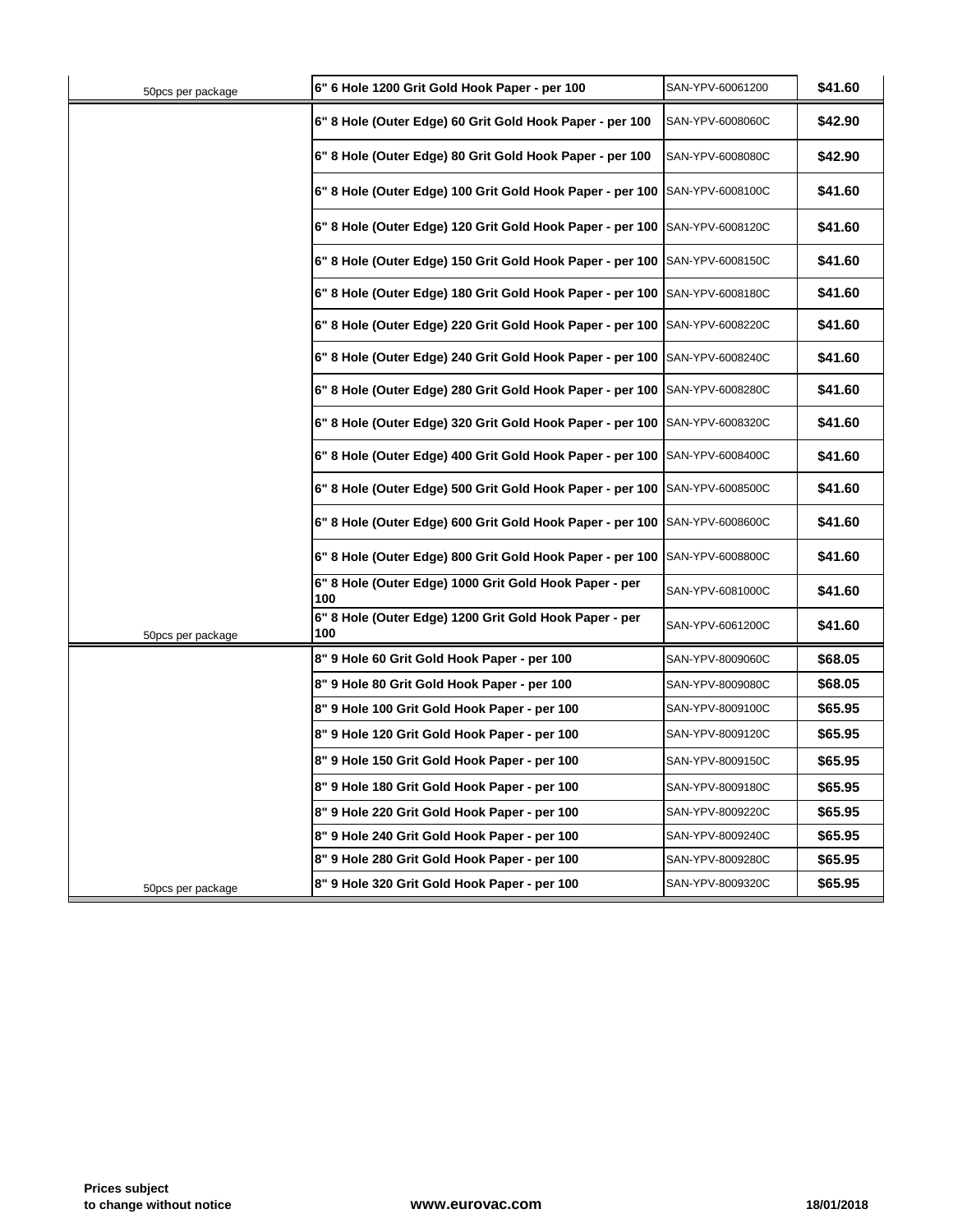### **Abrasive Net Hook Sandpaper (Vac Ready) - Round Discs**

| <b>Abrasive Net Hook Paper (Vac</b><br><b>Ready) - Round Discs</b> | <b>Description</b>                                                                                                                            | Part No.         |  |
|--------------------------------------------------------------------|-----------------------------------------------------------------------------------------------------------------------------------------------|------------------|--|
|                                                                    | <b>ABRASIVE NET HOOK PAPER (VAC</b><br><b>READY) - DISCS</b><br><b>Sandpaper Specs:</b><br>• Excellent Vacuum Pick Up<br>• Very durable paper |                  |  |
|                                                                    | 5" 80gr Abrasive Net Hook Paper - per 100                                                                                                     | SAN-ANV-5000080B |  |
|                                                                    | 5" 100gr Abrasive Net Hook Paper - per 100                                                                                                    | SAN-ANV-5000100B |  |
|                                                                    | 5" 120gr Abrasive Net Hook Paper - per 100                                                                                                    | SAN-ANV-5000120B |  |
|                                                                    | 5" 180gr Abrasive Net Hook Paper - per 100                                                                                                    | SAN-ANV-5000180B |  |
|                                                                    | 5" 220gr Abrasive Net Hook Paper - per 100                                                                                                    | SAN-ANV-5000220B |  |
|                                                                    | 5" 240gr Abrasive Net Hook Paper - per 100                                                                                                    | SAN-ANV-5000240B |  |
|                                                                    | 5" 320gr Abrasive Net Hook Paper - per 100                                                                                                    | SAN-ANV-5000320B |  |
|                                                                    | 5" 400gr Abrasive Net Hook Paper - per 100                                                                                                    | SAN-ANV-5000400B |  |
|                                                                    | 5" 500gr Abrasive Net Hook Paper - per 100                                                                                                    | SAN-ANV-5000500B |  |
|                                                                    | 5" 600gr Abrasive Net Hook Paper - per 100                                                                                                    | SAN-ANV-5000600B |  |
|                                                                    | 6" 80 Grit Abrasive Net Hook Paper - per 100                                                                                                  | SAN-ANV-6000080B |  |
|                                                                    | 6" 100 Grit Abrasive Net Hook Paper - per 100                                                                                                 | SAN-ANV-6000100B |  |
|                                                                    | 6" 120 Grit Abrasive Net Hook Paper - per 100                                                                                                 | SAN-ANV-6000120B |  |
|                                                                    | 6" 180 Grit Abrasive Net Hook Paper - per 100                                                                                                 | SAN-ANV-6000180B |  |
|                                                                    | 6" 220 Grit Abrasive Net Hook Paper - per 100                                                                                                 | SAN-ANV-6000220B |  |
|                                                                    | 6" 240 Grit Abrasive Net Hook Paper - per 100                                                                                                 | SAN-ANV-6000240B |  |
|                                                                    | 6" 320 Grit Abrasive Net Hook Paper - per 100                                                                                                 | SAN-ANV-6000320B |  |
|                                                                    | 6" 400 Grit Abrasive Net Hook Paper - per 100                                                                                                 | SAN-ANV-6000400B |  |
|                                                                    | 6" 500 Grit Abrasive Net Hook Paper - per 100                                                                                                 | SAN-ANV-6000500B |  |
|                                                                    | 6" 600 Grit Abrasive Net Hook Paper - per 100                                                                                                 | SAN-ANV-6000600B |  |
|                                                                    |                                                                                                                                               |                  |  |

## **Rugged Resin Hook Sandpaper (Vac Ready) - Discs**

| <b>Rugged Resin Hook Paper (Vac</b><br><b>Ready) - Discs</b> | <b>Description</b>                                                                                                                                                                                                                                                                         | Part No.         |  |
|--------------------------------------------------------------|--------------------------------------------------------------------------------------------------------------------------------------------------------------------------------------------------------------------------------------------------------------------------------------------|------------------|--|
|                                                              | <b>RUGGED RESIN HOOK PAPER (VAC</b><br><b>READY) - DISCS</b><br><b>Sandpaper Specs:</b><br>• E Weight Paper<br>• Extremly durable & aggressive<br>• Not very flexible<br>• Heavy duty applications<br>• Typically not used beyond 120gr<br>Notes:<br>• Higher grits available upon request |                  |  |
|                                                              | 3" 3 Hole 40 Grit Rugged Resin Hook Paper - per 100                                                                                                                                                                                                                                        | SAN-RPV-3003040E |  |
|                                                              | 3" 3 Hole 50 Grit Rugged Resin Hook Paper - per 100                                                                                                                                                                                                                                        | SAN-RPV-3003050E |  |
|                                                              | 3" 3 Hole 60 Grit Rugged Resin Hook Paper - per 100                                                                                                                                                                                                                                        | SAN-RPV-3003060E |  |
|                                                              |                                                                                                                                                                                                                                                                                            |                  |  |
|                                                              | 3" 3 Hole 80 Grit Ruged Resin Hook Paper - per 100                                                                                                                                                                                                                                         | SAN-RPV-3003080E |  |
|                                                              | 3" 3 Hole 100 Grit Rugged Resin Hook Paper - per 100                                                                                                                                                                                                                                       | SAN-RPV-3003100E |  |
| 50pcs per package                                            | 3" 3 Hole 120 Grit Rugged Resin Hook Paper - per 100                                                                                                                                                                                                                                       | SAN-RPV-3003120E |  |
|                                                              | 5" 5 Hole 40 Grit Rugged Resin Hook Paper - per 100                                                                                                                                                                                                                                        | SAN-RPV-5005040E |  |
|                                                              | 5" 5 Hole 50 Grit Rugged Resin Hook Paper - per 100                                                                                                                                                                                                                                        | SAN-RPV-5005050E |  |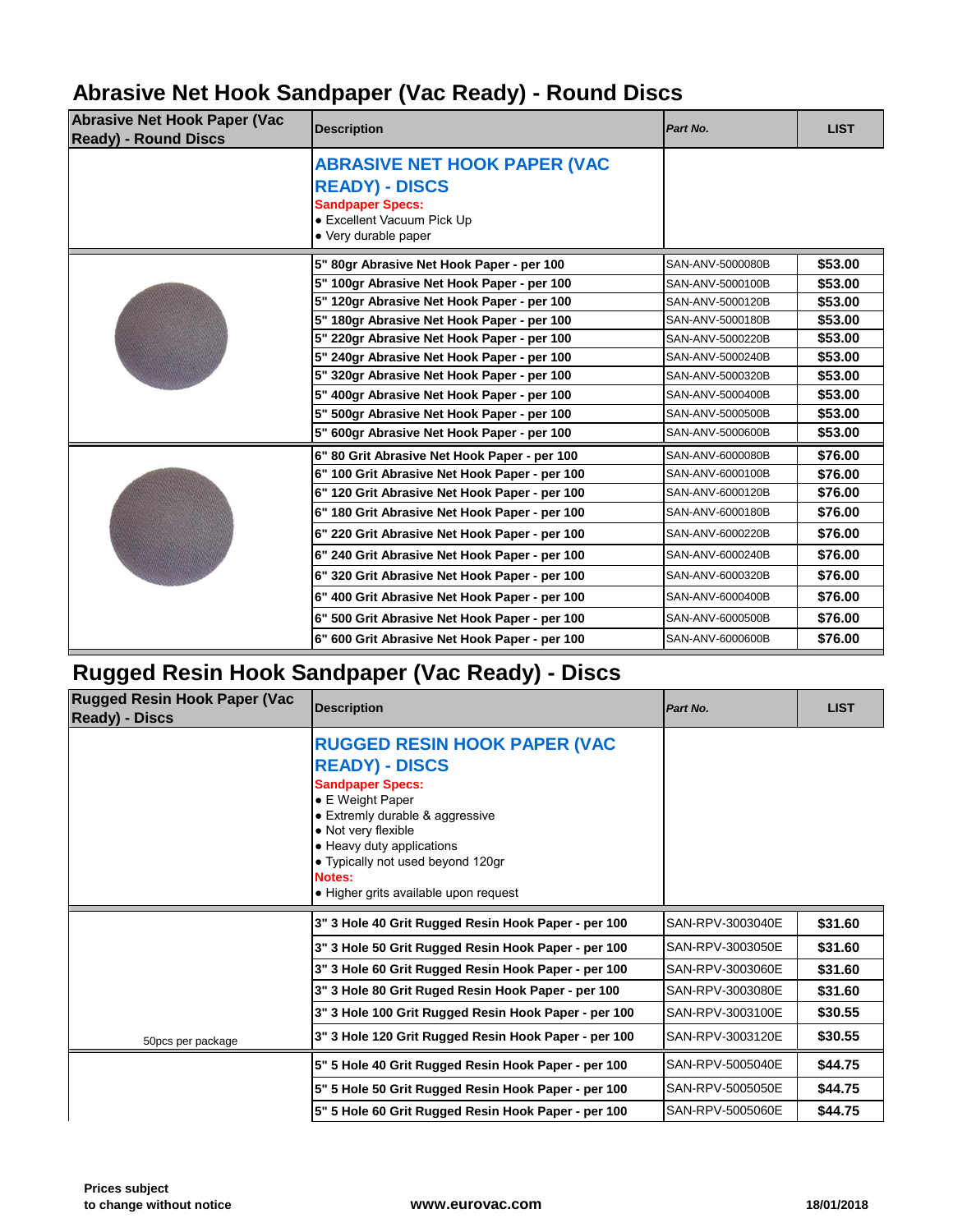|                   | 5" 5 Hole 80 Grit Ruged Resin Hook Paper - per 100                  | SAN-RPV-5005080E |
|-------------------|---------------------------------------------------------------------|------------------|
|                   | 5" 5 Hole 100 Grit Rugged Resin Hook Paper - per 100                | SAN-RPV-5005100E |
| 50pcs per package | 5" 5 Hole 120 Grit Rugged Resin Hook Paper - per 100                | SAN-RPV-5005120E |
|                   | 5" 6 Hole 40 Grit Rugged Resin Hook Paper - per 100                 | SAN-RPV-5006040E |
|                   | 5" 6 Hole 50 Grit Rugged Resin Hook Paper - per 100                 | SAN-RPV-5006050E |
|                   | 5" 6 Hole 60 Grit Rugged Resin Hook Paper - per 100                 | SAN-RPV-5006060E |
|                   | 5" 6 Hole 80 Grit Ruged Resin Hook Paper - per 100                  | SAN-RPV-5006080E |
|                   | 5" 6 Hole 100 Grit Rugged Resin Hook Paper - per 100                | SAN-RPV-5006100E |
| 50pcs per package | 5" 6 Hole 120 Grit Rugged Resin Hook Paper - per 100                | SAN-RPV-5006120E |
|                   | 6" 6 Hole 40 Grit Rugged Resin Hook Paper - per 100                 | SAN-RPV-6006040E |
|                   | 6" 6 Hole 50 Grit Rugged Resin Hook Paper - per 100                 | SAN-RPV-6006050E |
|                   | 6" 6 Hole 60 Grit Rugged Resin Hook Paper - per 100                 | SAN-RPV-6006060E |
|                   | 6" 6 Hole 80 Grit Ruged Resin Hook Paper - per 100                  | SAN-RPV-6006080E |
|                   | 6" 6 Hole 100 Grit Rugged Resin Hook Paper - per 100                | SAN-RPV-6006100E |
| 50pcs per package | 6" 6 Hole 120 Grit Rugged Resin Hook Paper - per 100                | SAN-RPV-6006120E |
|                   | 6" 8 Hole (Outer Edge) 40 Grit Rugged Resin Hook Paper -<br>per 100 | SAN-RPV-6008040E |
|                   | 6" 8 Hole (Outer Edge) 50 Grit Rugged Resin Hook Paper -<br>per 100 | SAN-RPV-6008050E |
|                   | 6" 8 Hole (Outer Edge) 60 Grit Rugged Resin Hook Paper -<br>per 100 | SAN-RPV-6008060E |
|                   | 6" 8 Hole (Outer Edge) 80 Grit Ruged Resin Hook Paper -<br>per 100  | SAN-RPV-6008080E |
|                   | 6" 8 Hole (Outer Edge) 100 Grit Rugged Resin Hook Paper<br>per 100  | SAN-RPV-6008100E |
| 50pcs per package | 6" 8 Hole (Outer Edge) 120 Grit Rugged Resin Hook Paper<br>per 100  | SAN-RPV-6008120E |
|                   | 8" 9 Hole 40 Grit Rugged Resin Hook Paper - per 100                 | SAN-RPV-8009040E |
|                   | 8" 9 Hole 50 Grit Rugged Resin Hook Paper - per 100                 | SAN-RPV-8009050E |
|                   | 8" 9 Hole 60 Grit Rugged Resin Hook Paper - per 100                 | SAN-RPV-8009060E |
|                   | 8" 9 Hole 80 Grit Rugged Resin Hook Paper - per 100                 | SAN-RPV-8009080E |
|                   | 8" 9 Hole 100 Grit Rugged Resin Hook Paper - per 100                | SAN-RPV-8009100E |
| 50pcs per package | 8" 9 Hole 120 Grit Rugged Resin Hook Paper - per 100                | SAN-RPV-8009120E |
|                   |                                                                     |                  |

## **Silicon Carbide Resin Cloth Hook Sandpaper (Vac Ready) - Discs**

| Silcon Carbide Resin Cloth Resin<br>Hook Paper (Vac Ready) - Discs | <b>Description</b>                                                                                                                                                                                                                                                                                                                                                                                                                                                                                                                        | Part No. |
|--------------------------------------------------------------------|-------------------------------------------------------------------------------------------------------------------------------------------------------------------------------------------------------------------------------------------------------------------------------------------------------------------------------------------------------------------------------------------------------------------------------------------------------------------------------------------------------------------------------------------|----------|
|                                                                    | <b>SILICON CARBIDE RESIN CLOTH HOOK</b><br><b>PAPER (VAC READY) - DISCS</b><br><b>Sandpaper Specs:</b><br>$\bullet$ X Weight Paper<br>• Silicon Carbide is designed for carbon composite, stone,<br>terrazzo, ceramic and non-ferrous metal stock removal (not<br>suited for mild steel)<br>• For driving away material with a rotary sander/grinder<br>• Extremly durable & aggressive<br>• Not very flexible<br>• Heavy duty applications<br>• Typically not used beyond 80qr<br><b>Notes:</b><br>• Higher grits available upon request |          |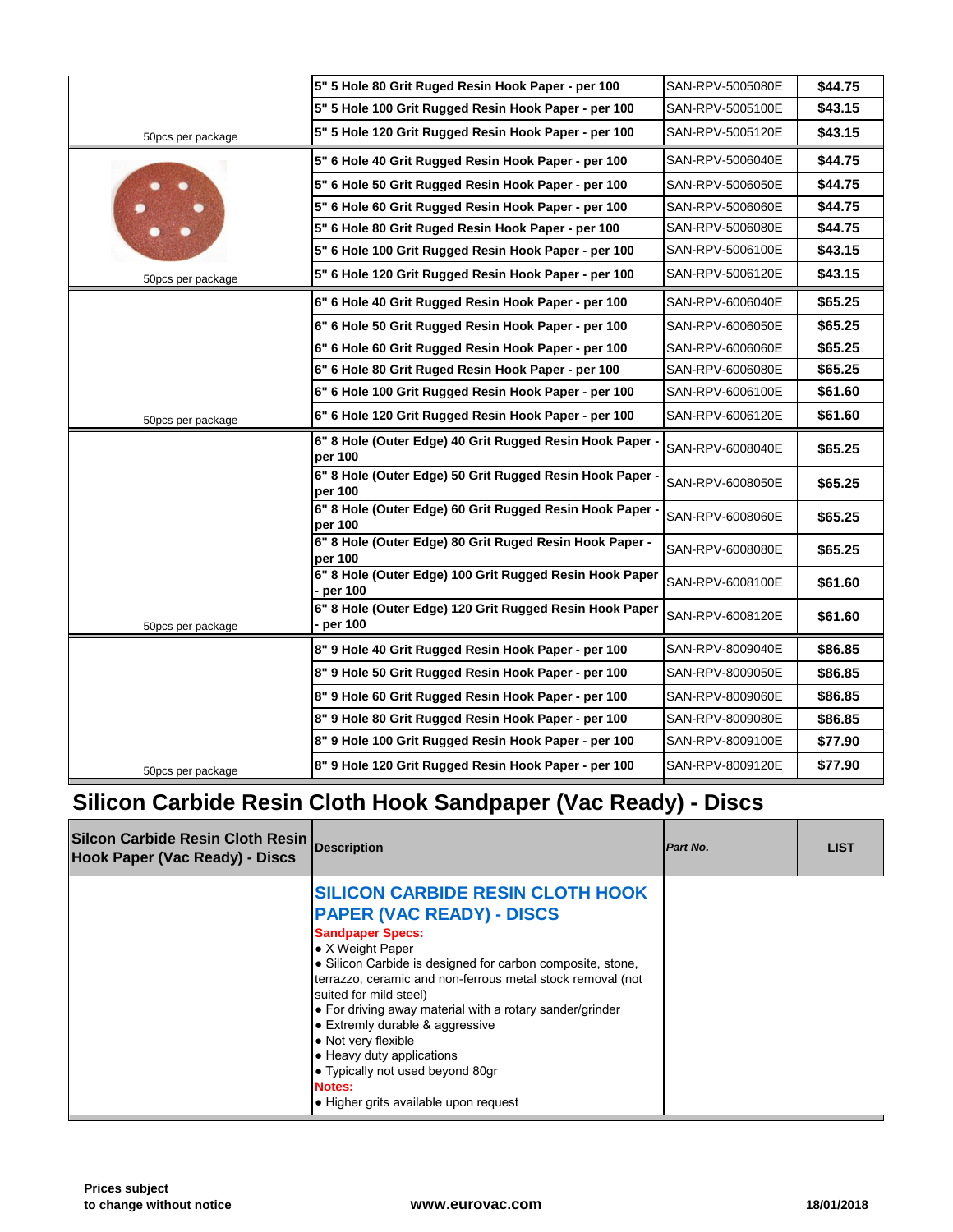|                   | 3" 3 Hole 24 Grit Silicon Carbide Resin Cloth Hook Paper -<br>per 100                                                                | SAN-RKV-3003024S |
|-------------------|--------------------------------------------------------------------------------------------------------------------------------------|------------------|
|                   | 3" 3 Hole 36 Grit Silicon Carbide Resin Cloth Hook Paper -<br>per 100                                                                | SAN-RKV-3003036S |
|                   | 3" 3 Hole 40 Grit Silicon Carbide Resin Cloth Hook Paper -<br>per 100                                                                | SAN-RKV-3003040S |
|                   | 3" 3 Hole 60 Grit Silicon Carbide Resin Cloth Hook Paper -<br>per 100                                                                | SAN-RKV-3003060S |
| 25pcs per package | 3" 3 Hole 80 Grit Silicon Carbide Resin Cloth Hook Paper -<br>per 100                                                                | SAN-RKV-3003080S |
|                   | 4" 8 Hole 24 Grit Silicon Carbide Resin Cloth Hook Paper<br>w/ Center Screw Hole - per 100<br>• 8 Vacuum Holes & 1 Center Screw Hole | SAN-RKV-4009024S |
|                   | 4" 8 Hole 36 Grit Silicon Carbide Resin Cloth Hook Paper<br>w/ Center Screw Hole - per 100<br>· 8 Vacuum Holes & 1 Center Screw Hole | SAN-RKV-4009036S |
| H.                | 4" 8 Hole 40 Grit Silicon Carbide Resin Cloth Hook Paper<br>w/ Center Screw Hole - per 100<br>• 8 Vacuum Holes & 1 Center Screw Hole | SAN-RKV-4009040S |
|                   | 4" 8 Hole 60 Grit Silicon Carbide Resin Cloth Hook Paper<br>w/ Center Screw Hole - per 100<br>• 8 Vacuum Holes & 1 Center Screw Hole | SAN-RKV-4009060S |
| 25pcs per package | 4" 8 Hole 80 Grit Silicon Carbide Resin Cloth Hook Paper<br>w/ Center Screw Hole - per 100<br>· 8 Vacuum Holes & 1 Center Screw Hole | SAN-RKV-4009080S |
|                   | 5" 5 Hole 24 Grit Silicon Carbide Resin Cloth Hook Paper<br>w/ Center Screw Hole - per 100                                           | SAN-RKV-5005024S |
|                   | 5" 5 Hole 36 Grit Silicon Carbide Resin Cloth Hook Paper -<br>per 100                                                                | SAN-RKV-5005036S |
|                   | 5" 5 Hole 40 Grit Silicon Carbide Resin Cloth Hook Paper<br>w/ Center Screw Hole - per 100                                           | SAN-RKV-5005040S |
|                   | 5" 5 Hole 60 Grit Silicon Carbide Resin Cloth Hook Paper<br>w/ Center Screw Hole - per 100                                           | SAN-RKV-5005060S |
| 25pcs per package | 5" 5 Hole 80 Grit Silicon Carbide Resin Cloth Hook Paper<br>w/ Center Screw Hole - per 100                                           | SAN-RKV-5005080S |
|                   | 5" 6 Hole 24 Grit Silicon Carbide Resin Cloth Hook Paper<br>w/ Center Screw Hole - per 100                                           | SAN-RKV-5006024S |
|                   | 5" 6 Hole 36 Grit Silicon Carbide Resin Cloth Hook Paper .<br>per 100                                                                | SAN-RKV-5006036S |
|                   | 5" 6 Hole 40 Grit Silicon Carbide Resin Cloth Hook Paper<br>w/ Center Screw Hole - per 100                                           | SAN-RKV-5006040S |
|                   | 5" 6 Hole 60 Grit Silicon Carbide Resin Cloth Hook Paper<br>w/ Center Screw Hole - per 100                                           | SAN-RKV-5006060S |
| 25pcs per package | 5" 6 Hole 80 Grit Silicon Carbide Resin Cloth Hook Paper<br>w/ Center Screw Hole - per 100                                           | SAN-RKV-5006080S |
|                   | 5" 8 Hole 24 Grit Silicon Carbide Resin Cloth Hook Paper<br>w/ Center Screw Hole - per 100<br>• 8 Vacuum Holes & 1 Center Screw Hole | SAN-RKV-5009024S |
|                   | 5" 8 Hole 36 Grit Silicon Carbide Resin Cloth Hook Paper -<br>per 100<br>• 8 Vacuum Holes & 1 Center Screw Hole                      | SAN-RKV-5009036S |
|                   | 5" 8 Hole 40 Grit Silicon Carbide Resin Cloth Hook Paper<br>w/ Center Screw Hole - per 100<br>· 8 Vacuum Holes & 1 Center Screw Hole | SAN-RKV-5009040S |
|                   | 5" 8 Hole 60 Grit Silicon Carbide Resin Cloth Hook Paper<br>w/ Center Screw Hole - per 100<br>• 8 Vacuum Holes & 1 Center Screw Hole | SAN-RKV-5009060S |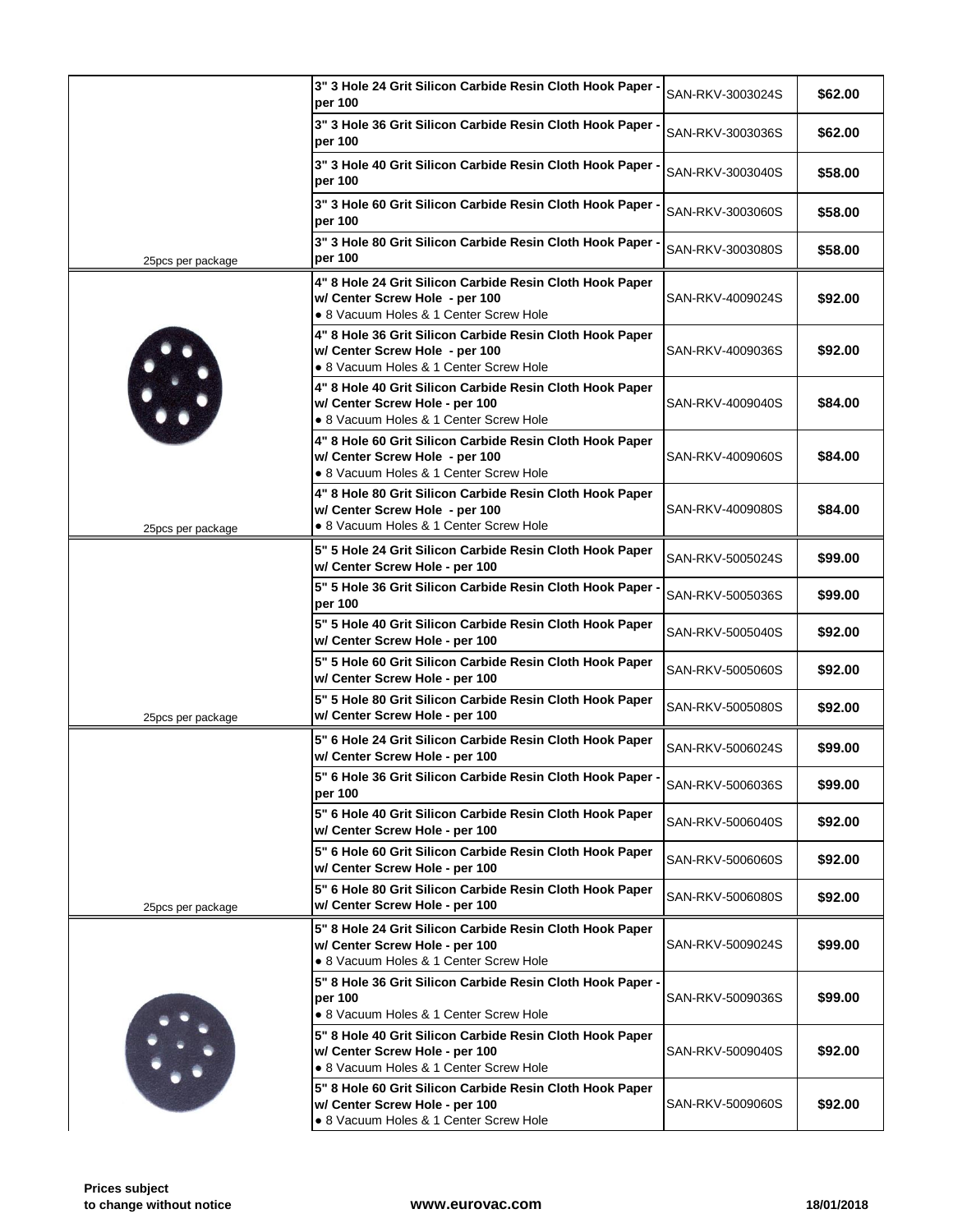| 25pcs per package | 5" 8 Hole 80 Grit Silicon Carbide Resin Cloth Hook Paper<br>w/ Center Screw Hole - per 100<br>• 8 Vacuum Holes & 1 Center Screw Hole                                | SAN-RKV-5009080S |
|-------------------|---------------------------------------------------------------------------------------------------------------------------------------------------------------------|------------------|
|                   | 6" 6 Hole (Outer Edge) 24 Grit Silicon Carbide Resin Cloth<br>Hook Paper - per 100                                                                                  | SAN-RKV-6006024S |
|                   | 6" 6 Hole (Outer Edge) 36 Grit Silicon Carbide Resin Cloth<br>Hook Paper - per 100                                                                                  | SAN-RKV-6006036S |
|                   | 6" 6 Hole (Outer Edge) 40 Grit Silicon Carbide Resin Cloth<br>Hook Paper - per 100                                                                                  | SAN-RKV-6006040S |
|                   | 6" 6 Hole (Outer Edge) 60 Grit Silicon Carbide Resin Cloth<br>Hook Paper - per 100                                                                                  | SAN-RKV-6006060S |
| 25pcs per package | 6" 6 Hole (Outer Edge) 80 Grit Silicon Carbide Resin Cloth<br>Hook Paper - per 100                                                                                  | SAN-RKV-6006080S |
|                   | 6" 8 Hole (Outer Edge) 24 Grit Silicon Carbide Resin Cloth<br>Hook Paper - per 100                                                                                  | SAN-RKV-6008024S |
|                   | 6" 8 Hole (Outer Edge) 36 Grit Silicon Carbide Resin Cloth<br>Hook Paper - per 100                                                                                  | SAN-RKV-6008036S |
|                   | 6" 8 Hole (Outer Edge) 40 Grit Silicon Carbide Resin Cloth<br>Hook Paper - per 100                                                                                  | SAN-RKV-6008040S |
|                   | 6" 8 Hole (Outer Edge) 60 Grit Silicon Carbide Resin Cloth<br>Hook Paper - per 100                                                                                  | SAN-RKV-6008060S |
| 25pcs per package | 6" 8 Hole (Outer Edge) 80 Grit Silicon Carbide Resin Cloth<br>Hook Paper - per 100                                                                                  | SAN-RKV-6008080S |
|                   | 6" 16 Hole 24 Grit Silicon Carbide Resin Cloth Hook Paper<br>w/ Center Screw Hole - per 100<br>• 16 Vacuum Holes & 1 Center Screw Hole                              | SAN-RKV-6017024S |
|                   | 6" 16 Hole 36 Grit Silicon Carbide Resin Cloth Hook Paper<br>w/ Center Screw Hole - per 100<br>• 16 Vacuum Holes & 1 Center Screw Hole                              | SAN-RKV-6017036S |
|                   | 6" 16 Hole 60 Grit Silicon Carbide Resin Cloth Hook Paper<br>w/ Center Screw Hole - per 100<br>• 16 Vacuum Holes & 1 Center Screw Hole                              | SAN-RKV-6017060S |
| 25pcs per package | 6" 16 Hole 80 Grit Silicon Carbide Resin Cloth Hook Paper<br>w/ Center Screw Hole - per 100<br>• 16 Vacuum Holes & 1 Center Screw Hole                              | SAN-RKV-6017080S |
|                   | 8" 9 Hole 24 Grit Silicon Carbide Resin Cloth Hook Paper<br>w/ Center Screw Hole - per 100                                                                          | SAN-RKV-8009024S |
|                   | 8" 9 Hole 36 Grit Silicon Carbide Resin Cloth Hook Paper<br>w/ Center Screw Hole - per 100                                                                          | SAN-RKV-8009036S |
|                   | 8" 9 Hole 60 Grit Silicon Carbide Resin Cloth Hook Paper<br>w/ Center Screw Hole - per 100                                                                          | SAN-RKV-8009060S |
| 25pcs per package | 8" 9 Hole 80 Grit Silicon Carbide Resin Cloth Hook Paper<br>w/ Center Screw Hole - per 100                                                                          | SAN-RKV-8009080S |
|                   | 8" 16 Hole (8 Inner & 8 Outer Holes) 24 Grit Silicon<br>Carbide Resin Cloth Hook Paper w/ Center Screw Hole -<br>per 100<br>· 16 Vacuum Holes & 1 Center Screw Hole | SAN-RKV-8017024S |
|                   | 8" 16 Hole (8 Inner & 8 Outer Holes) 36 Grit Silicon<br>Carbide Resin Cloth Hook Paper w/ Center Screw Hole -<br>per 100<br>• 16 Vacuum Holes & 1 Center Screw Hole | SAN-RKV-8017036S |
|                   | 8" 16 Hole (8 Inner & 8 Outer Holes) 60 Grit Silicon<br>Carbide Resin Cloth Hook Paper w/ Center Screw Hole -<br>per 100<br>• 16 Vacuum Holes & 1 Center Screw Hole | SAN-RKV-8017060S |
|                   |                                                                                                                                                                     |                  |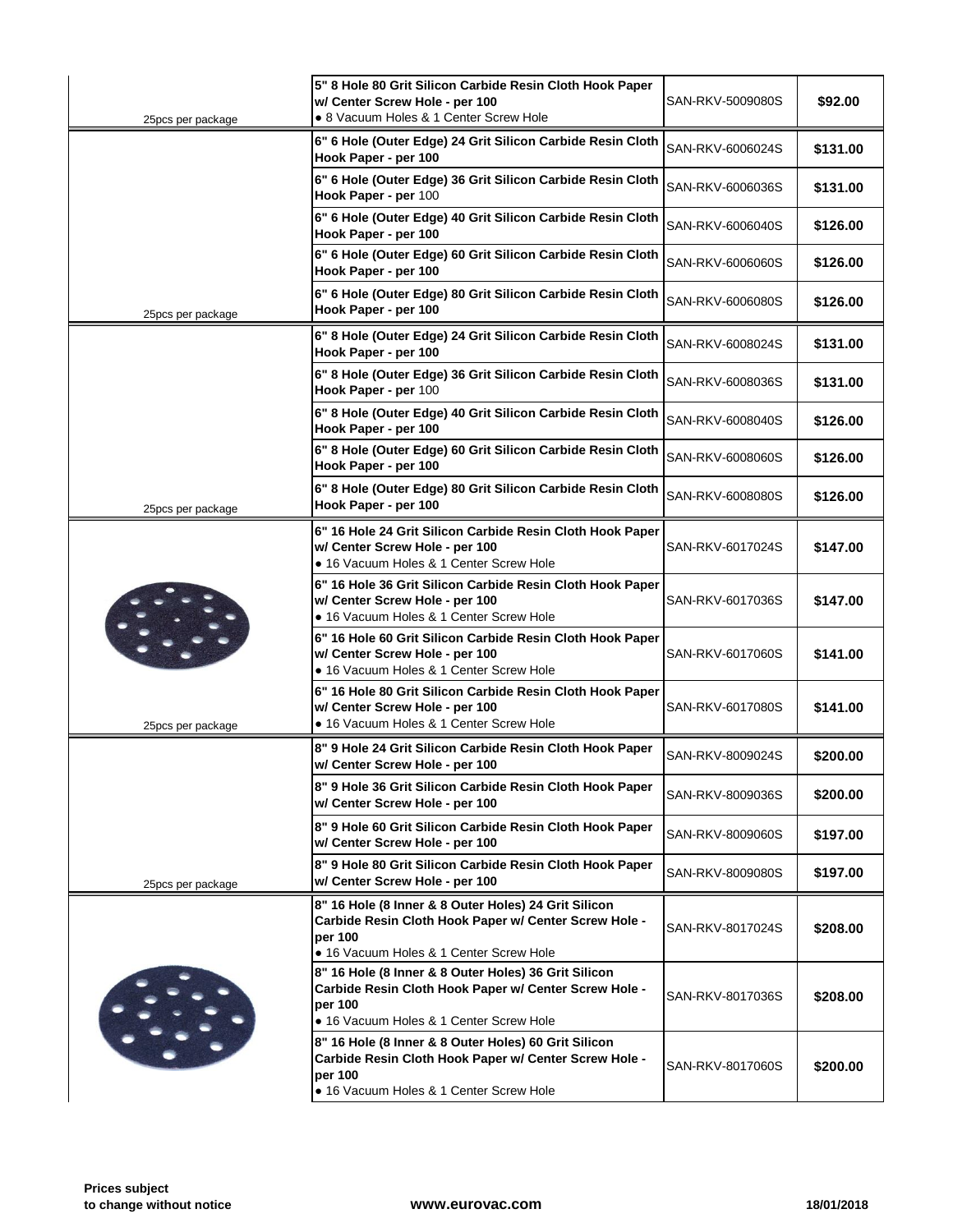| 25pcs per package  | 8" 16 Hole (8 Inner & 8 Outer Holes) 80 Grit Silicon<br>Carbide Resin Cloth Hook Paper w/ Center Screw Hole -<br>per 100<br>• 16 Vacuum Holes & 1 Center Screw Hole | SAN-RKV-8017080S |  |
|--------------------|---------------------------------------------------------------------------------------------------------------------------------------------------------------------|------------------|--|
| 25 pcs per package | 8" 16 Hole (Outer Edge Holes) 24 Grit Silicon Carbide<br>Resin Cloth Hook Paper w/ Center Screw Hole - per 100<br>• 16 Vacuum Holes & 1 Center Screw Hole           | SAN-RKV-8017124S |  |
|                    | 8" 16 Hole (Outer Edge Holes) 36 Grit Silicon Carbide<br>Resin Cloth Hook Paper w/ Center Screw Hole - per 100<br>• 16 Vacuum Holes & 1 Center Screw Hole           | SAN-RKV-8017136S |  |
|                    | 8" 16 Hole (Outer Edge Holes) 60 Grit Silicon Carbide<br>Resin Cloth Hook Paper w/ Center Screw Hole - per 100<br>• 16 Vacuum Holes & 1 Center Screw Hole           | SAN-RKV-8017160S |  |
|                    | 8" 16 Hole (Outer Edge Holes) 80 Grit Silicon Carbide<br>Resin Cloth Hook Paper w/ Center Screw Hole - per 100<br>• 16 Vacuum Holes & 1 Center Screw Hole           | SAN-RKV-8017180S |  |

# **Blue Zirconia Resin Fiber (Vac Ready) - Discs**

| <b>Blue Zirconia Resin Fiber (Vac</b><br><b>Ready) - Discs</b> | <b>Description</b>                                                                                                                                                                                                                                                                                                                                                                                                                                                                                                                                                                                                                                                            | Part No.         |  |
|----------------------------------------------------------------|-------------------------------------------------------------------------------------------------------------------------------------------------------------------------------------------------------------------------------------------------------------------------------------------------------------------------------------------------------------------------------------------------------------------------------------------------------------------------------------------------------------------------------------------------------------------------------------------------------------------------------------------------------------------------------|------------------|--|
|                                                                | <b>BLUE ZIRCONIA RESIN FIBER (VAC</b><br><b>READY) - DISCS</b><br><b>Fiber Disc Specs:</b><br>• Premium Zirconia grit delivers ultimate grinding performance<br>• Advanced bonding formulation provides cool grinding action<br>• The extremely hard Zirconia alloy sharpens itself in use,<br>delivering outstanding cutting rates and maximum useful life.<br>• Top choice for carbon composite, bondo and Mild Carbon<br>Steel Ferrous Metals/Cast Iron<br>• For driving away material with a rotary sander/grinder<br>• Better with rough edged material where resin cloth might<br>tear<br>• Available up to 120 grit<br>Notes:<br>· Higher grits available upon request |                  |  |
|                                                                | 3" 6 Hole 24 Grit Roll On Blue Zirconia Fibre Disc - per ea<br>• Type R - Plastic male threaded roll on lock style                                                                                                                                                                                                                                                                                                                                                                                                                                                                                                                                                            | SAN-FDC-3R06024Z |  |
|                                                                | 3" 6 Hole 36 Grit Roll On Blue Zirconia Fibre Disc - per ea<br>• Type R - Plastic male threaded roll on lock style                                                                                                                                                                                                                                                                                                                                                                                                                                                                                                                                                            | SAN-FDC-3R06036Z |  |
|                                                                | 3" 6 Hole 50 Grit Roll On Blue Zirconia Fibre Disc - per ea<br>• Type R - Plastic male threaded roll on lock style                                                                                                                                                                                                                                                                                                                                                                                                                                                                                                                                                            | SAN-FDC-3R06050Z |  |
|                                                                | 3" 6 Hole 60 Grit Roll On Blue Zirconia Fibre Disc - per ea<br>• Type R - Plastic male threaded roll on lock style                                                                                                                                                                                                                                                                                                                                                                                                                                                                                                                                                            | SAN-FDC-3R06060Z |  |
|                                                                | 3" 6 Hole 80 Grit Roll On Blue Zirconia Fibre Disc - per ea<br>• Type R - Plastic male threaded roll on lock style                                                                                                                                                                                                                                                                                                                                                                                                                                                                                                                                                            | SAN-FDC-3R06080Z |  |
|                                                                | 3" 6 Hole 100 Grit Roll On Blue Zirconia Fibre Disc -per ea<br>• Type R - Plastic male threaded roll on lock style                                                                                                                                                                                                                                                                                                                                                                                                                                                                                                                                                            | SAN-FDC-3R06100Z |  |
| 25pcs per package                                              | 3" 6 Hole 120 Grit Roll On Blue Zirconia Fibre Disc -per ea<br>• Type R - Plastic male threaded roll on lock style                                                                                                                                                                                                                                                                                                                                                                                                                                                                                                                                                            | SAN-FDC-3R06120Z |  |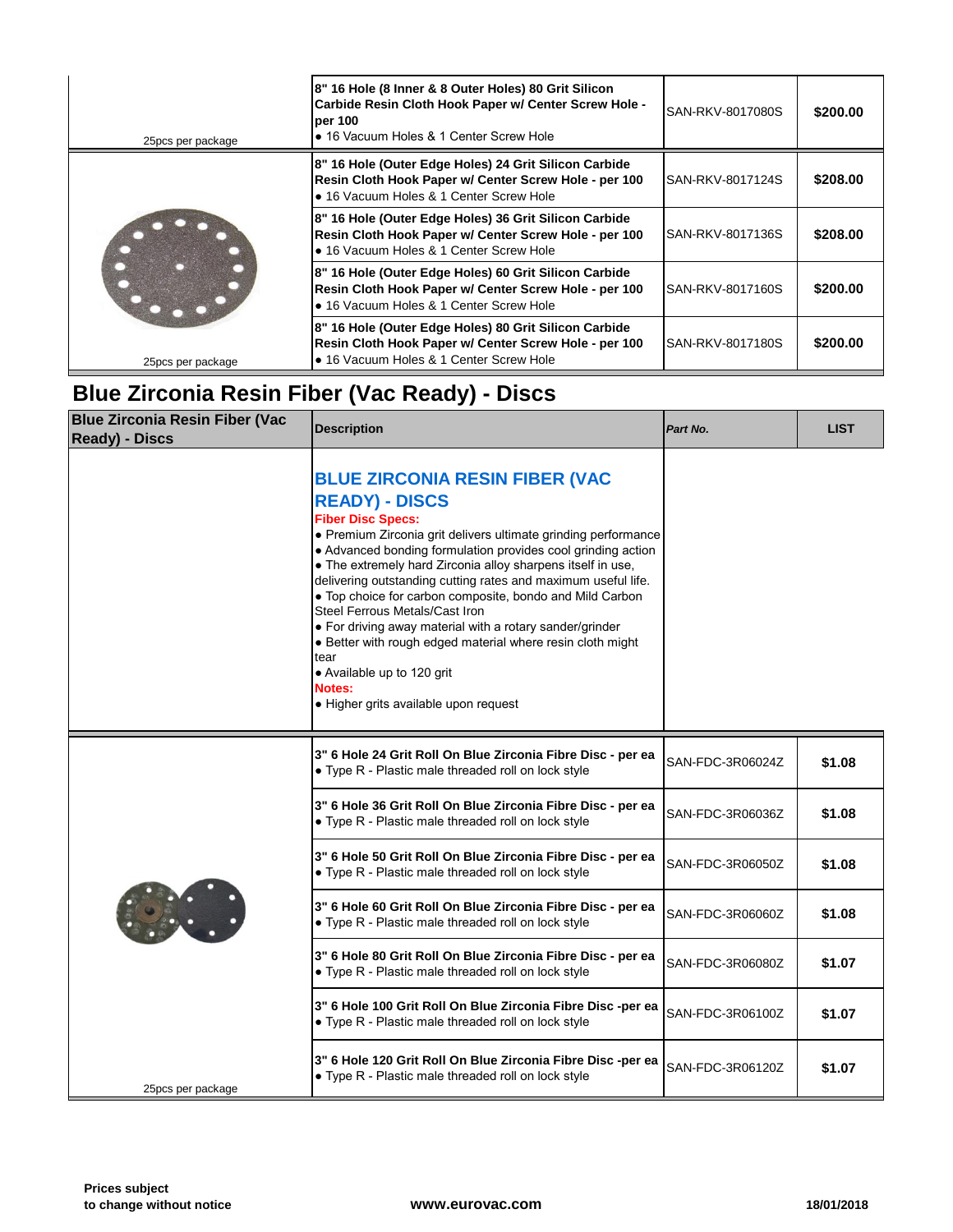|                   | 4" 8 Hole 24 Grit Blue Zirconia Fibre Disc - per ea<br>• 7/8" Center Hole                                     | SAN-FDC-4008024Z |
|-------------------|---------------------------------------------------------------------------------------------------------------|------------------|
|                   | 4" 8 Hole 36 Grit Blue Zirconia Fibre Disc - per ea<br>· 7/8" Center Hole                                     | SAN-FDC-4008036Z |
| $\mathbf{C}$      | 4" 8 Hole 50 Grit Blue Zirconia Fibre Disc - per ea<br>• 7/8" Center Hole                                     | SAN-FDC-4008050Z |
|                   | 4" 8 Hole 60 Grit Blue Zirconia Fibre Disc - per ea<br>· 7/8" Center Hole                                     | SAN-FDC-4008060Z |
|                   | 4" 8 Hole 80 Grit Blue Zirconia Fibre Disc - per ea<br>• 7/8" Center Hole                                     | SAN-FDC-4008080Z |
|                   | 4" 8 Hole 100 Grit Blue Zirconia Fibre Disc - per ea<br>• 7/8" Center Hole                                    | SAN-FDC-4008100Z |
| 25pcs per package | 4" 8 Hole 120 Grit Blue Zirconia Fibre Disc - per ea<br>• 7/8" Center Hole                                    | SAN-FDC-4008120Z |
|                   | 5" 8 Hole 24 Grit Blue Zirconia Fibre Disc - per ea<br>• 7/8" Center Hole                                     | SAN-FDC-5008024Z |
|                   | 5" 8 Hole 36 Grit Blue Zirconia Fibre Disc - per ea<br>• 7/8" Center Hole                                     | SAN-FDC-5008036Z |
|                   | 5" 8 Hole 50 Grit Blue Zirconia Fibre Disc - per ea<br>· 7/8" Center Hole                                     | SAN-FDC-5008050Z |
|                   | 5" 8 Hole 60 Grit Blue Zirconia Fibre Disc - per ea<br>• 7/8" Center Hole                                     | SAN-FDC-5008060Z |
|                   | 5" 8 Hole 80 Grit Blue Zirconia Fibre Disc - per ea<br>• 7/8" Center Hole                                     | SAN-FDC-5008080Z |
|                   | 5" 8 Hole 100 Grit Blue Zirconia Fibre Disc - per ea<br>• 7/8" Center Hole                                    | SAN-FDC-5008100Z |
| 25pcs per package | 5" 8 Hole 120 Grit Blue Zirconia Fibre Disc - per ea<br>• 7/8" Center Hole                                    | SAN-FDC-5008120Z |
|                   | 6" 14 Hole 24 Grit Blue Zirconia Fibre Disc - per ea<br>• 7/8" Center Hole                                    | SAN-FDC-6014024Z |
|                   | 6" 14 Hole 36 Grit Blue Zirconia Fibre Disc - per ea<br>• 7/8" Center Hole                                    | SAN-FDC-6014036Z |
|                   | 6" 14 Hole 50 Grit Blue Zirconia Fibre Disc - per ea<br>• 7/8" Center Hole                                    | SAN-FDC-6014050Z |
|                   | 6" 14 Hole 60 Grit Blue Zirconia Fibre Disc - per ea<br>• 7/8" Center Hole                                    | SAN-FDC-6014060Z |
|                   | 6" 14 Hole 80 Grit Blue Zirconia Fibre Disc - per ea<br>• 7/8" Center Hole                                    | SAN-FDC-6014080Z |
|                   | 6" 14 Hole 100 Grit Blue Zirconia Fibre Disc - per ea<br>• 7/8" Center Hole                                   | SAN-FDC-6014100Z |
| 25pcs per package | 6" 14 Hole 120 Grit Blue Zirconia Fibre Disc - per ea<br>• 7/8" Center Hole                                   | SAN-FDC-6014120Z |
|                   | 8" 16 Hole (8 Inner & 8 Outer Holes) 24 Grit Blue Zirconia<br>Fibre Disc Paper - per ea<br>· 7/8" Center Hole | SAN-FDC-8016024Z |
|                   | 8" 16 Hole (8 Inner & 8 Outer Holes) 36 Grit Blue Zirconia<br>Fibre Disc Paper - per ea<br>· 7/8" Center Hole | SAN-FDC-8016036Z |
|                   | 8" 16 Hole (8 Inner & 8 Outer Holes) 50 Grit Blue Zirconia<br>Fibre Disc Paper - per ea<br>· 7/8" Center Hole | SAN-FDC-8016050Z |
|                   | 8" 16 Hole (8 Inner & 8 Outer Holes) 60 Grit Blue Zirconia<br>Fibre Disc Paper - per ea<br>• 7/8" Center Hole | SAN-FDC-8016060Z |
|                   | 8" 16 Hole (8 Inner & 8 Outer Holes) 80 Grit Blue Zirconia<br>Fibre Disc Paper - per ea<br>· 7/8" Center Hole | SAN-FDC-8016080Z |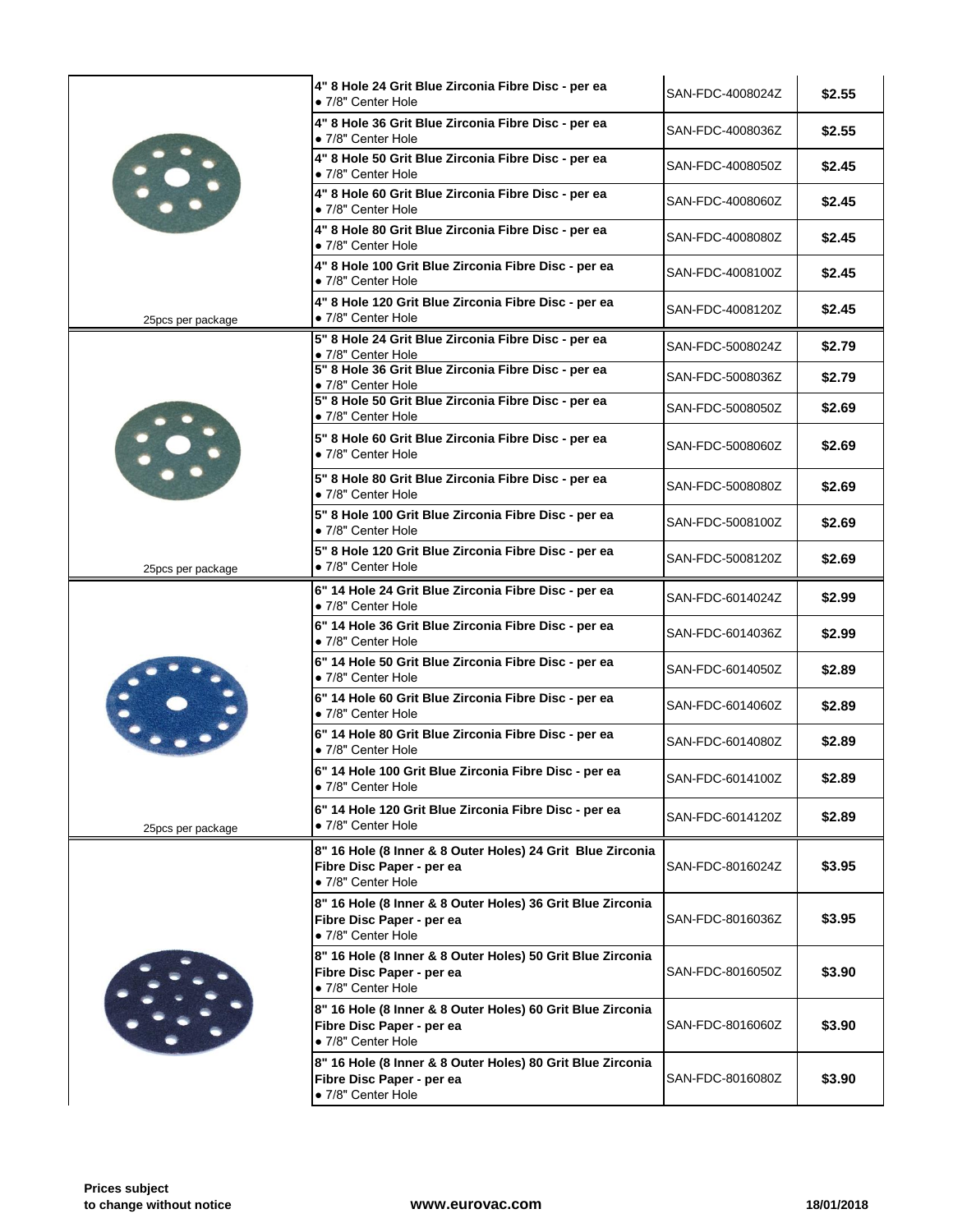|                   | 8" 16 Hole (8 Inner & 8 Outer Holes) 100 Grit Blue Zirconia<br>Fibre Disc Paper - per ea<br>• 7/8" Center Hole | SAN-FDC-8016100Z |
|-------------------|----------------------------------------------------------------------------------------------------------------|------------------|
| 25pcs per package | 8" 16 Hole (8 Inner & 8 Outer Holes) 120 Grit Blue Zirconia<br>Fibre Disc Paper - per ea<br>• 7/8" Center Hole | SAN-FDC-8016120Z |
|                   | 8" 16 Hole (Outer Edge Holes) 24 Grit Blue Zirconia Fibre<br>Disc Paper - per ea<br>• 7/8" Center Hole         | SAN-FDC-8160124Z |
|                   | 8" 16 Hole (Outer Edge Holes) 36 Grit Blue Zirconia Fibre<br>Disc Paper - per ea<br>· 7/8" Center Hole         | SAN-FDC-8160136Z |
|                   | 8" 16 Hole (Outer Edge Holes) 50 Grit Blue Zirconia Fibre<br>Disc Paper - per ea<br>· 7/8" Center Hole         | SAN-FDC-8160150Z |
|                   | 8" 16 Hole (Outer Edge Holes) 60 Grit Blue Zirconia Fibre<br>Disc Paper - per ea<br>• 7/8" Center Hole         | SAN-FDC-8160160Z |
|                   | 8" 16 Hole (Outer Edge Holes) 80 Grit Blue Zirconia Fibre<br>Disc Paper - per ea<br>• 7/8" Center Hole         | SAN-FDC-8160180Z |
|                   | 8" 16 Hole (Outer Edge Holes) 100 Grit Blue Zirconia Fibre<br>Disc Paper - per ea<br>• 7/8" Center Hole        | SAN-FDC-8161100Z |
| 25pcs per package | 8" 16 Hole (Outer Edge Holes) 120 Grit Blue Zirconia Fibre<br>Disc Paper - per ea<br>• 7/8" Center Hole        | SAN-FDC-8161120Z |

## **Black Silicon Carbide Resin Fiber (Vac Ready) - Discs**

| <b>Black Silicon Carbide Resin Fiber</b><br>(Vac Ready) - Discs | <b>Description</b>                                                                                                                                                                                                                                                                                                                                                                                                                                                   | Part No.         |
|-----------------------------------------------------------------|----------------------------------------------------------------------------------------------------------------------------------------------------------------------------------------------------------------------------------------------------------------------------------------------------------------------------------------------------------------------------------------------------------------------------------------------------------------------|------------------|
|                                                                 | <b>BLACK SILICON CARBIDE RESIN FIBER</b><br>(VAC READY) - DISCS<br><b>Fiber Disc Specs:</b><br>· Silicon Carbide is designed for carbon composite, stone,<br>terrazzo, ceramic and non-ferrous metal stock removal (not<br>suited for mild steel)<br>• For driving away material with a rotary sander/grinder<br>• Better with rough edged material where resin cloth might<br>tear<br>• Available up to 120 grit<br>Notes:<br>• Higher grits available upon request |                  |
|                                                                 | 3" 6 Hole 24 Grit Roll On Black Silicon Carbide Fibre Disc .<br>per ea<br>• Type R - Plastic male threaded roll on lock style                                                                                                                                                                                                                                                                                                                                        | SAN-FDC-3R06024S |
|                                                                 | 3" 6 Hole 36 Grit Roll On Black Silicon Carbide Fibre Disc .<br>per ea<br>• Type R - Plastic male threaded roll on lock style                                                                                                                                                                                                                                                                                                                                        | SAN-FDC-3R06036S |
|                                                                 | 3" 6 Hole 50 Grit Roll On Black Silicon Carbide Fibre Disc<br>per ea<br>• Type R - Plastic male threaded roll on lock style                                                                                                                                                                                                                                                                                                                                          | SAN-FDC-3R06050S |
|                                                                 | 3" 6 Hole 60 Grit Roll On Black Silicon Carbide Fibre Disc -<br>per ea<br>• Type R - Plastic male threaded roll on lock style                                                                                                                                                                                                                                                                                                                                        | SAN-FDC-3R06060S |
|                                                                 | 3" 6 Hole 80 Grit Roll On Black Silicon Carbide Fibre Disc -<br>per ea                                                                                                                                                                                                                                                                                                                                                                                               | SAN-FDC-3R06080S |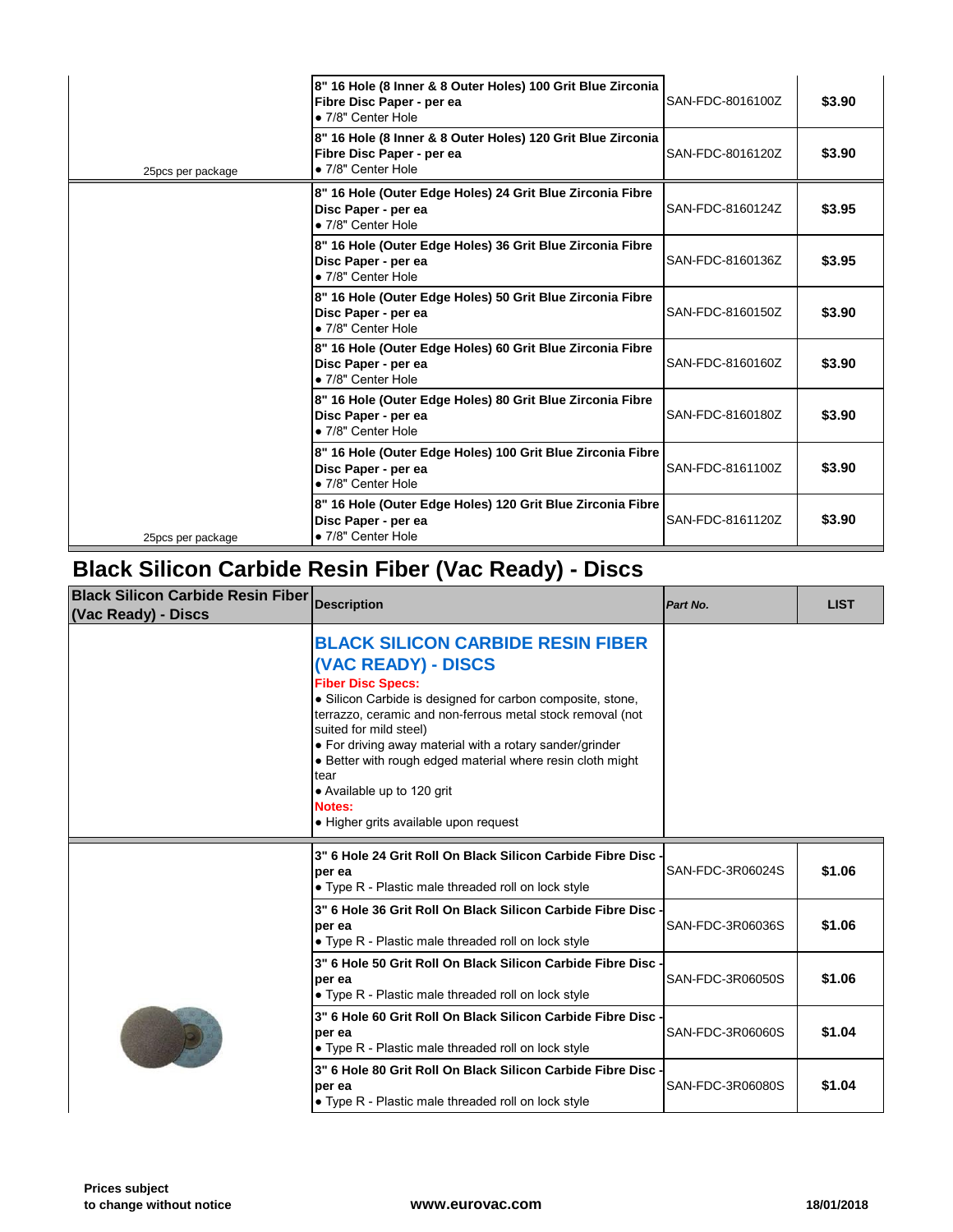|                   | 3" 6 Hole 100 Grit Roll On Black Silicon Carbide Fibre<br>Disc-per ea<br>• Type R - Plastic male threaded roll on lock style | SAN-FDC-3R06100S |
|-------------------|------------------------------------------------------------------------------------------------------------------------------|------------------|
| 25pcs per package | 3" 6 Hole 120 Grit Roll On Black Silicon Carbide Fibre<br>Disc-per ea<br>• Type R - Plastic male threaded roll on lock style | SAN-FDC-3R06120S |
|                   | 4" 8 Hole 24 Grit Black Silicon Carbide Fibre Disc - per ea<br>• 7/8" Center Hole                                            | SAN-FDC-4008024S |
|                   | 4" 8 Hole 36 Grit Black Silicon Carbide Fibre Disc - per ea<br>• 7/8" Center Hole                                            | SAN-FDC-4008036S |
|                   | 4" 8 Hole 50 Grit Black Silicon Carbide Fibre Disc - per ea<br>• 7/8" Center Hole                                            | SAN-FDC-4008050S |
|                   | 4" 8 Hole 60 Grit Black Silicon Carbide Fibre Disc - per ea<br>• 7/8" Center Hole                                            | SAN-FDC-40080600 |
|                   | 4" 8 Hole 80 Grit Black Silicon Carbide Fibre Disc - per ea<br>• 7/8" Center Hole                                            | SAN-FDC-4008080S |
|                   | 4" 8 Hole 100 Grit Black Silicon Carbide Fibre Disc-per ea<br>· 7/8" Center Hole                                             | SAN-FDC-4008100S |
| 25pcs per package | 4" 8 Hole 120 Grit Black Silicon Carbide Fibre Disc-per ea<br>· 7/8" Center Hole                                             | SAN-FDC-4008120S |
|                   | 5" 8 Hole 24 Grit Black Silicon Carbide Fibre Disc - per ea<br>• 7/8" Center Hole                                            | SAN-FDC-5008024S |
|                   | 5" 8 Hole 36 Grit Black Silicon Carbide Fibre Disc - per ea<br>• 7/8" Center Hole                                            | SAN-FDC-5008036S |
|                   | 5" 8 Hole 50 Grit Black Silicon Carbide Fibre Disc - per ea<br>· 7/8" Center Hole                                            | SAN-FDC-5008050S |
|                   | 5" 8 Hole 60 Grit Black Silicon Carbide Fibre Disc - per ea<br>• 7/8" Center Hole                                            | SAN-FDC-5008060S |
|                   | 5" 8 Hole 80 Grit Black Silicon Carbide Fibre Disc - per ea<br>• 7/8" Center Hole                                            | SAN-FDC-5008080S |
|                   | 5" 8 Hole 100 Grit Black Silicon Carbide Fibre Disc-per ea<br>• 7/8" Center Hole                                             | SAN-FDC-5008100S |
| 25pcs per package | 5" 8 Hole 120 Grit Black Silicon Carbide Fibre Disc-per ea<br>• 7/8" Center Hole                                             | SAN-FDC-5008120S |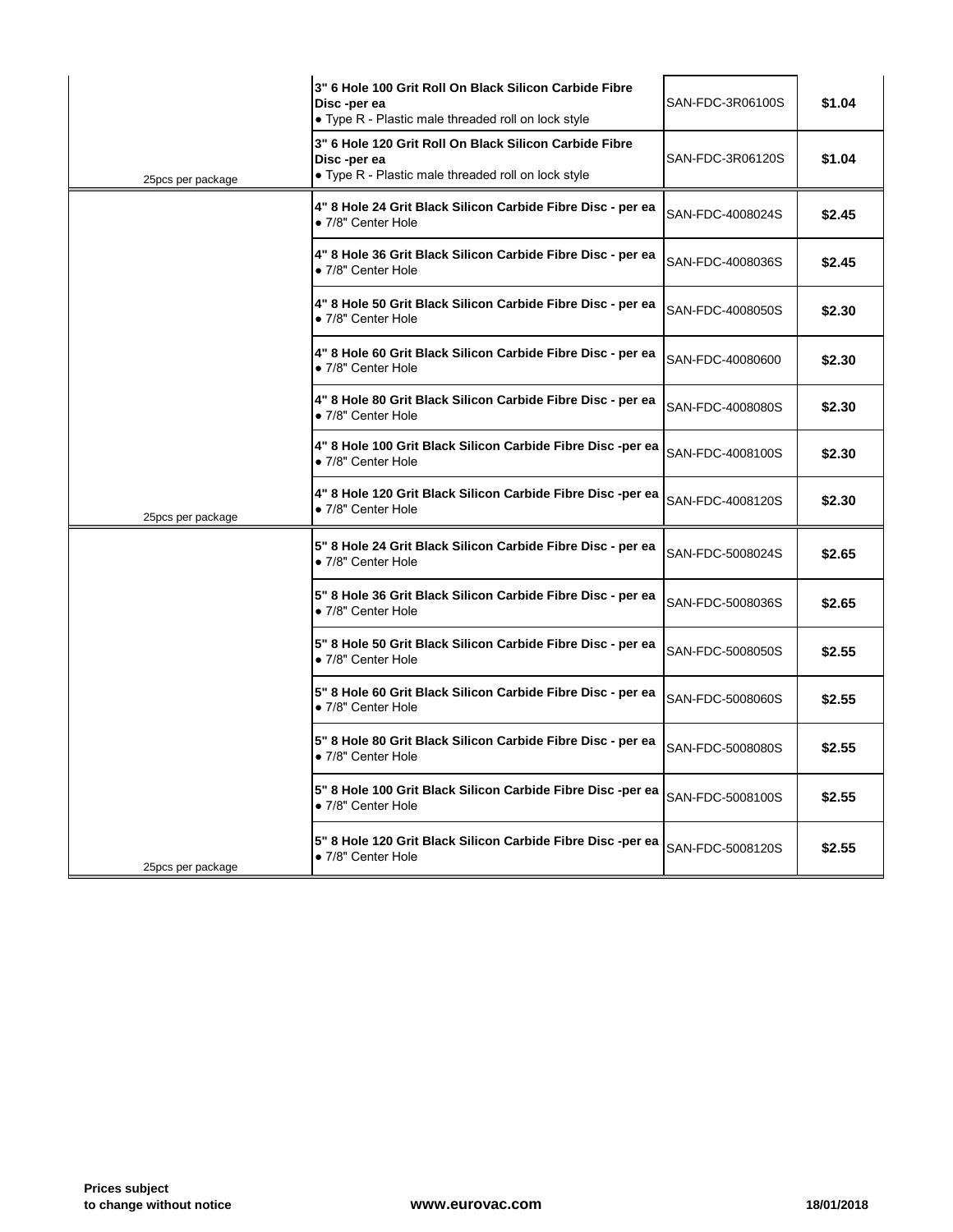|                   | 6" 14 Hole 24 Grit Black Silicon Carbide Fibre Disc - per<br>ea<br>· 7/8" Center Hole                                  | SAN-FDC-6014024S |
|-------------------|------------------------------------------------------------------------------------------------------------------------|------------------|
|                   | 6" 14 Hole 36 Grit Black Silicon Carbide Fibre Disc - per<br>ea<br>• 7/8" Center Hole                                  | SAN-FDC-6014036S |
|                   | 6" 14 Hole 50 Grit Black Silicon Carbide Fibre Disc - per<br>ea<br>• 7/8" Center Hole                                  | SAN-FDC-6014050S |
|                   | 6" 14 Hole 60 Grit Black Silicon Carbide Fibre Disc - per<br>ea<br>• 7/8" Center Hole                                  | SAN-FDC-6014060S |
|                   | 6" 14 Hole 80 Grit Black Silicon Carbide Fibre Disc - per<br>ea<br>• 7/8" Center Hole                                  | SAN-FDC-6014080S |
|                   | 6" 14 Hole 100 Grit Black Silicon Carbide Fibre Disc - per<br>ea<br>· 7/8" Center Hole                                 | SAN-FDC-6014100S |
|                   | 6" 14 Hole 120 Grit Black Silicon Carbide Fibre Disc - per<br>ea                                                       | SAN-FDC-6014120S |
| 25pcs per package | • 7/8" Center Hole                                                                                                     |                  |
|                   | 8" 16 Hole (8 Inner & 8 Outer Holes) 24 Grit Black Silicon<br>Carbide Fibre Disc Paper - per ea<br>• 7/8" Center Hole  | SAN-FDC-8016024S |
|                   | 8" 16 Hole (8 Inner & 8 Outer Holes) 36 Grit Black Silicon<br>Carbide Fibre Disc Paper - per ea<br>· 7/8" Center Hole  | SAN-FDC-8016036S |
|                   | 8" 16 Hole (8 Inner & 8 Outer Holes) 50 Grit Black Silicon<br>Carbide Fibre Disc Paper - per ea<br>• 7/8" Center Hole  | SAN-FDC-8016050S |
|                   | 8" 16 Hole (8 Inner & 8 Outer Holes) 60 Grit Black Silicon<br>Carbide Fibre Disc Paper - per ea<br>• 7/8" Center Hole  | SAN-FDC-8016060S |
|                   | 8" 16 Hole (8 Inner & 8 Outer Holes) 80 Grit Black Silicon<br>Carbide Fibre Disc Paper - per ea<br>• 7/8" Center Hole  | SAN-FDC-8016080S |
|                   | 8" 16 Hole (8 Inner & 8 Outer Holes) 100 Grit Black Silicon<br>Carbide Fibre Disc Paper - per ea<br>· 7/8" Center Hole | SAN-FDC-8016100S |
| 25pcs per package | 8" 16 Hole (8 Inner & 8 Outer Holes) 120 Grit Black Silicon<br>Carbide Fibre Disc Paper - per ea<br>• 7/8" Center Hole | SAN-FDC-8016120S |
|                   | 8" 16 Hole (Outer Edge Holes) 24 Grit Black Silicon<br>Carbide Fibre Disc Paper - per ea<br>• 7/8" Center Hole         | SAN-FDC-8160124S |
|                   | 8" 16 Hole (Outer Edge Holes) 36 Grit Black Silicon<br>Carbide Fibre Disc Paper - per ea<br>· 7/8" Center Hole         | SAN-FDC-8160136S |
|                   | 8" 16 Hole (Outer Edge Holes) 50 Grit Black Silicon<br>Carbide Fibre Disc Paper - per ea<br>• 7/8" Center Hole         | SAN-FDC-8160150S |
|                   | 8" 16 Hole (Outer Edge Holes) 60 Grit Black Silicon<br>Carbide Fibre Disc Paper - per ea<br>· 7/8" Center Hole         | SAN-FDC-8160160S |
|                   | 8" 16 Hole (Outer Edge Holes) 80 Grit Black Silicon<br>Carbide Fibre Disc Paper - per ea<br>• 7/8" Center Hole         | SAN-FDC-8160180S |
|                   | 8" 16 Hole (Outer Edge Holes) 100 Grit Black Silicon<br>Carbide Fibre Disc Paper - per ea<br>• 7/8" Center Hole        | SAN-FDC-8161100S |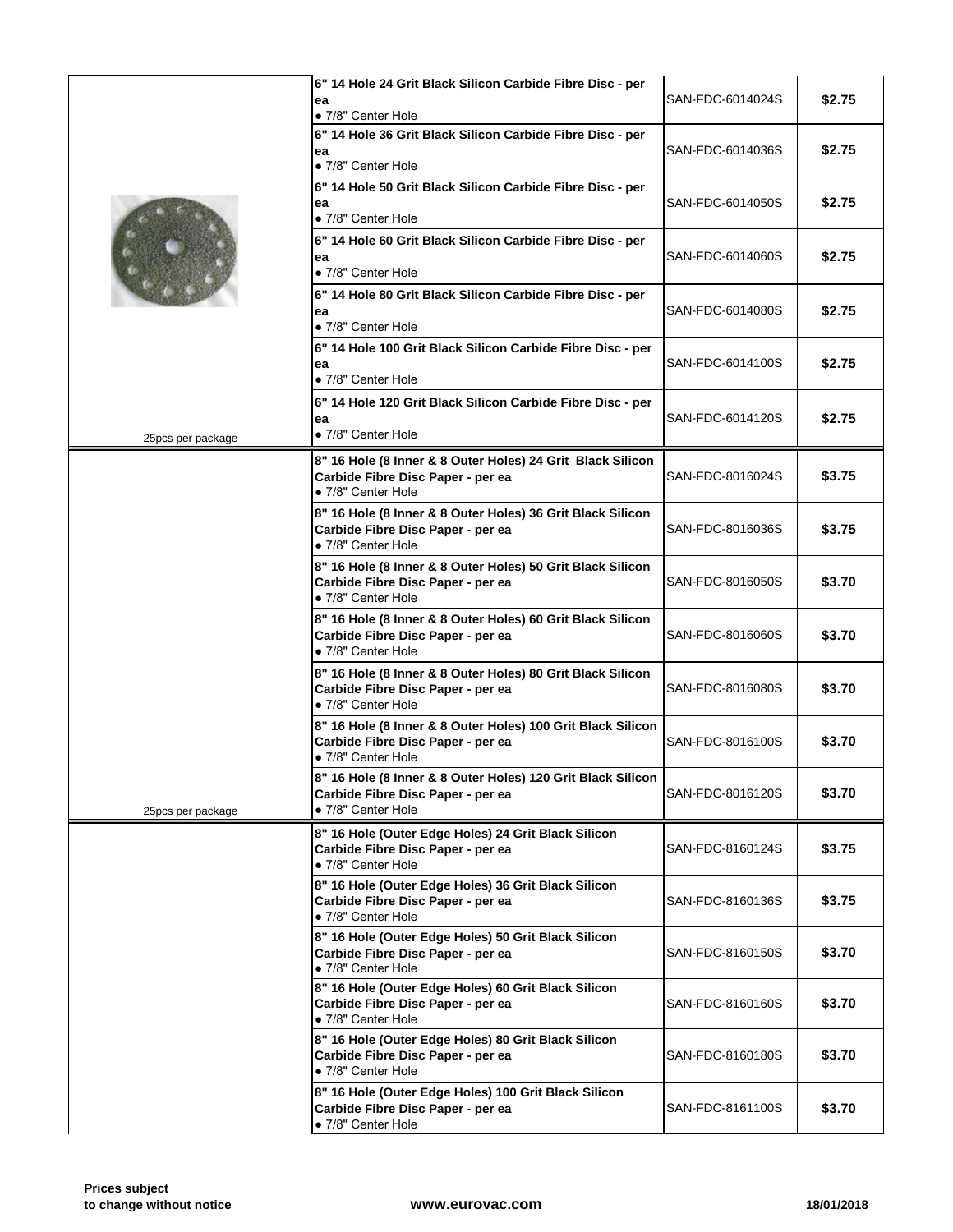#### **Maroon Aluminum Oxide Resin Fiber (Vac Ready) - Discs**

| <b>Maroon Aluminum Oxide Resin</b><br><b>Fiber (Vac Ready) - Discs</b> | <b>Description</b>                                                                                                                                                                                                                                                                                                                                                                                                                                                                                                                                                                                                                          | Part No.         |  |
|------------------------------------------------------------------------|---------------------------------------------------------------------------------------------------------------------------------------------------------------------------------------------------------------------------------------------------------------------------------------------------------------------------------------------------------------------------------------------------------------------------------------------------------------------------------------------------------------------------------------------------------------------------------------------------------------------------------------------|------------------|--|
|                                                                        | <b>MAROON ALUMINUM OXIDE RESIN</b><br><b>FIBER (VAC READY) - DISCS</b><br><b>Fiber Disc Specs:</b><br>• A blend of advanced abrasive alloys and bonding agents<br>(provides cool grinding action) deliver superior cutting rates<br>and longer useful life.<br>• Provides optimal value when used in high stock removal<br>applications and where a cool cutting action is required.<br>• Good for body shops as it can handle Bondo & Mild Carbon<br>Steel Ferrous Metals/Cast Iron<br>• Better with rough edged material where resin cloth might<br>tear<br>• Available up to 120 grit<br>Notes:<br>• Higher grits available upon request |                  |  |
|                                                                        | 3" 6 Hole 24 Grit Roll On Maroon Aluminum Oxide Fibre<br>Disc - per ea<br>• Type R - Plastic male threaded roll on lock style                                                                                                                                                                                                                                                                                                                                                                                                                                                                                                               | SAN-FDC-3R06024A |  |
|                                                                        | 3" 6 Hole 36 Grit Roll On Maroon Aluminum Oxide Fibre<br>Disc - per ea<br>• Type R - Plastic male threaded roll on lock style                                                                                                                                                                                                                                                                                                                                                                                                                                                                                                               | SAN-FDC-3R06036A |  |
|                                                                        | 3" 6 Hole 50 Grit Roll On Maroon Aluminum Oxide Fibre<br>Disc - per ea<br>• Type R - Plastic male threaded roll on lock style                                                                                                                                                                                                                                                                                                                                                                                                                                                                                                               | SAN-FDC-3R06050A |  |
|                                                                        | 3" 6 Hole 60 Grit Roll On Maroon Aluminum Oxide Fibre<br>Disc - per ea<br>• Type R - Plastic male threaded roll on lock style                                                                                                                                                                                                                                                                                                                                                                                                                                                                                                               | SAN-FDC-3R06060A |  |
|                                                                        | 3" 6 Hole 80 Grit Roll On Maroon Aluminum Oxide Fibre<br>Disc - per ea<br>• Type R - Plastic male threaded roll on lock style                                                                                                                                                                                                                                                                                                                                                                                                                                                                                                               | SAN-FDC-3R06080A |  |
|                                                                        | 3" 6 Hole 100 Grit Roll On Maroon Aluminum Oxide Fibre<br>Disc-per ea<br>• Type R - Plastic male threaded roll on lock style                                                                                                                                                                                                                                                                                                                                                                                                                                                                                                                | SAN-FDC-3R06100A |  |
| 25pcs per package                                                      | 3" 6 Hole 120 Grit Roll On Maroon Aluminum Oxide Fibre<br>Disc-per ea<br>• Type R - Plastic male threaded roll on lock style                                                                                                                                                                                                                                                                                                                                                                                                                                                                                                                | SAN-FDC-3R06120A |  |
|                                                                        | 4" 8 Hole 24 Grit Maroon Aluminum Oxide Fibre Disc - per<br>ea<br>• 7/8" Center Hole                                                                                                                                                                                                                                                                                                                                                                                                                                                                                                                                                        | SAN-FDC-4008024A |  |
|                                                                        | 4" 8 Hole 36 Grit Maroon Aluminum Oxide Fibre Disc - per<br>ea<br>• 7/8" Center Hole                                                                                                                                                                                                                                                                                                                                                                                                                                                                                                                                                        | SAN-FDC-4008036A |  |
|                                                                        | 4" 8 Hole 50 Grit Maroon Aluminum Oxide Fibre Disc - per<br>ea<br>• 7/8" Center Hole                                                                                                                                                                                                                                                                                                                                                                                                                                                                                                                                                        | SAN-FDC-4008050A |  |
|                                                                        | 4" 8 Hole 60 Grit Maroon Aluminum Oxide Fibre Disc - per<br>ea<br>· 7/8" Center Hole                                                                                                                                                                                                                                                                                                                                                                                                                                                                                                                                                        | SAN-FDC-4008060A |  |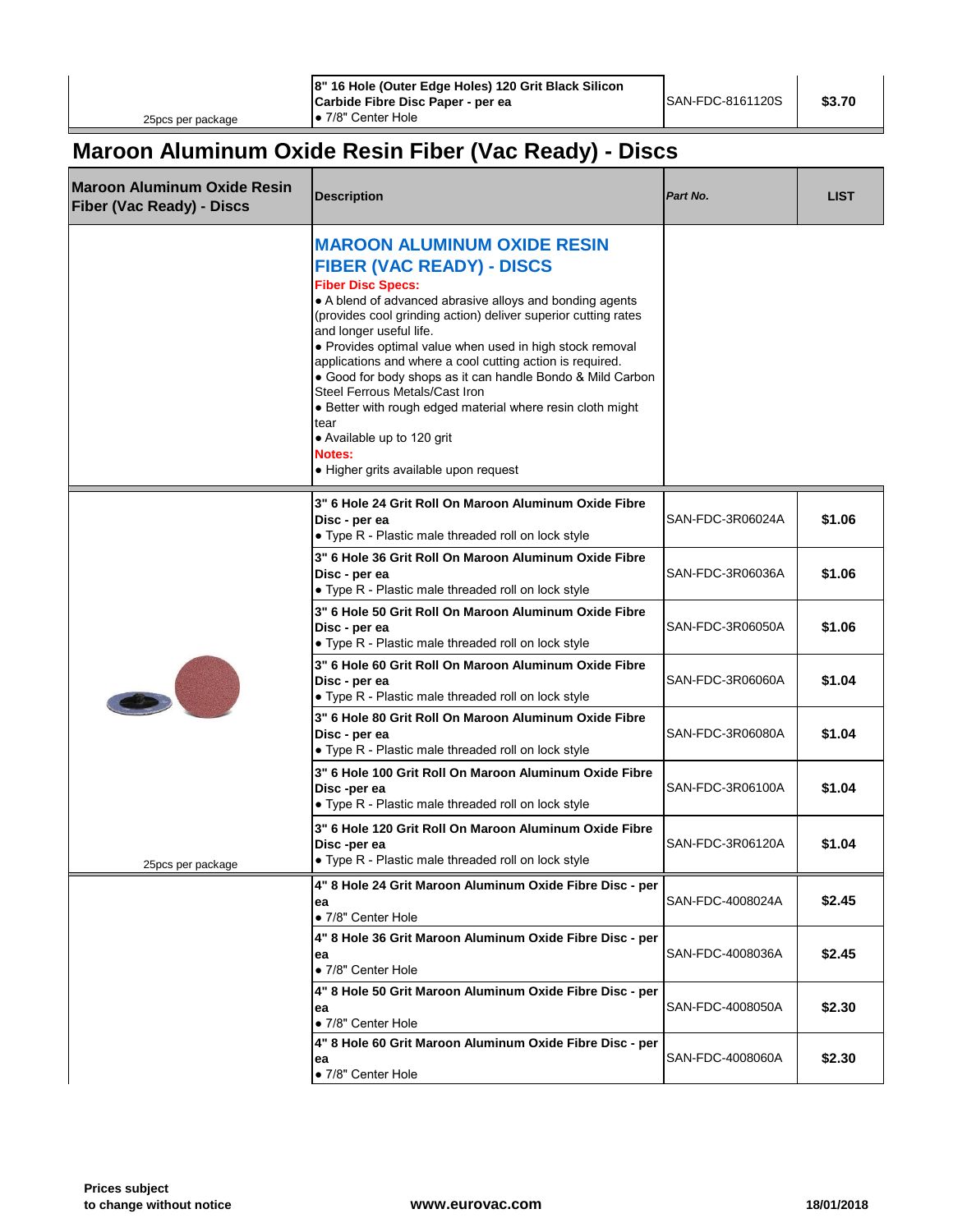|                   | 4" 8 Hole 80 Grit Maroon Aluminum Oxide Fibre Disc - per<br>ea                                                        | SAN-FDC-4008080A |
|-------------------|-----------------------------------------------------------------------------------------------------------------------|------------------|
|                   | • 7/8" Center Hole                                                                                                    |                  |
|                   | 4" 8 Hole 100 Grit Maroon Aluminum Oxide Fibre Disc -<br>per ea<br>· 7/8" Center Hole                                 | SAN-FDC-4008100A |
| 25pcs per package | 4" 8 Hole 120 Grit Maroon Aluminum Oxide Fibre Disc -<br>per ea<br>· 7/8" Center Hole                                 | SAN-FDC-4008120A |
|                   | 5" 8 Hole 24 Grit Maroon Aluminum Oxide Fibre Disc - per<br>ea<br>• 7/8" Center Hole                                  | SAN-FDC-5008024A |
|                   | 5" 8 Hole 36 Grit Maroon Aluminum Oxide Fibre Disc - per<br>ea<br>• 7/8" Center Hole                                  | SAN-FDC-5008036A |
|                   | 5" 8 Hole 50 Grit Maroon Aluminum Oxide Fibre Disc - per<br>ea<br>• 7/8" Center Hole                                  | SAN-FDC-5008050A |
|                   | 5" 8 Hole 60 Grit Maroon Aluminum Oxide Fibre Disc - per<br>ea<br>· 7/8" Center Hole                                  | SAN-FDC-5008060A |
|                   | 5" 8 Hole 80 Grit Maroon Aluminum Oxide Fibre Disc - per<br>ea<br>· 7/8" Center Hole                                  | SAN-FDC-5008080A |
|                   | 5" 8 Hole 100 Grit Maroon Aluminum Oxide Fibre Disc -<br>per ea<br>• 7/8" Center Hole                                 | SAN-FDC-5008100A |
| 25pcs per package | 5" 8 Hole 120 Grit Maroon Aluminum Oxide Fibre Disc -<br>per ea<br>• 7/8" Center Hole                                 | SAN-FDC-5008120A |
|                   | 6" 14 Hole 24 Grit Maroon Aluminum Oxide Fibre Disc -<br>per ea<br>• 7/8" Center Hole                                 | SAN-FDC-6014024A |
|                   | 6" 14 Hole 36 Grit Maroon Aluminum Oxide Fibre Disc -<br>per ea<br>• 7/8" Center Hole                                 | SAN-FDC-6014036A |
|                   | 6" 14 Hole 50 Grit Maroon Aluminum Oxide Fibre Disc -<br>per ea<br>• 7/8" Center Hole                                 | SAN-FDC-6014050A |
|                   | 6" 14 Hole 60 Grit Maroon Aluminum Oxide Fibre Disc -<br>per ea<br>• 7/8" Center Hole                                 | SAN-FDC-6014060A |
|                   | 6" 14 Hole 80 Grit Maroon Aluminum Oxide Fibre Disc -<br>per ea<br>· 7/8" Center Hole                                 | SAN-FDC-6014080A |
|                   | 6" 14 Hole 100 Grit Maroon Aluminum Oxide Fibre Disc -<br>per ea<br>· 7/8" Center Hole                                | SAN-FDC-6014100A |
| 25pcs per package | 6" 14 Hole 120 Grit Maroon Aluminum Oxide Fibre Disc -<br>per ea<br>· 7/8" Center Hole                                | SAN-FDC-6014120A |
|                   | 8" 16 Hole (8 Inner & 8 Outer Holes) 24 Grit Maroon<br>Aluminum Oxide Fibre Disc Paper - per ea<br>· 7/8" Center Hole | SAN-FDC-8016024A |
|                   | 8" 16 Hole (8 Inner & 8 Outer Holes) 36 Grit Maroon<br>Aluminum Oxide Fibre Disc Paper - per ea<br>· 7/8" Center Hole | SAN-FDC-8016036A |
|                   | 8" 16 Hole (8 Inner & 8 Outer Holes) 50 Grit Maroon<br>Aluminum Oxide Fibre Disc Paper - per ea<br>• 7/8" Center Hole | SAN-FDC-8016050A |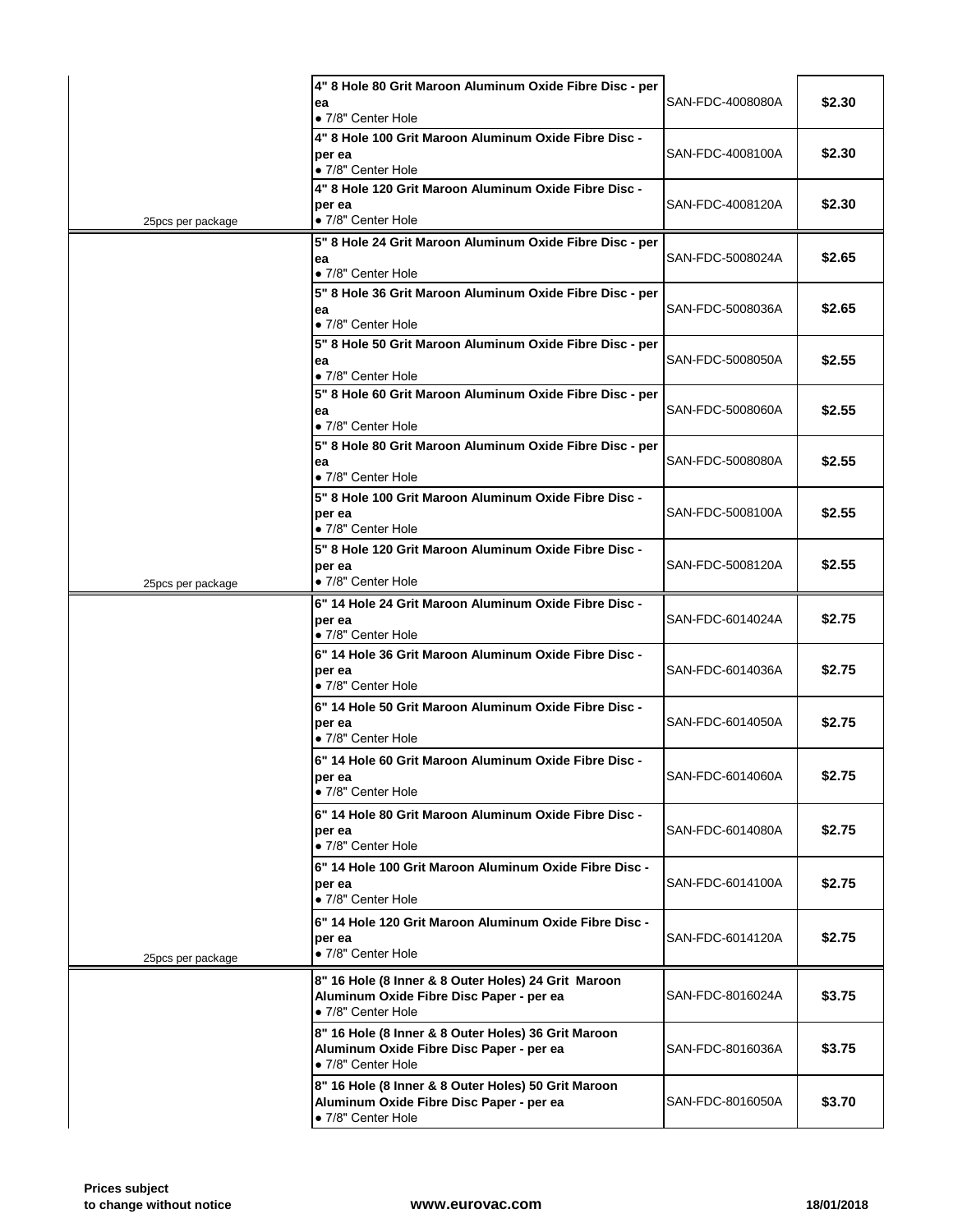|                   | 8" 16 Hole (8 Inner & 8 Outer Holes) 60 Grit Maroon<br>Aluminum Oxide Fibre Disc Paper - per ea<br>• 7/8" Center Hole  | SAN-FDC-8016060A |
|-------------------|------------------------------------------------------------------------------------------------------------------------|------------------|
|                   | 8" 16 Hole (8 Inner & 8 Outer Holes) 80 Grit Maroon<br>Aluminum Oxide Fibre Disc Paper - per ea<br>• 7/8" Center Hole  | SAN-FDC-8016080A |
|                   | 8" 16 Hole (8 Inner & 8 Outer Holes) 100 Grit Maroon<br>Aluminum Oxide Fibre Disc Paper - per ea<br>· 7/8" Center Hole | SAN-FDC-8016100A |
| 25pcs per package | 8" 16 Hole (8 Inner & 8 Outer Holes) 120 Grit Maroon<br>Aluminum Oxide Fibre Disc Paper - per ea<br>• 7/8" Center Hole | SAN-FDC-8016120A |
|                   | 8" 16 Hole (Outer Edge Holes) 24 Grit Maroon Aluminum<br>Oxide Fibre Disc Paper - per ea<br>· 7/8" Center Hole         | SAN-FDC-8160124A |
|                   | 8" 16 Hole (Outer Edge Holes) 36 Grit Maroon Aluminum<br>Oxide Fibre Disc Paper - per ea<br>• 7/8" Center Hole         | SAN-FDC-8160136A |
|                   | 8" 16 Hole (Outer Edge Holes) 50 Grit Maroon Aluminum<br>Oxide Fibre Disc Paper - per ea<br>· 7/8" Center Hole         | SAN-FDC-8160150A |
|                   | 8" 16 Hole (Outer Edge Holes) 60 Grit Maroon Aluminum<br>Oxide Fibre Disc Paper - per ea<br>· 7/8" Center Hole         | SAN-FDC-8160160A |
|                   | 8" 16 Hole (Outer Edge Holes) 80 Grit Maroon Aluminum<br>Oxide Fibre Disc Paper - per ea<br>• 7/8" Center Hole         | SAN-FDC-8160180A |
|                   | 8" 16 Hole (Outer Edge Holes) 100 Grit Maroon Aluminum<br>Oxide Fibre Disc Paper - per ea<br>• 7/8" Center Hole        | SAN-FDC-8161100A |
| 25pcs per package | 8" 16 Hole (Outer Edge Holes) 120 Grit Maroon Aluminum<br>Oxide Fibre Disc Paper - per ea<br>• 7/8" Center Hole        | SAN-FDC-8161120A |

# **Bronze Hook Sandpaper (Vac Ready) - Sheets**

| <b>Bronze Hook Paper (Vac Ready) -</b><br><b>Sheets</b> | <b>Description</b>                                                                                                                                                                                                                                                                                                       | Part No.         |
|---------------------------------------------------------|--------------------------------------------------------------------------------------------------------------------------------------------------------------------------------------------------------------------------------------------------------------------------------------------------------------------------|------------------|
|                                                         | <b>BRONZE HOOK PAPER (VAC READY) -</b><br><b>SHEETS</b><br><b>Sandpaper Specs:</b><br>• A Weight Paper<br>• Not very aggressive<br>• Good for base coat/clear coat sanding<br>• Good for Body Shops & Woodworking<br>• Less chance of swirel marks<br>• Thinner paper<br>Notes:<br>• Higher grits available upon request |                  |
|                                                         | 2 3/4" x 16" 18 Hole 60 Grit Longboard Bronze Hook Paper<br>- per 100                                                                                                                                                                                                                                                    | SAN-BPV-LF18060A |
|                                                         | 2 3/4" x 16" 18 Hole 80 Grit Longboard Bronze Hook Paper<br>- per 100                                                                                                                                                                                                                                                    | SAN-BPV-LF18080A |
|                                                         | 2 3/4" x 16" 18 Hole 100 Grit Longboard Bronze Hook<br>Paper - per 100                                                                                                                                                                                                                                                   | SAN-BPV-LF18100A |
|                                                         | 2 3/4" x 16" 18 Hole 120 Grit Longboard Bronze Hook<br>Paper - per 100                                                                                                                                                                                                                                                   | SAN-BPV-LF18120A |
|                                                         | 2 3/4" x 16" 18 Hole 150 Grit Longboard Bronze Hook<br>Paper - per 100                                                                                                                                                                                                                                                   | SAN-BPV-LF18150A |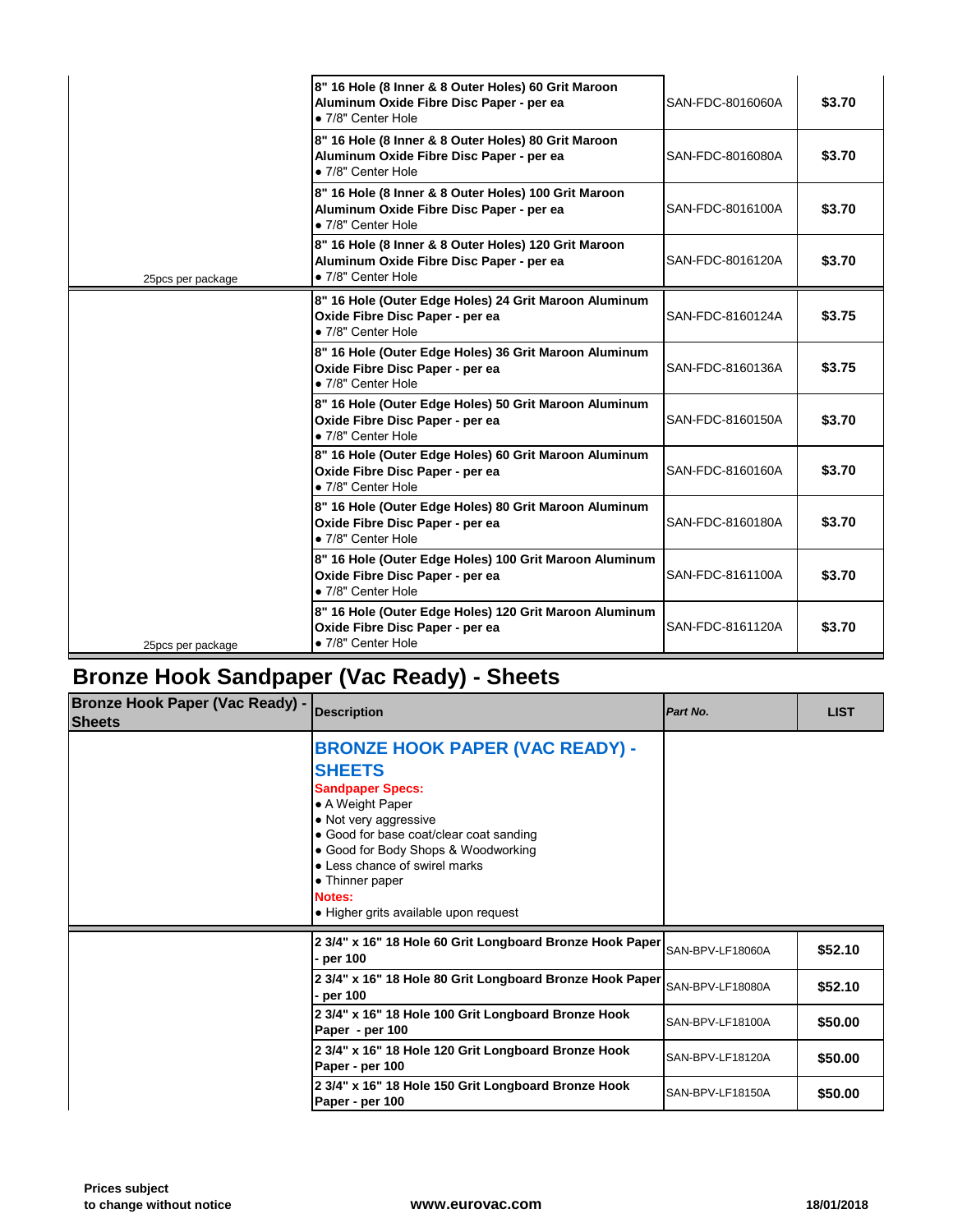|                   | 2 3/4" x 16" 18 Hole 180 Grit Longboard Bronze Hook<br>Paper - per 100             | SAN-BPV-LF18180A |
|-------------------|------------------------------------------------------------------------------------|------------------|
|                   | 2 3/4" x 16" 18 Hole 220 Grit Longboard Bronze Hook<br>Paper - per 100             | SAN-BPV-LF18220A |
|                   | 2 3/4" x 16" 18 Hole 240 Grit Longboard Bronze Hook<br>Paper - per 100             | SAN-BPV-LF18240A |
|                   | 2 3/4" x 16" 18 Hole 280 Grit Longboard Bronze Hook<br>Paper - per 100             | SAN-BPV-LF18280A |
|                   | 2 3/4" x 16" 18 Hole 320 Grit Longboard Bronze Hook                                | SAN-BPV-LF18320A |
| 50pcs per package | Paper - per 100                                                                    |                  |
|                   | 2 3/4" x 15-3/4" 14 Hole 60 Grit Large Handsander Bronze<br>Hook Paper - per 100   | SAN-BPV-HL14060C |
|                   | 2 3/4" x 15-3/4" 14 Hole 80 Grit Large Handsander Bronze<br>Hook Paper - per 100   | SAN-BPV-HL14080C |
|                   | 2 3/4" x 15-3/4" 14 Hole 100 Grit Large Handsander Bronze<br>Hook Paper - per 100  | SAN-BPV-HL14100C |
|                   | 2 3/4" x 15-3/4" 14 Hole 120 Grit Large Handsander Bronze                          | SAN-BPV-HL14120C |
|                   | Hook Paper - per 100<br>2 3/4" x 15-3/4" 14 Hole 150 Grit Large Handsander Bronze  | SAN-BPV-HL14150C |
|                   | Hook Paper - per 100                                                               |                  |
|                   | 2 3/4" x 15-3/4" 14 Hole 180 Grit Large Handsander Bronze<br>Hook Paper - per 100  | SAN-BPV-HL14180C |
|                   | 2 3/4" x 15-3/4" 14 Hole 220 Grit Large Handsander Bronze<br>Hook Paper - per 100  | SAN-BPV-HL14220C |
|                   | 2 3/4" x 15-3/4" 14 Hole 240 Grit Large Handsander Bronze<br>Hook Paper - per 100  | SAN-BPV-HL14240C |
|                   | 2 3/4" x 15-3/4" 14 Hole 280 Grit Large Handsander Bronze<br>Hook Paper - per 100  | SAN-BPV-HL14280C |
|                   | 2 3/4" x 15-3/4" 14 Hole 320 Grit Large Handsander Bronze                          | SAN-BPV-HL14320C |
|                   | Hook Paper - per 100<br>2 3/4" x 15-3/4" 14 Hole 400 Grit Large Handsander Bronze  | SAN-BPV-HL14400C |
|                   | Hook Paper - per 100<br>2 3/4" x 15-3/4" 14 Hole 500 Grit Large Handsander Bronze  | SAN-BPV-HL14500C |
|                   | Hook Paper - per 100                                                               |                  |
|                   | 2 3/4" x 15-3/4" 14 Hole 600 Grit Large Handsander Bronze<br>Hook Paper - per 100  | SAN-BPV-HL14600C |
|                   | 2 3/4" x 15-3/4" 14 Hole 800 Grit Large Handsander Bronze<br>Hook Paper - per 100  | SAN-BPV-HL14800C |
|                   | 2 3/4" x 15-3/4" 14 Hole 1000 Grit Large Handsander<br>Bronze Hook Paper - per 100 | SAN-BPV-HL141000 |
| 50pcs per package | 2 3/4" x 15-3/4" 14 Hole 1200 Grit Large Handsander<br>Bronze Hook Paper - per 100 | SAN-BPV-HL141200 |
|                   | 2 3/4" x 7-3/4" 8 Hole 60 Grit Medium Handsander Bronze<br>Hook Paper - per 100    | SAN-BPV-HM08060C |
|                   | 2 3/4" x 7-3/4" 8 Hole 80 Grit Medium Handsander Bronze<br>Hook Paper - per 100    | SAN-BPV-HM08080C |
|                   | 2 3/4" x 7-3/4" 8 Hole 100 Grit Medium Handsander Bronze                           | SAN-BPV-HM08100C |
|                   | Hook Paper - per 100<br>2 3/4" x 7-3/4" 8 Hole 120 Grit Medium Handsander Broze    | SAN-BPV-HM08120C |
|                   | Hook Paper - per 100<br>2 3/4" x 7-3/4" 8 Hole 150 Grit Medium Handsander Bronze   | SAN-BPV-HM08150C |
|                   | Hook Paper - per 100<br>2 3/4" x 7-3/4" 8 Hole 180 Grit Medium Handsander Bronze   |                  |
|                   | Hook Paper - per 100                                                               | SAN-BPV-HM08180C |
|                   | 2 3/4" x 7-3/4" 8 Hole 220 Grit Medium Handsander Bronze<br>Hook Paper - per 100   | SAN-BPV-HM08220C |
|                   | 2 3/4" x 7-3/4" 8 Hole 240 Grit Medium Handsander Bronze<br>Hook Paper - per 100   | SAN-BPV-HM08240C |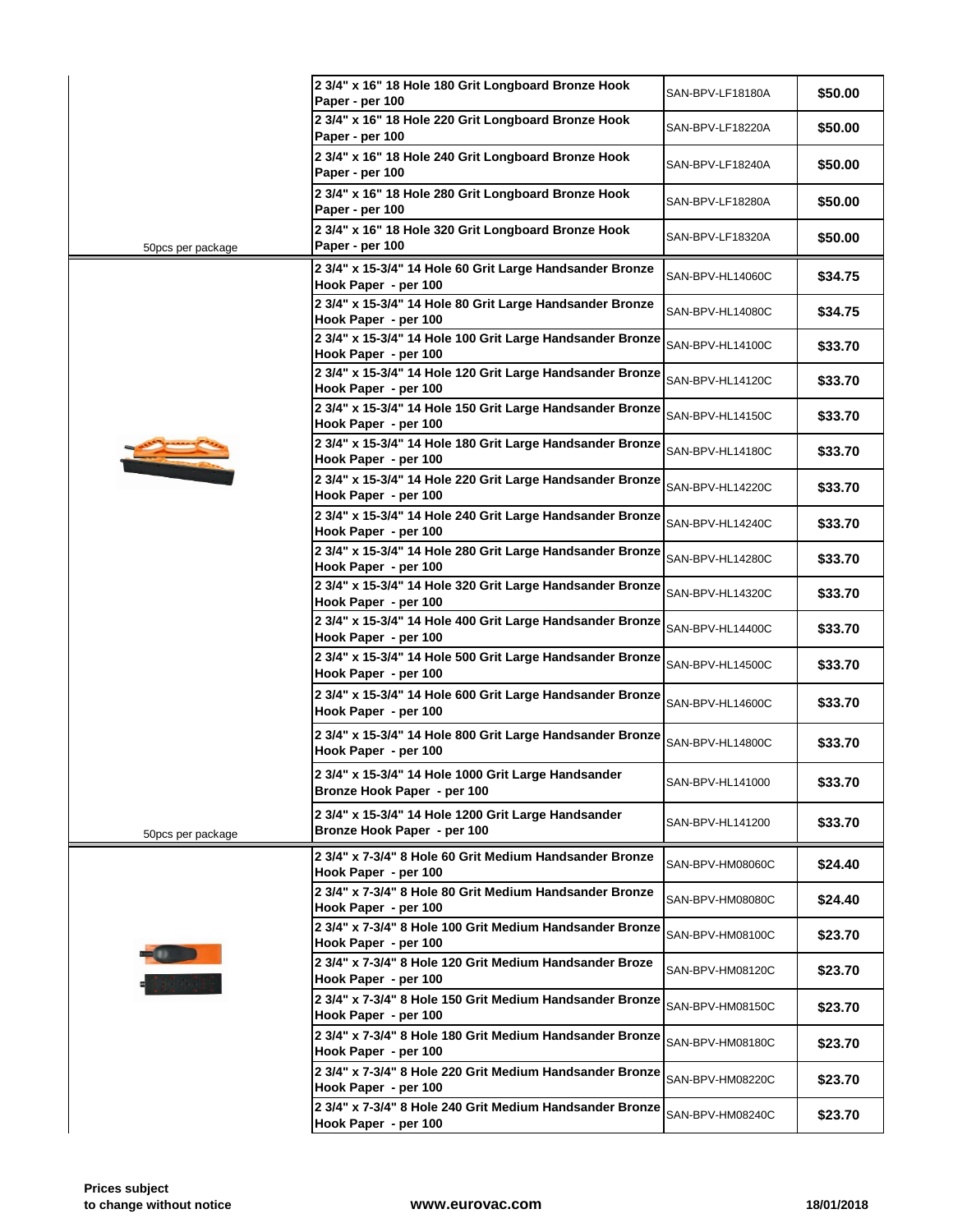|                   | 2 3/4" x 7-3/4" 8 Hole 280 Grit Medium Handsander Bronze<br>Hook Paper - per 100  | SAN-BPV-HM08280C |
|-------------------|-----------------------------------------------------------------------------------|------------------|
|                   | 2 3/4" x 7-3/4" 8 Hole 320 Grit Medium Handsander Bronze<br>Hook Paper - per 100  | SAN-BPV-HM08320C |
|                   | 2 3/4" x 7-3/4" 8 Hole 400 Grit Medium Handsander Bronze                          | SAN-BPV-HM08400C |
|                   | Hook Paper - per 100<br>2 3/4" x 7-3/4" 8 Hole 500 Grit Medium Handsander Bronze  | SAN-BPV-HM08500C |
|                   | Hook Paper - per 100<br>2 3/4" x 7-3/4" 8 Hole 600 Grit Medium Handsander Bronze  | SAN-BPV-HM08600C |
|                   | Hook Paper - per 100                                                              |                  |
|                   | 2 3/4" x 7-3/4" 8 Hole 800 Grit Medium Handsander Bronze<br>Hook Paper - per 100  | SAN-BPV-HM08800C |
|                   | 2 3/4" x 7-3/4" 8 Hole 1000 Grit Medium Handsander<br>Bronze Hook Paper - per 100 | SAN-BPV-HM081000 |
|                   | 2 3/4" x 7-3/4" 8 Hole 1200 Grit Medium Handsander                                |                  |
| 50pcs per package | Bronze Hook Paper - per 100                                                       | SAN-BPV-HM081200 |
|                   | 2 3/4" x 5" 8 Hole 60 Grit Small Handsander Bronze Hook<br>Paper - per 100        | SAN-BPV-HS08060C |
|                   | 2 3/4" x 5" 8 Hole 80 Grit Small Handsander Bronze Hook<br>Paper - per 100        | SAN-BPV-HS08080C |
|                   | 2 3/4" x 5" 8 Hole 100 Grit Small Handsander Bronze Hook                          | SAN-BPV-HS08100C |
|                   | Paper - per 100<br>2 3/4" x 5" 8 Hole 120 Grit Small Handsander Bronze Hook       | SAN-BPV-HS08120C |
|                   | Paper - per 100                                                                   |                  |
|                   | 2 3/4" x 5" 8 Hole 150 Grit Small Handsander Bronze Hook<br>Paper - per 100       | SAN-BPV-HS08150C |
|                   | 2 3/4" x 5" 8 Hole 180 Grit Small Handsander Bronze Hook<br>Paper - per 100       | SAN-BPV-HS08180C |
|                   | 2 3/4" x 5" 8 Hole 220 Grit Small Handsander Bronze Hook<br>Paper - per 100       | SAN-BPV-HS08220C |
|                   | 2 3/4" x 5" 8 Hole 240 Grit Small Handsander Bronze Hook<br>Paper - per 100       | SAN-BPV-HS08240C |
|                   | 2 3/4" x 5" 8 Hole 280 Grit Small Handsander Bronze Hook<br>Paper - per 100       | SAN-BPV-HS08280C |
|                   | 2 3/4" x 5" 8 Hole 320 Grit Small Handsander Bronze Hook<br>Paper - per 100       | SAN-BPV-HS08320C |
|                   | 2 3/4" x 5" 8 Hole 400 Grit Small Handsander Bronze Hook<br>Paper - per 100       | SAN-BPV-HS08400C |
|                   | 2 3/4" x 5" 8 Hole 500 Grit Small Handsander Bronze Hook<br>Paper - per 100       | SAN-BPV-HS08500C |
|                   | 2 3/4" x 5" 8 Hole 600 Grit Small Handsander Bronze Hook<br>Paper - per 100       | SAN-BPV-HS08600C |
|                   | 2 3/4" x 5" 8 Hole 800 Grit Small Handsander Bronze Hook<br>Paper - per 100       | SAN-BPV-HS08800C |
|                   | 2 3/4" x 5" 8 Hole 1000 Grit Small Handsander Bronze<br>Hook Paper - per 100      | SAN-BPV-HS081000 |
| 50pcs per package | 2 3/4" x 5" 8 Hole 1200 Grit Small Handsander Bronze<br>Hook Paper - per 100      | SAN-BPV-HS081200 |
|                   | 3" x 4" 4 Hole 60 Grit Bronze Hook Paper - per 100                                | SAN-BPV-3X44060A |
|                   | 3" x 4" 4 Hole 80 Grit Bronze Hook Paper - per 100                                | SAN-BPV-3X44080A |
|                   | 3" x 4" 4 Hole 100 Grit Bronze Hook Paper - per 100                               | SAN-BPV-3X44100A |
|                   | 3" x 4" 4 Hole 120 Grit Bronze Hook Paper - per 100                               | SAN-BPV-3X44120A |
|                   | 3" x 4" 4 Hole 150 Grit Bronze Hook Paper - per 100                               | SAN-BPV-3X44150A |
|                   | 3" x 4" 4 Hole 180 Grit Bronze Hook Paper - per 100                               | SAN-BPV-3X44180A |
|                   | 3" x 4" 4 Hole 220 Grit Bronze Hook Paper - per 100                               | SAN-BPV-3X44220A |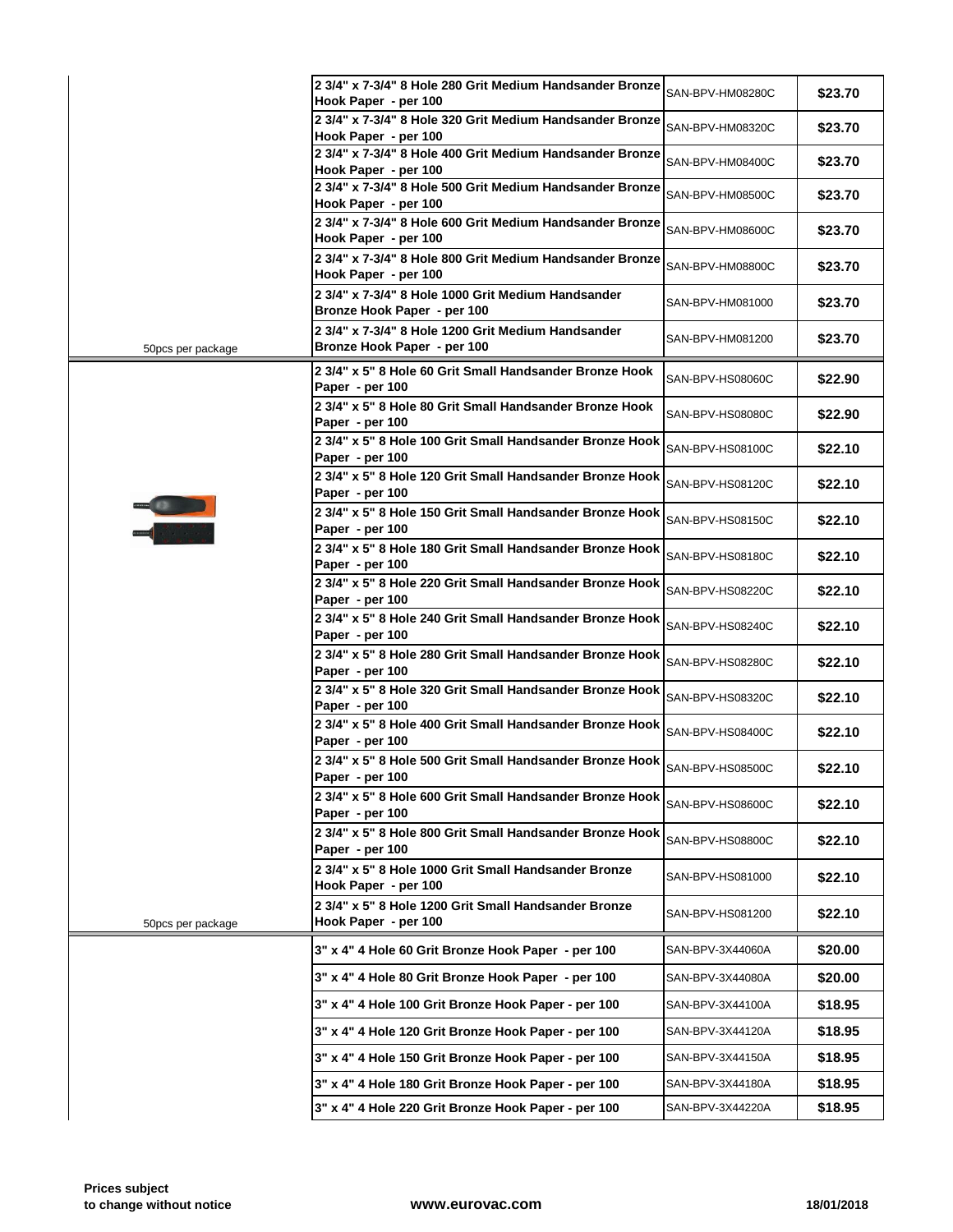|                   | 3" x 4" 4 Hole 240 Grit Bronze Hook Paper - per 100                   | SAN-BPV-3X44240A |
|-------------------|-----------------------------------------------------------------------|------------------|
|                   | 3" x 4" 4 Hole 280 Grit Bronze Hook Paper - per 100                   | SAN-BPS-3X44280A |
| 50pcs per package | 3" x 4" 4 Hole 320 Grit Bronze Hook Paper - per 100                   | SAN-BPV-3X44320A |
|                   | 3 2/3" x 7" 10 Hole 60 Grit Jitterbug Bronze Hook Paper -<br>per 100  | SAN-BPV-JB10060A |
|                   | 3 2/3" x 7" 10 Hole 80 Grit Jitterbug Bronze Hook Paper -<br>per 100  | SAN-BPV-JB10080A |
|                   | 3 2/3" x 7" 10 Hole 100 Grit Jitterbug Bronze Hook Paper -<br>per 100 | SAN-BPV-JB10100A |
|                   | 3 2/3" x 7" 10 Hole 120 Grit Jitterbug Bronze Hook Paper -<br>per 100 | SAN-BPV-JB10120A |
|                   | 3 2/3" x 7" 10 Hole 150 Grit Jitterbug Bronze Hook Paper -<br>per 100 | SAN-BPV-JB10150A |
|                   | 3 2/3" x 7" 10 Hole 180 Grit Jitterbug Bronze Hook Paper -<br>per 100 | SAN-BPV-JB10180A |
|                   | 3 2/3" x 7" 10 Hole 220 Grit Jitterbug Bronze Hook Paper -<br>per 100 | SAN-BPV-JB10220A |
|                   | 3 2/3" x 7" 10 Hole 240 Grit Jitterbug Bronze Hook Paper -<br>per 100 | SAN-BPV-JB10240A |
|                   | 3 2/3" x 7" 10 Hole 280 Grit Jitterbug Bronze Hook Paper -<br>per 100 | SAN-BPV-JB00280A |
| 50pcs per package | 3 2/3" x 7" 10 Hole 320 Grit Jitterbug Bronze Hook Paper -<br>per 100 | SAN-BPV-JB10320A |

# **Silver Hook Sandpaper (Vac Ready) - Sheets**

| Silver Hook Paper (Vac Ready) -<br><b>Sheets</b> | <b>Description</b>                                                                                                                                                                                                                                                                                                 | Part No.         |
|--------------------------------------------------|--------------------------------------------------------------------------------------------------------------------------------------------------------------------------------------------------------------------------------------------------------------------------------------------------------------------|------------------|
|                                                  | <b>SILVER HOOK PAPER (VAC READY) -</b><br><b>SHEETS</b><br><b>Sandpaper Specs:</b><br>• B Weight Paper<br>• More aggressive than Grey Paper<br>• Aggressive nature is achieved in how the paper is<br>glued/bonded<br>• Good for Fiberglass<br>• Cuts very fast<br>Notes:<br>• Higher grits available upon request |                  |
|                                                  | 2 3/4" x 16" 18 Hole 60 Grit Longboard Silver Hook Paper<br>per 100                                                                                                                                                                                                                                                | SAN-SPV-LF18060B |
|                                                  | 2 3/4" x 16" 18 Hole 80 Grit Longboard Silver Hook Paper<br>per 100                                                                                                                                                                                                                                                | SAN-SPV-LF18080B |
|                                                  | 2 3/4" x 16" 18 Hole 100 Grit Longboard Silver Hook Paper<br>$\rho$ er 100                                                                                                                                                                                                                                         | SAN-SPV-LF18100B |
|                                                  | 2 3/4" x 16" 18 Hole 120 Grit Longboard Silver Hook Paper<br>- per 100                                                                                                                                                                                                                                             | SAN-SPV-LF18120B |
|                                                  | 2 3/4" x 16" 18 Hole 150 Grit Longboard Silver Hook Paper<br>per 100                                                                                                                                                                                                                                               | SAN-SPV-LF18150B |
|                                                  | 2 3/4" x 16" 18 Hole 180 Grit Longboard Silver Hook Paper<br>- per 100                                                                                                                                                                                                                                             | SAN-SPV-LF18180B |
|                                                  | 2 3/4" x 16" 18 Hole 220 Grit Longboard Silver Hook Paper<br>- per 100                                                                                                                                                                                                                                             | SAN-SPV-LF18220B |
|                                                  | 2 3/4" x 16" 18 Hole 240 Grit Longboard Silver Hook Paper<br>- per 100                                                                                                                                                                                                                                             | SAN-SPV-LF18240B |
|                                                  | 2 3/4" x 16" 18 Hole 280 Grit Longboard Silver Hook Paper<br>- per 100                                                                                                                                                                                                                                             | SAN-SPV-LF10280B |
|                                                  |                                                                                                                                                                                                                                                                                                                    |                  |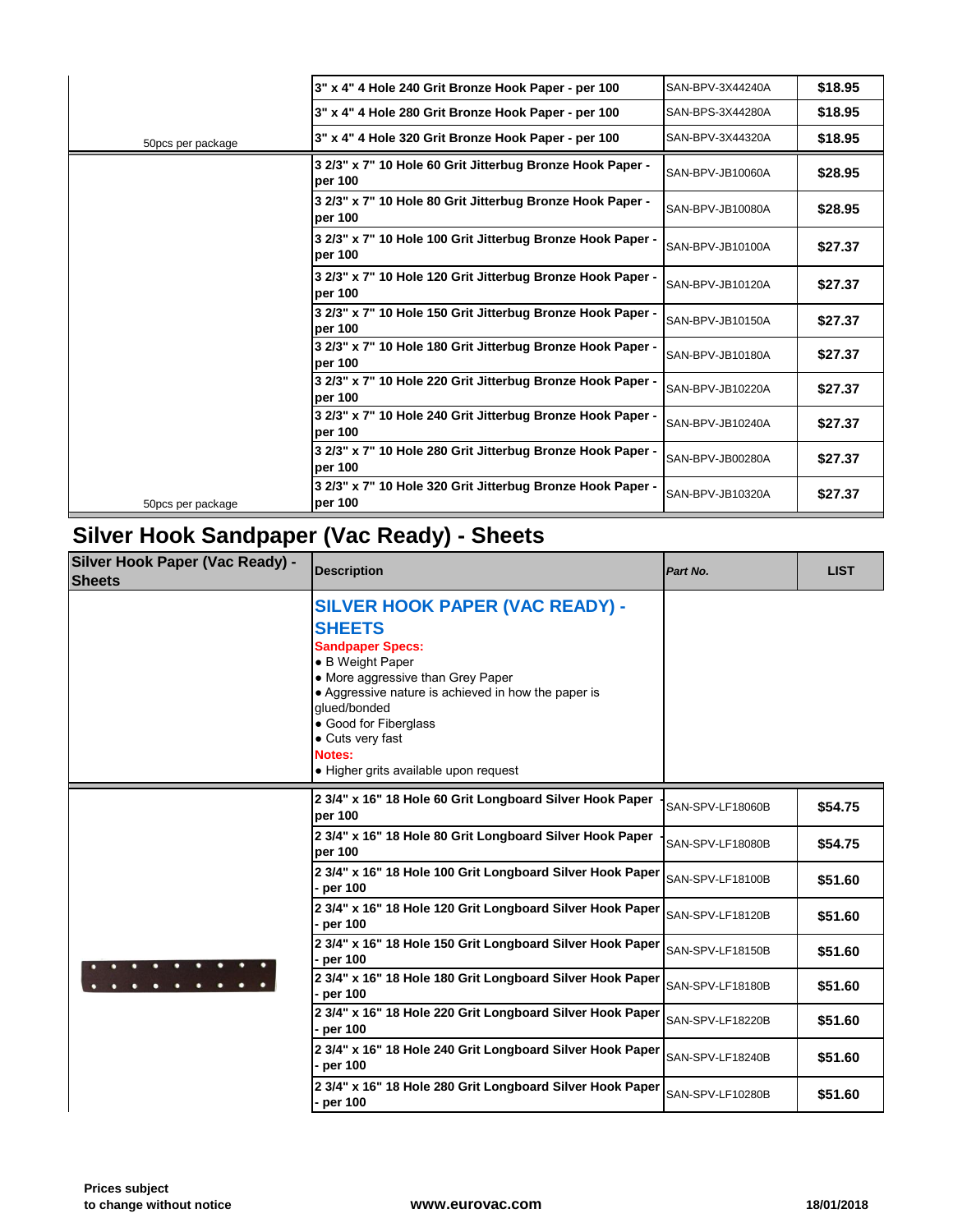| 50pcs per package | 2 3/4" x 16" 18 Hole 320 Grit Longboard Silver Hook Paper<br>· per 100             | SAN-SPV-LF18320B |  |
|-------------------|------------------------------------------------------------------------------------|------------------|--|
|                   | 2 3/4" x 15-3/4" 14 Hole 60 Grit Large Handsander Silver<br>Hook Paper - per 100   | SAN-SPV-HL14060C |  |
|                   | 2 3/4" x 15-3/4" 14 Hole 80 Grit Large Handsander Silver<br>Hook Paper - per 100   | SAN-SPV-HL14080C |  |
|                   | 2 3/4" x 15-3/4" 14 Hole 100 Grit Large Handsander Silver                          | SAN-SPV-HL14100C |  |
|                   | Hook Paper - per 100<br>2 3/4" x 15-3/4" 14 Hole 120 Grit Large Handsander Silver  | SAN-SPV-HL14120C |  |
|                   | Hook Paper - per 100<br>2 3/4" x 15-3/4" 14 Hole 150 Grit Large Handsander Silver  | SAN-SPV-HL14150C |  |
|                   | Hook Paper - per 100<br>2 3/4" x 15-3/4" 14 Hole 180 Grit Large Handsander Silver  | SAN-SPV-HL14180C |  |
|                   | Hook Paper - per 100<br>2 3/4" x 15-3/4" 14 Hole 220 Grit Large Handsander Silver  | SAN-SPV-HL14220C |  |
|                   | Hook Paper - per 100<br>2 3/4" x 15-3/4" 14 Hole 240 Grit Large Handsander Silver  |                  |  |
|                   | Hook Paper - per 100                                                               | SAN-SPV-HL14240C |  |
|                   | 2 3/4" x 15-3/4" 14 Hole 280 Grit Large Handsander Silver<br>Hook Paper - per 100  | SAN-SPV-HL14280C |  |
|                   | 2 3/4" x 15-3/4" 14 Hole 320 Grit Large Handsander Silver<br>Hook Paper - per 100  | SAN-SPV-HL14320C |  |
|                   | 2 3/4" x 15-3/4" 14 Hole 400 Grit Large Handsander Silver<br>Hook Paper - per 100  | SAN-SPV-HL14400C |  |
|                   | 2 3/4" x 15-3/4" 14 Hole 500 Grit Large Handsander Silver<br>Hook Paper - per 100  | SAN-SPV-HL14500C |  |
|                   | 2 3/4" x 15-3/4" 14 Hole 600 Grit Large Handsander Silver<br>Hook Paper - per 100  | SAN-SPV-HL14600C |  |
|                   | 2 3/4" x 15-3/4" 14 Hole 800 Grit Large Handsander Silver<br>Hook Paper - per 100  | SAN-SPV-HL14800C |  |
|                   | 2 3/4" x 15-3/4" 14 Hole 1000 Grit Large Handsander Silver<br>Hook Paper - per 100 | SAN-SPV-HL141000 |  |
| 50pcs per package | 2 3/4" x 15-3/4" 14 Hole 1200 Grit Large Handsander Silver<br>Hook Paper - per 100 | SAN-SPV-HL141200 |  |
|                   | 2 3/4" x 7-3/4" 8 Hole 60 Grit Medium Handsander Silver<br>Hook Paper - per 100    | SAN-SPV-HM08060C |  |
|                   | 2 3/4" x 7-3/4" 8 Hole 80 Grit Medium Handsander Silver<br>Hook Paper - per 100    | SAN-SPV-HM08080C |  |
|                   | 2 3/4" x 7-3/4" 8 Hole 100 Grit Medium Handsander Silver<br>Hook Paper - per 100   | SAN-SPV-HM08100C |  |
|                   | 2 3/4" x 7-3/4" 8 Hole 120 Grit Medium Handsander Silver<br>Hook Paper - per 100   | SAN-SPV-HM08120C |  |
|                   | 2 3/4" x 7-3/4" 8 Hole 150 Grit Medium Handsander Silver<br>Hook Paper - per 100   | SAN-SPV-HM08150C |  |
|                   | 2 3/4" x 7-3/4" 8 Hole 180 Grit Medium Handsander Silver<br>Hook Paper - per 100   | SAN-SPV-HM08180C |  |
|                   | 2 3/4" x 7-3/4" 8 Hole 220 Grit Medium Handsander Silver<br>Hook Paper - per 100   | SAN-SPV-HM08220C |  |
|                   | 2 3/4" x 7-3/4" 8 Hole 240 Grit Medium Handsander Silver<br>Hook Paper - per 100   | SAN-SPV-HM08240C |  |
|                   | 2 3/4" x 7-3/4" 8 Hole 280 Grit Medium Handsander Silver<br>Hook Paper - per 100   | SAN-SPV-HM08280C |  |
|                   | 2 3/4" x 7-3/4" 8 Hole 320 Grit Medium Handsander Silver<br>Hook Paper - per 100   | SAN-SPV-HM08320C |  |
|                   | 2 3/4" x 7-3/4" 8 Hole 400 Grit Medium Handsander Silver                           | SAN-SPV-HM08400C |  |
|                   | Hook Paper - per 100<br>2 3/4" x 7-3/4" 8 Hole 500 Grit Medium Handsander Silver   | SAN-SPV-HM08500C |  |
|                   | Hook Paper - per 100                                                               |                  |  |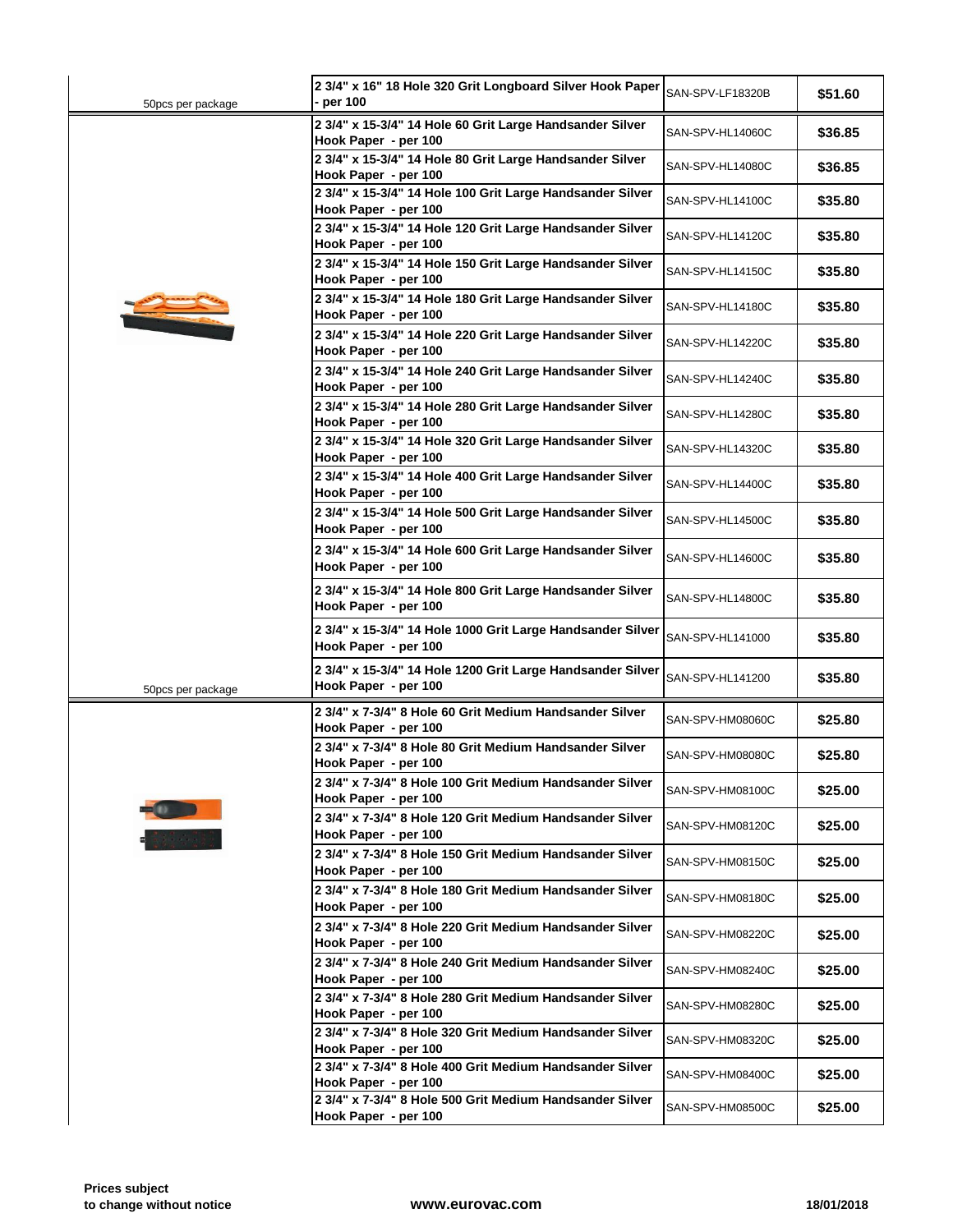|                   | 2 3/4" x 7-3/4" 8 Hole 600 Grit Medium Handsander Silver<br>Hook Paper - per 100              | SAN-SPV-HM08600C |
|-------------------|-----------------------------------------------------------------------------------------------|------------------|
|                   | 2 3/4" x 7-3/4" 8 Hole 800 Grit Medium Handsander Silver<br>Hook Paper - per 100              | SAN-SPV-HM08800C |
|                   | 2 3/4" x 7-3/4" 8 Hole 1000 Grit Medium Handsander Silver<br>Hook Paper - per 100             | SAN-SPV-HM081000 |
| 50pcs per package | 2 3/4" x 7-3/4" 8 Hole 1200 Grit Medium Handsander Silver<br>Hook Paper - per 100             | SAN-SPV-HM081200 |
|                   | 2 3/4" x 5" 8 Hole 60 Grit Small Handsander Silver Hook<br>Paper - per 100                    | SAN-SPV-HS08060C |
|                   | 2 3/4" x 5" 8 Hole 80 Grit Small Handsander Silver Hook<br>Paper - per 100                    | SAN-SPV-HS08080C |
|                   | 2 3/4" x 5" 8 Hole 100 Grit Small Handsander Silver Hook<br>Paper - per 100                   | SAN-SPV-HS08100C |
|                   | 2 3/4" x 5" 8 Hole 120 Grit Small Handsander Silver Hook<br>Paper - per 100                   | SAN-SPV-HS08120C |
|                   | 2 3/4" x 5" 8 Hole 150 Grit Small Handsander Silver Hook<br>Paper - per 100                   | SAN-SPV-HS08150C |
|                   | 2 3/4" x 5" 8 Hole 180 Grit Small Handsander Silver Hook<br>Paper - per 100                   | SAN-SPV-HS08180C |
|                   | 2 3/4" x 5" 8 Hole 220 Grit Small Handsander Silver Hook<br>Paper - per 100                   | SAN-SPV-HS08220C |
|                   | 2 3/4" x 5" 8 Hole 240 Grit Small Handsander Silver Hook<br>Paper - per 100                   | SAN-SPV-HS08240C |
|                   | 2 3/4" x 5" 8 Hole 280 Grit Small Handsander Silver Hook<br>Paper - per 100                   | SAN-SPV-HS08280C |
|                   | 2 3/4" x 5" 8 Hole 320 Grit Small Handsander Silver Hook<br>Paper - per 100                   | SAN-SPV-HS08320C |
|                   | 2 3/4" x 5" 8 Hole 400 Grit Small Handsander Silver Hook<br>Paper - per 100                   | SAN-SPV-HS08400C |
|                   | 2 3/4" x 5" 8 Hole 500 Grit Small Handsander Silver Hook<br>Paper - per 100                   | SAN-SPV-HS08500C |
|                   | 2 3/4" x 5" 8 Hole 600 Grit Small Handsander Silver Hook<br>Paper - per 100                   | SAN-SPV-HS08600C |
|                   | 2 3/4" x 5" 8 Hole 800 Grit Small Handsander Silver Hook<br>Paper - per 100                   | SAN-SPV-HS08800C |
|                   | 2 3/4" x 5" 8 Hole 1000 Grit Small Handsander Silver Hook<br>Paper - per 100                  | SAN-SPV-HS081000 |
| 50pcs per package | 2 3/4" x 5" 8 Hole 1200 Grit Small Handsander Silver Hook SAN-SPV-HS081200<br>Paper - per 100 |                  |
|                   | 3" x 4" 4 Hole 60 Grit Silver Hook Paper - per 100                                            | SAN-SPV-3X44060B |
|                   | 3" x 4" 4 Hole 80 Grit Silver Hook Paper - per 100                                            | SAN-SPV-3X44080B |
|                   | 3" x 4" 4 Hole 100 Grit Silver Hook Paper - per 100                                           | SAN-SPV-3X44100B |
|                   | 3" x 4" 4 Hole 120 Grit Silver Hook Paper - per 100                                           | SAN-SPV-3X44120B |
|                   | 3" x 4" 4 Hole 150 Grit Silver Hook Paper - per 100                                           | SAN-SPV-3X44150B |
|                   | 3" x 4" 4 Hole 180 Grit Silver Hook Paper - per 100                                           | SAN-SPV-3X44180B |
|                   | 3" x 4" 4 Hole 220 Grit Silver Hook Paper - per 100                                           | SAN-SPV-3X44220B |
|                   | 3" x 4" 4 Hole 240 Grit Silver Hook Paper - per 100                                           | SAN-SPV-3X44240B |
|                   | 3" x 4" 4 Hole 280 Grit Silver Hook Paper - per 100                                           | SAN-SPV-3X44280B |
| 50pcs per package | 3" x 4" 4 Hole 320 Grit Silver Hook Paper - per 100                                           | SAN-SPV-3X44320B |
|                   | 3 2/3" x 7" 10 Hole 60 Grit Jitterbug Silver Hook Paper -<br>per 100                          | SAN-SPV-JB10060B |
|                   |                                                                                               |                  |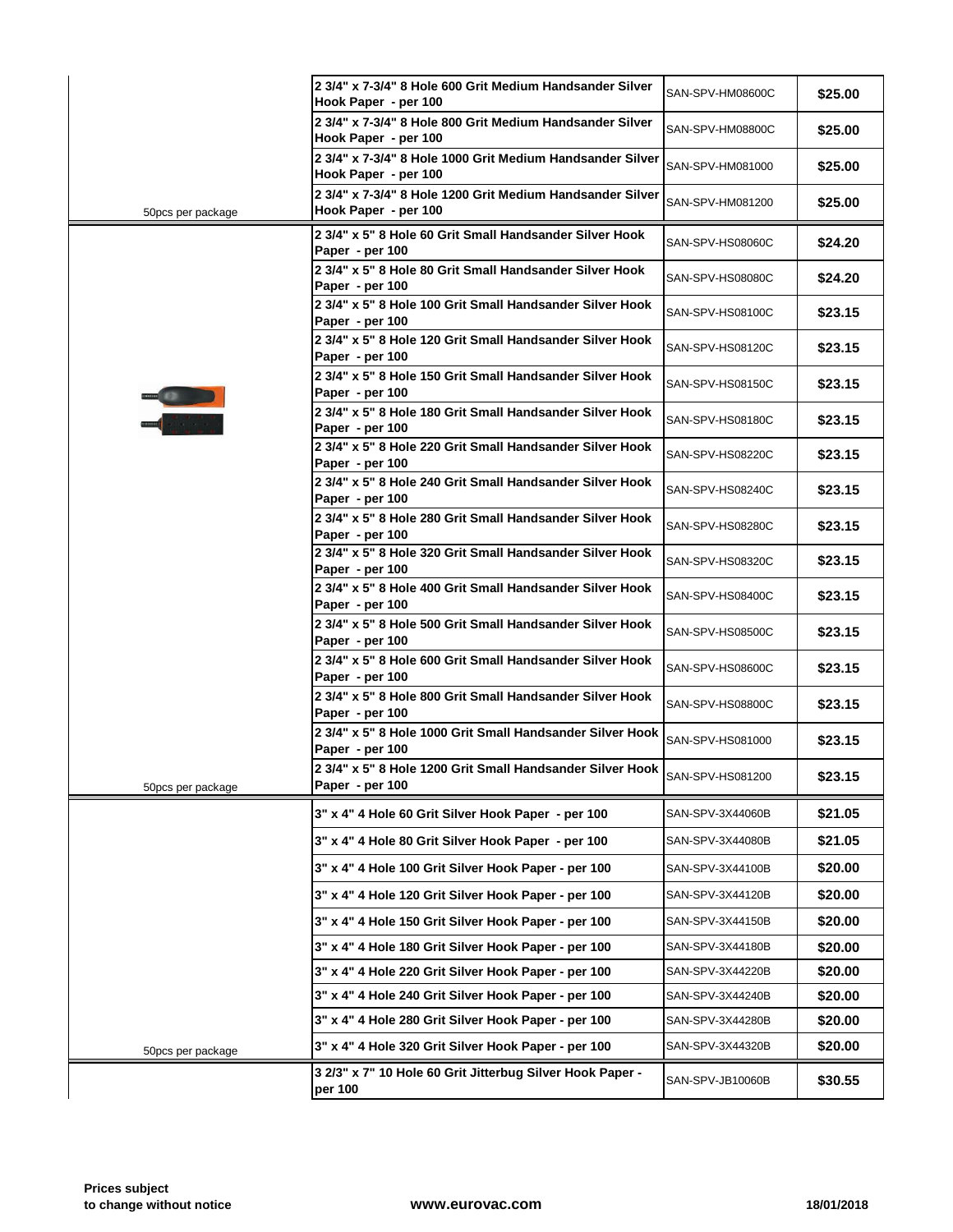|                   | 3 2/3" x 7" 10 Hole 80 Grit Jitterbug Silver Hook Paper -<br>per 100  | SAN-SPV-JB10080B |
|-------------------|-----------------------------------------------------------------------|------------------|
|                   | 3 2/3" x 7" 10 Hole 100 Grit Jitterbug Silver Hook Paper -<br>per 100 | SAN-SPV-JB10100B |
|                   | 3 2/3" x 7" 10 Hole 120 Grit Jitterbug Silver Hook Paper -<br>per 100 | SAN-SPV-JB10120B |
|                   | 3 2/3" x 7" 10 Hole 150 Grit Jitterbug Silver Hook Paper -<br>per 100 | SAN-SPV-JB10150B |
|                   | 3 2/3" x 7" 10 Hole 180 Grit Jitterbug Silver Hook Paper -<br>per 100 | SAN-SPV-JB10180B |
|                   | 3 2/3" x 7" 10 Hole 220 Grit Jitterbug Silver Hook Paper -<br>per 100 | SAN-SPV-JB10220B |
|                   | 3 2/3" x 7" 10 Hole 240 Grit Jitterbug Silver Hook Paper -<br>per 100 | SAN-SPV-JB10240B |
|                   | 3 2/3" x 7" 10 Hole 280 Grit Jitterbug Silver Hook Paper -<br>per 100 | SAN-SPV-JB00280B |
| 50pcs per package | 3 2/3" x 7" 10 Hole 320 Grit Jitterbug Silver Hook Paper -<br>per 100 | SAN-SPV-JB10320B |

## **Gold Hook Sandpaper (Vac Ready) - Sheets**

| <b>Gold Hook Paper (Vac Ready) -</b><br><b>Sheets</b> | <b>Description</b>                                                                                                                                                                                                                                                                        | Part No.         |
|-------------------------------------------------------|-------------------------------------------------------------------------------------------------------------------------------------------------------------------------------------------------------------------------------------------------------------------------------------------|------------------|
|                                                       | <b>GOLD HOOK PAPER (VAC READY) -</b><br><b>SHEETS</b><br><b>Sandpaper Specs:</b><br>• C Weight Paper<br>• Anti-clog - Higher Sanding Efficiency<br>• Suitable For Quick Change Sanding, Polishing On Paint &<br><b>Curved Surfaces</b><br>Notes:<br>· Higher grits available upon request |                  |
|                                                       | 2 3/4" x 16" 18 Hole 60 Grit Longboard Gold Hook Paper<br>per 100                                                                                                                                                                                                                         | SAN-YPV-LF18060C |
|                                                       | 2 3/4" x 16" 18 Hole 80 Grit Longboard Gold Hook Paper -<br>per 100                                                                                                                                                                                                                       | SAN-YPV-LF18080C |
|                                                       | 2 3/4" x 16" 18 Hole 100 Grit Longboard Gold Hook Paper .<br>per 100                                                                                                                                                                                                                      | SAN-YPV-LF18100C |
|                                                       | 2 3/4" x 16" 18 Hole 120 Grit Longboard Gold Hook Paper -<br>per 100                                                                                                                                                                                                                      | SAN-YPV-LF18120C |
|                                                       | 2 3/4" x 16" 18 Hole 150 Grit Longboard Gold Hook Paper .<br>per 100                                                                                                                                                                                                                      | SAN-YPV-LF18150C |
|                                                       | 2 3/4" x 16" 18 Hole 180 Grit Longboard Gold Hook Paper<br>per 100                                                                                                                                                                                                                        | SAN-YPV-LF18180C |
|                                                       | 2 3/4" x 16" 18 Hole 220 Grit Longboard Gold Hook Paper<br>per 100                                                                                                                                                                                                                        | SAN-YPV-LF18220C |
|                                                       | 2 3/4" x 16" 18 Hole 240 Grit Longboard Gold Hook Paper<br>per 100                                                                                                                                                                                                                        | SAN-YPV-LF18240C |
|                                                       | 2 3/4" x 16" 18 Hole 280 Grit Longboard Gold Hook Paper<br>per 100                                                                                                                                                                                                                        | SAN-YPV-LF18280C |
| 50pcs per package                                     | 2 3/4" x 16" 18 Hole 320 Grit Longboard Gold Hook Paper<br>per 100                                                                                                                                                                                                                        | SAN-YPV-LF18320C |
|                                                       | 2 3/4" x 15-3/4" 14 Hole 60 Grit Large Handsander Gold<br>Hook Paper - per 100                                                                                                                                                                                                            | SAN-YPV-HL14060C |
|                                                       | 2 3/4" x 15-3/4" 14 Hole 80 Grit Large Handsander Gold<br>Hook Paper - per 100                                                                                                                                                                                                            | SAN-YPV-HL14080C |
|                                                       | 2 3/4" x 15-3/4" 14 Hole 100 Grit Large Handsander Gold<br>Hook Paper - per 100                                                                                                                                                                                                           | SAN-YPV-HL14100C |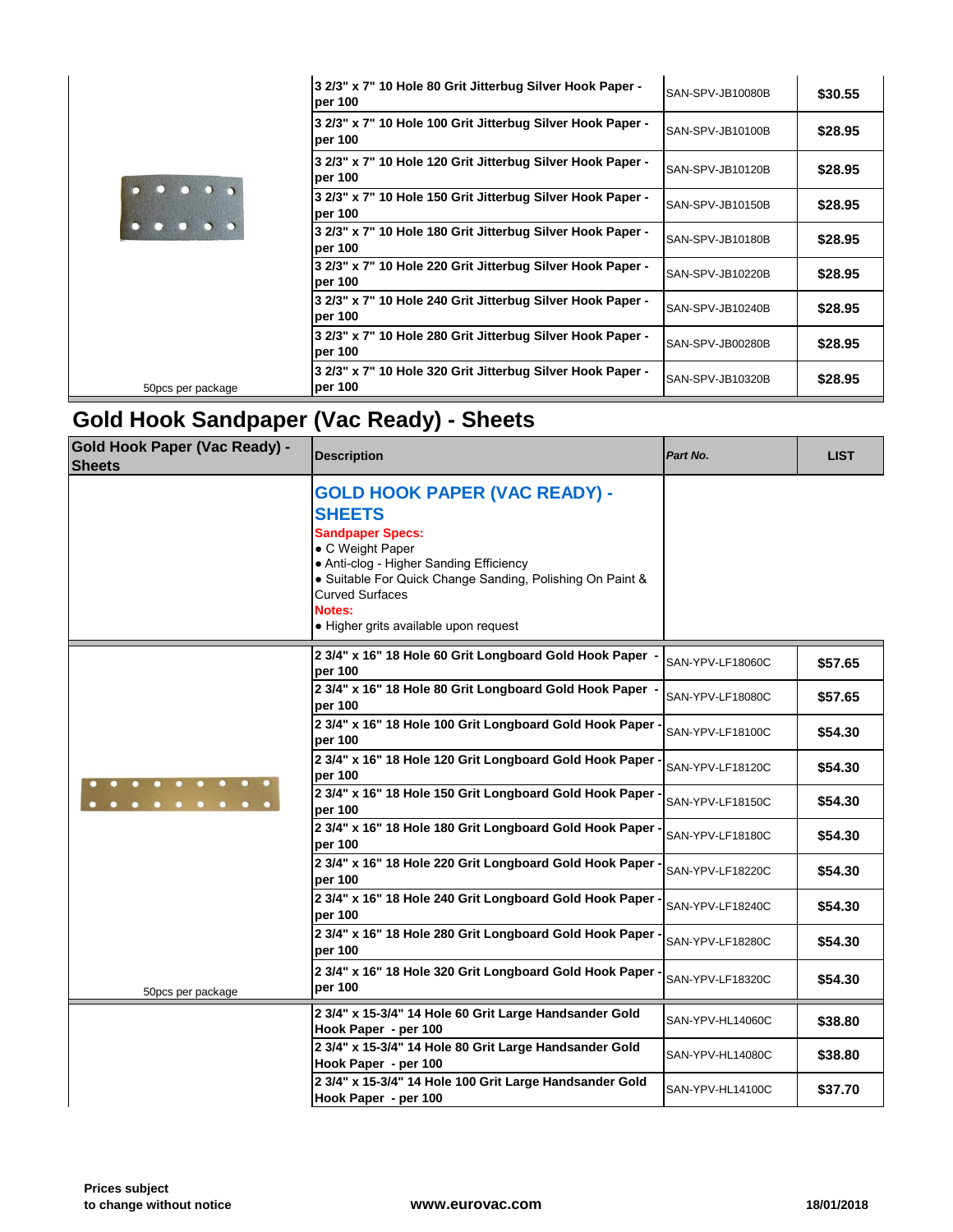| 2 3/4" x 15-3/4" 14 Hole 120 Grit Large Handsander Gold<br>Hook Paper - per 100  | SAN-YPV-HL14120C                                                                                                                                                                                                                                                                                                                                                                                                                                                                                                                                                                                                            |
|----------------------------------------------------------------------------------|-----------------------------------------------------------------------------------------------------------------------------------------------------------------------------------------------------------------------------------------------------------------------------------------------------------------------------------------------------------------------------------------------------------------------------------------------------------------------------------------------------------------------------------------------------------------------------------------------------------------------------|
| 2 3/4" x 15-3/4" 14 Hole 150 Grit Large Handsander Gold<br>Hook Paper - per 100  | SAN-YPV-HL14150C                                                                                                                                                                                                                                                                                                                                                                                                                                                                                                                                                                                                            |
| 2 3/4" x 15-3/4" 14 Hole 180 Grit Large Handsander Gold<br>Hook Paper - per 100  | SAN-YPV-HL14180C                                                                                                                                                                                                                                                                                                                                                                                                                                                                                                                                                                                                            |
| 2 3/4" x 15-3/4" 14 Hole 220 Grit Large Handsander Gold                          | SAN-YPV-HL14220C                                                                                                                                                                                                                                                                                                                                                                                                                                                                                                                                                                                                            |
| 2 3/4" x 15-3/4" 14 Hole 240 Grit Large Handsander Gold                          | SAN-YPV-HL14240C                                                                                                                                                                                                                                                                                                                                                                                                                                                                                                                                                                                                            |
| 2 3/4" x 15-3/4" 14 Hole 280 Grit Large Handsander Gold                          | SAN-YPV-HL14280C                                                                                                                                                                                                                                                                                                                                                                                                                                                                                                                                                                                                            |
| 2 3/4" x 15-3/4" 14 Hole 320 Grit Large Handsander Gold                          | SAN-YPV-HL14320C                                                                                                                                                                                                                                                                                                                                                                                                                                                                                                                                                                                                            |
| 2 3/4" x 15-3/4" 14 Hole 400 Grit Large Handsander Gold                          | SAN-YPV-HL14400C                                                                                                                                                                                                                                                                                                                                                                                                                                                                                                                                                                                                            |
| 2 3/4" x 15-3/4" 14 Hole 500 Grit Large Handsander Gold                          | SAN-YPV-HL14500C                                                                                                                                                                                                                                                                                                                                                                                                                                                                                                                                                                                                            |
| 2 3/4" x 15-3/4" 14 Hole 600 Grit Large Handsander Gold                          | SAN-YPV-HL14600C                                                                                                                                                                                                                                                                                                                                                                                                                                                                                                                                                                                                            |
| Hook Paper - per 100                                                             |                                                                                                                                                                                                                                                                                                                                                                                                                                                                                                                                                                                                                             |
| Hook Paper - per 100                                                             | SAN-YPV-HL14800C                                                                                                                                                                                                                                                                                                                                                                                                                                                                                                                                                                                                            |
| Hook Paper - per 100                                                             | SAN-YPV-HL141000                                                                                                                                                                                                                                                                                                                                                                                                                                                                                                                                                                                                            |
| 2 3/4" x 15-3/4" 14 Hole 1200 Grit Large Handsander Gold<br>Hook Paper - per 100 | SAN-YPV-HL141200                                                                                                                                                                                                                                                                                                                                                                                                                                                                                                                                                                                                            |
| 2 3/4" x 7-3/4" 8 Hole 60 Grit Medium Handsander Gold                            | SAN-YPV-HM08060C                                                                                                                                                                                                                                                                                                                                                                                                                                                                                                                                                                                                            |
| 2 3/4" x 7-3/4" 8 Hole 80 Grit Medium Handsander Gold                            | SAN-YPV-HM08080C                                                                                                                                                                                                                                                                                                                                                                                                                                                                                                                                                                                                            |
| 2 3/4" x 7-3/4" 8 Hole 100 Grit Medium Handsander Gold                           | SAN-YPV-HM08100C                                                                                                                                                                                                                                                                                                                                                                                                                                                                                                                                                                                                            |
| 2 3/4" x 7-3/4" 8 Hole 120 Grit Medium Handsander Gold                           | SAN-YPV-HM08120C                                                                                                                                                                                                                                                                                                                                                                                                                                                                                                                                                                                                            |
| 2 3/4" x 7-3/4" 8 Hole 150 Grit Medium Handsander Gold                           | SAN-YPV-HM08150C                                                                                                                                                                                                                                                                                                                                                                                                                                                                                                                                                                                                            |
| 2 3/4" x 7-3/4" 8 Hole 180 Grit Medium Handsander Gold                           | SAN-YPV-HM08180C                                                                                                                                                                                                                                                                                                                                                                                                                                                                                                                                                                                                            |
| 2 3/4" x 7-3/4" 8 Hole 220 Grit Medium Handsander Gold                           | SAN-YPV-HM08220C                                                                                                                                                                                                                                                                                                                                                                                                                                                                                                                                                                                                            |
| 2 3/4" x 7-3/4" 8 Hole 240 Grit Medium Handsander Gold                           | SAN-YPV-HM08240C                                                                                                                                                                                                                                                                                                                                                                                                                                                                                                                                                                                                            |
| Hook Paper - per 100<br>2 3/4" x 7-3/4" 8 Hole 280 Grit Medium Handsander Gold   | SAN-YPV-HM08280C                                                                                                                                                                                                                                                                                                                                                                                                                                                                                                                                                                                                            |
| Hook Paper - per 100<br>2 3/4" x 7-3/4" 8 Hole 320 Grit Medium Handsander Gold   | SAN-YPV-HM08320C                                                                                                                                                                                                                                                                                                                                                                                                                                                                                                                                                                                                            |
| Hook Paper - per 100<br>2 3/4" x 7-3/4" 8 Hole 400 Grit Medium Handsander Gold   | SAN-YPV-HM08400C                                                                                                                                                                                                                                                                                                                                                                                                                                                                                                                                                                                                            |
| Hook Paper - per 100<br>2 3/4" x 7-3/4" 8 Hole 500 Grit Medium Handsander Gold   | SAN-YPV-HM08500C                                                                                                                                                                                                                                                                                                                                                                                                                                                                                                                                                                                                            |
| Hook Paper - per 100<br>2 3/4" x 7-3/4" 8 Hole 600 Grit Medium Handsander Gold   |                                                                                                                                                                                                                                                                                                                                                                                                                                                                                                                                                                                                                             |
| Hook Paper - per 100                                                             | SAN-YPV-HM08600C                                                                                                                                                                                                                                                                                                                                                                                                                                                                                                                                                                                                            |
| Hook Paper - per 100                                                             | SAN-YPV-HM08800C                                                                                                                                                                                                                                                                                                                                                                                                                                                                                                                                                                                                            |
| Hook Paper - per 100                                                             | SAN-YPV-HM081000                                                                                                                                                                                                                                                                                                                                                                                                                                                                                                                                                                                                            |
| Hook Paper - per 100                                                             | SAN-YPV-HM081200                                                                                                                                                                                                                                                                                                                                                                                                                                                                                                                                                                                                            |
|                                                                                  | Hook Paper - per 100<br>Hook Paper - per 100<br>Hook Paper - per 100<br>Hook Paper - per 100<br>Hook Paper - per 100<br>Hook Paper - per 100<br>2 3/4" x 15-3/4" 14 Hole 800 Grit Large Handsander Gold<br>2 3/4" x 15-3/4" 14 Hole 1000 Grit Large Handsander Gold<br>Hook Paper - per 100<br>Hook Paper - per 100<br>Hook Paper - per 100<br>Hook Paper - per 100<br>Hook Paper - per 100<br>Hook Paper - per 100<br>Hook Paper - per 100<br>2 3/4" x 7-3/4" 8 Hole 800 Grit Medium Handsander Gold<br>2 3/4" x 7-3/4" 8 Hole 1000 Grit Medium Handsander Gold<br>2 3/4" x 7-3/4" 8 Hole 1200 Grit Medium Handsander Gold |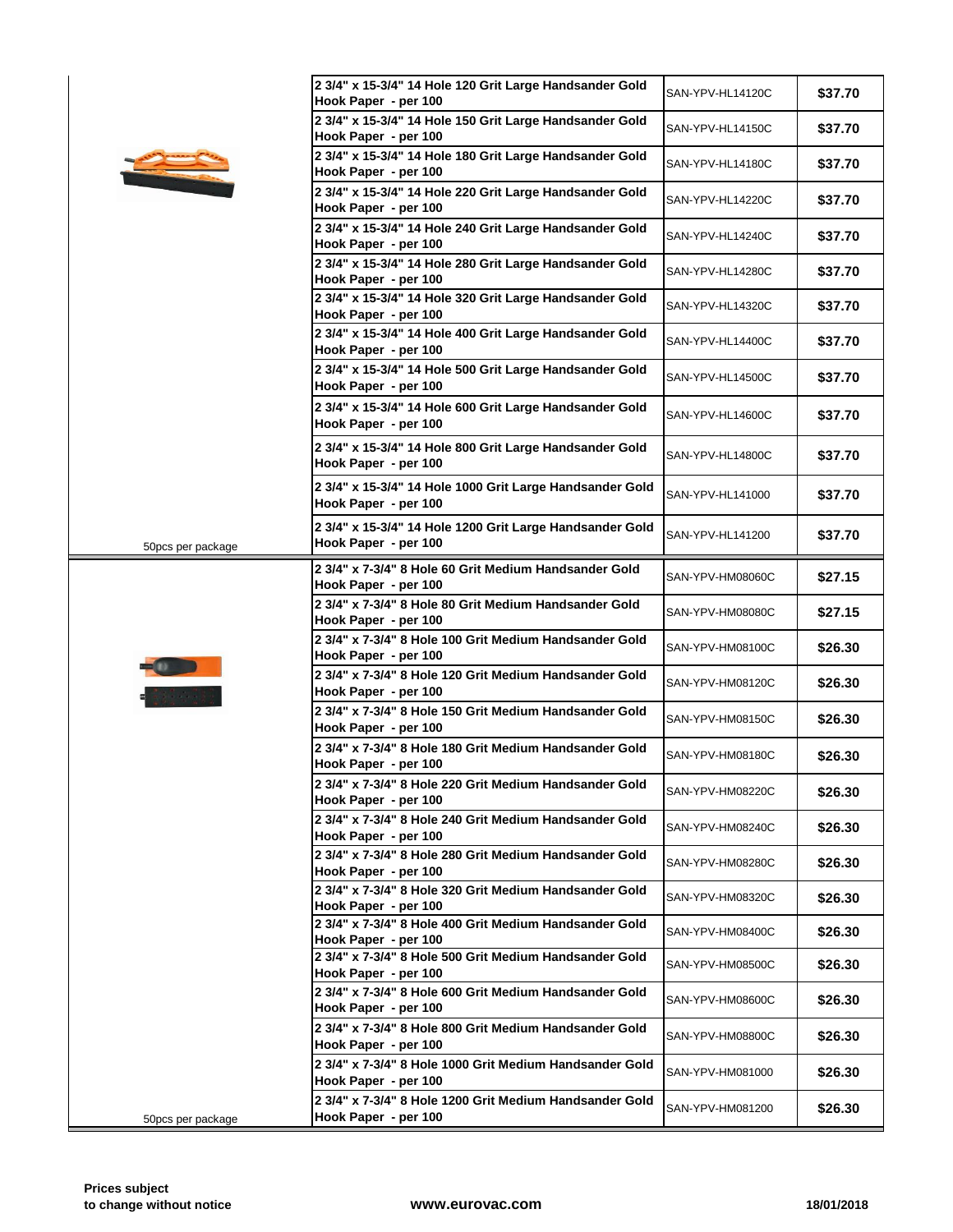|                   | 2 3/4" x 5" 8 Hole 60 Grit Small Handsander Gold Hook<br>Paper - per 100   | SAN-YPV-HS08060C |
|-------------------|----------------------------------------------------------------------------|------------------|
|                   | 2 3/4" x 5" 8 Hole 80 Grit Small Handsander Gold Hook                      | SAN-YPV-HS08080C |
|                   | Paper - per 100<br>2 3/4" x 5" 8 Hole 100 Grit Small Handsander Gold Hook  |                  |
|                   | Paper - per 100                                                            | SAN-YPV-HS08100C |
|                   | 2 3/4" x 5" 8 Hole 120 Grit Small Handsander Gold Hook<br>Paper - per 100  | SAN-YPV-HS08120C |
|                   | 2 3/4" x 5" 8 Hole 150 Grit Small Handsander Gold Hook<br>Paper - per 100  | SAN-YPV-HS08150C |
|                   | 2 3/4" x 5" 8 Hole 180 Grit Small Handsander Gold Hook<br>Paper - per 100  | SAN-YPV-HS08180C |
|                   | 2 3/4" x 5" 8 Hole 220 Grit Small Handsander Gold Hook<br>Paper - per 100  | SAN-YPV-HS08220C |
|                   | 2 3/4" x 5" 8 Hole 240 Grit Small Handsander Gold Hook<br>Paper - per 100  | SAN-YPV-HS08240C |
|                   | 2 3/4" x 5" 8 Hole 280 Grit Small Handsander Gold Hook<br>Paper - per 100  | SAN-YPV-HS08280C |
|                   | 2 3/4" x 5" 8 Hole 320 Grit Small Handsander Gold Hook<br>Paper - per 100  | SAN-YPV-HS08320C |
|                   | 2 3/4" x 5" 8 Hole 400 Grit Small Handsander Gold Hook<br>Paper - per 100  | SAN-YPV-HS08400C |
|                   | 2 3/4" x 5" 8 Hole 500 Grit Small Handsander Gold Hook<br>Paper - per 100  | SAN-YPV-HS08500C |
|                   | 2 3/4" x 5" 8 Hole 600 Grit Small Handsander Gold Hook<br>Paper - per 100  | SAN-YPV-HS08600C |
|                   | 2 3/4" x 5" 8 Hole 800 Grit Small Handsander Gold Hook<br>Paper - per 100  | SAN-YPV-HS08800C |
|                   | 2 3/4" x 5" 8 Hole 1000 Grit Small Handsander Gold Hook<br>Paper - per 100 | SAN-YPV-HS081000 |
| 50pcs per package | 2 3/4" x 5" 8 Hole 1200 Grit Small Handsander Gold Hook<br>Paper - per 100 | SAN-YPV-HS081200 |
|                   | 3" x 4" 4 Hole 60 Grit Gold Hook Paper - per 100                           | SAN-YPV-3X44060C |
|                   | 3" x 4" 4 Hole 80 Grit Gold Hook Paper - per 100                           | SAN-YPV-3X44080C |
|                   | 3" x 4" 4 Hole 100 Grit Gold Hook Paper - per 100                          | SAN-YPV-3X44100C |
|                   | 3" x 4" 4 Hole 120 Grit Gold Hook Paper - per 100                          | SAN-YPV-3X44120C |
|                   | 3" x 4" 4 Hole 150 Grit Gold Hook Paper - per 100                          | SAN-YPV-3X44150C |
|                   | 3" x 4" 4 Hole 180 Grit Gold Hook Paper - per 100                          | SAN-YPV-3X44180C |
|                   | 3" x 4" 4 Hole 220 Grit Gold Hook Paper - per 100                          | SAN-YPV-3X44220C |
|                   | 3" x 4" 4 Hole 240 Grit Gold Hook Paper - per 100                          | SAN-YPV-3X44240C |
|                   | 3" x 4" 4 Hole 280 Grit Gold Hook Paper - per 100                          | SAN-YPV-3X44280C |
| 50pcs per package | 3" x 4" 4 Hole 320 Grit Gold Hook Paper - per 100                          | SAN-YPV-3X44320C |
|                   | 3 2/3" x 7" 10 Hole 60 Grit Jitterbug Gold Hook Paper - per<br>100         | SAN-YPV-JB10060C |
|                   | 3 2/3" x 7" 10 Hole 80 Grit Jitterbug Gold Hook Paper - per<br>100         | SAN-YPV-JB10080C |
|                   | 3 2/3" x 7" 10 Hole 100 Grit Jitterbug Gold Hook Paper -<br>per 100        | SAN-YPV-JB10100C |
|                   | 3 2/3" x 7" 10 Hole 120 Grit Jitterbug Gold Hook Paper -<br>per 100        | SAN-YPV-JB10120C |
|                   | 3 2/3" x 7" 10 Hole 150 Grit Jitterbug Gold Hook Paper -<br>per 100        | SAN-YPV-JB10150C |
|                   | 3 2/3" x 7" 10 Hole 180 Grit Jitterbug Gold Hook Paper -<br>per 100        | SAN-YPV-JB10180C |
|                   |                                                                            |                  |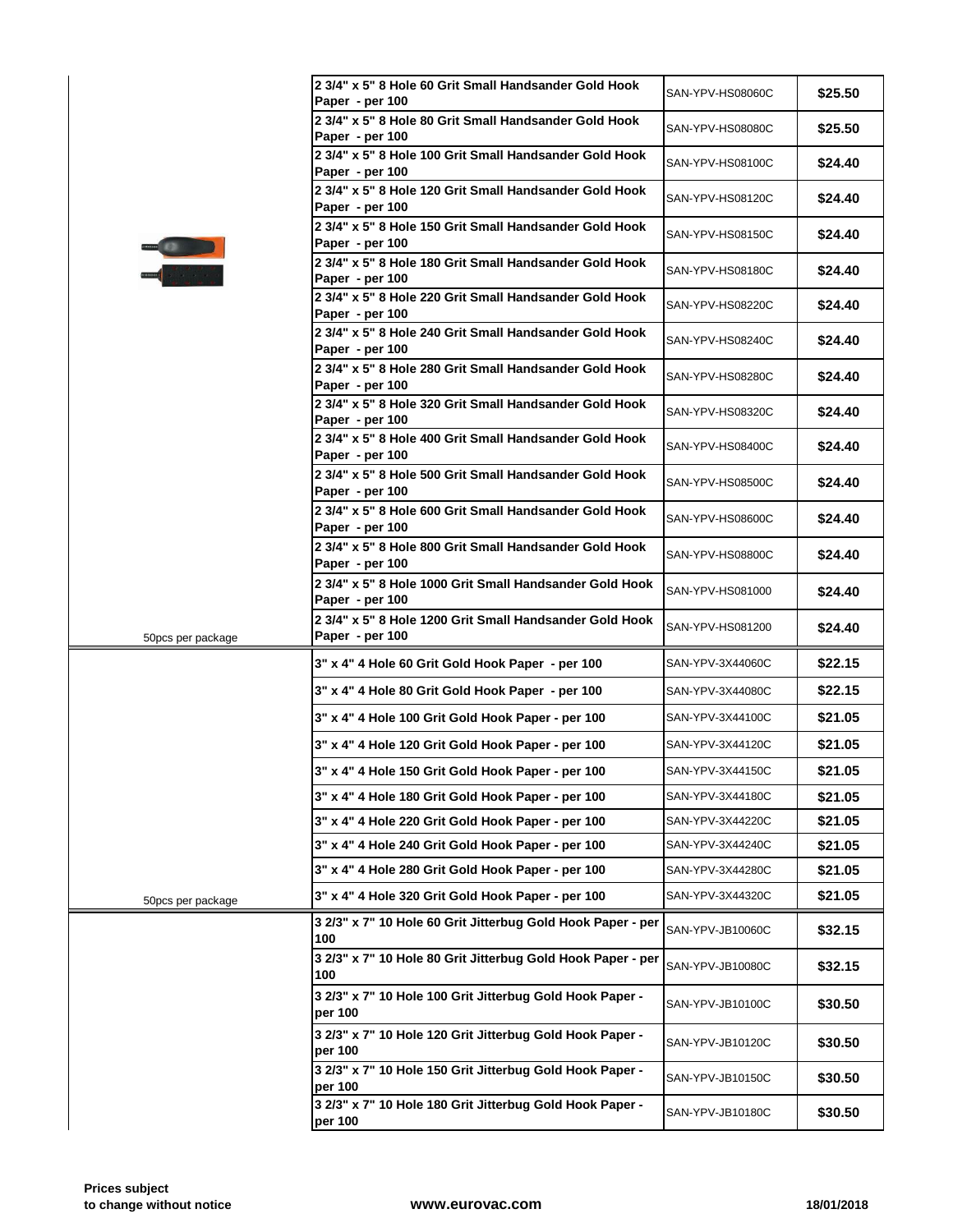|                   | 3 2/3" x 7" 10 Hole 220 Grit Jitterbug Gold Hook Paper -<br>lper 100 | SAN-YPV-JB10220C |
|-------------------|----------------------------------------------------------------------|------------------|
|                   | 3 2/3" x 7" 10 Hole 240 Grit Jitterbug Gold Hook Paper -<br>lper 100 | SAN-YPV-JB10240C |
|                   | 3 2/3" x 7" 10 Hole 280 Grit Jitterbug Gold Hook Paper -<br>lper 100 | SAN-YPV-JB00280C |
| 50pcs per package | 3 2/3" x 7" 10 Hole 320 Grit Jitterbug Gold Hook Paper -<br>per 100  | SAN-YPV-JB10320C |
|                   |                                                                      |                  |

## **Rugged Resin Hook Sandpaper (Vac Ready) - Sheets**

| <b>Rugged Resin Hook Paper (Vac</b><br><b>Ready) - Sheets</b> | <b>Description</b>                                                                                                                                                                                                                       | Part No.          |
|---------------------------------------------------------------|------------------------------------------------------------------------------------------------------------------------------------------------------------------------------------------------------------------------------------------|-------------------|
|                                                               | <b>RUGGED RESIN HOOK PAPER (VAC</b><br><b>READY) - SHEETS</b><br><b>Sandpaper Specs:</b><br>• E Weight Paper<br>• Extremly durable & aggressive<br>• Not very flexible<br>• Heavy duty applications<br>• Typically not used beyond 120gr |                   |
|                                                               | 2 3/4" x 16" 18 Hole 40 Grit Longboard Rugged Resin<br>Hook Paper - per 100                                                                                                                                                              | SAN-RPV-LF18040E  |
|                                                               | 2 3/4" x 16" 18 Hole 50 Grit Longboard Rugged Resin<br>Hook Paper - per 100                                                                                                                                                              | SAN-RPV\-LF18050E |
|                                                               | 2 3/4" x 16" 18 Hole 60 Grit Longboard Rugged Resin<br>Hook Paper - per 100                                                                                                                                                              | SAN-RPV-LF18060E  |
|                                                               | 2 3/4" x 16" 18 Hole 80 Grit Longboard Rugged Resin<br>Hook Paper - per 100                                                                                                                                                              | SAN-RPV-LF18080E  |
|                                                               | 2 3/4" x 16" 18 Hole 100 Grit Longboard Rugged Resin<br>Hook Paper - per 100                                                                                                                                                             | SAN-RPV-LF18100E  |
| 50pcs per package                                             | 2 3/4" x 16" 18 Hole 120 Grit Longboard Rugged Resin<br>Hook Paper - per 100                                                                                                                                                             | SAN-RPV-LF18120E  |
|                                                               | 2 3/4" x 15-3/4" 14 Hole 40 Grit Large Handsander Rugged<br>Resin Hook Paper - per 100                                                                                                                                                   | SAN-RPV-HL14040F  |
|                                                               | 2 3/4" x 15-3/4" 14 Hole 50 Grit Large Handsander Rugged<br>Resin Hook Paper - per 100                                                                                                                                                   | SAN-RPV-HL14050F  |
|                                                               | 2 3/4" x 15-3/4" 60gr 14H Large Handsander Rugged Resin<br>Hook Paper - per 100                                                                                                                                                          | SAN-RPV-HL14060F  |
|                                                               | 2 3/4" x 15-3/4" 80gr 14H Large Handsander Rugged Resin<br>Hook Paper - per 100                                                                                                                                                          | SAN-RPV-HL14080F  |
|                                                               | 2 3/4" x 15-3/4" 100gr 14H Large Handsander Rugged<br>Resin Hook Paper - per 100                                                                                                                                                         | SAN-RPV-HL14100F  |
| 50pcs per package                                             | 2 3/4" x 15-3/4" 120gr 14H Large Handsander Rugged<br>Resin Hook Paper - per 100                                                                                                                                                         | SAN-RPV-HL14120F  |
|                                                               | 2 3/4" x 7-3/4" 8 Hole 40 Grit Medium Handsander Rugged<br>Resin Hook Paper - per 100                                                                                                                                                    | SAN-RPV-HM08040F  |
|                                                               | 2 3/4" x 7-3/4" 8 Hole 50 Grit Medium Handsander Rugged<br>Resin Hook Paper - per 100                                                                                                                                                    | SAN-RPV-HM08050F  |
|                                                               | 2 3/4" x 7-3/4" 60gr 8H Medium Handsander Rugged Resin<br>Hook Paper - per 100                                                                                                                                                           | SAN-RPV-HM08060F  |
|                                                               | 2 3/4" x 7-3/4" 80gr 8H Medium Handsander Rugged Resin<br>Hook Paper - per 100                                                                                                                                                           | SAN-RPV-HM08080F  |
|                                                               | 2 3/4" x 7-3/4" 100gr 8H Medium Handsander Rugged<br>Resin Hook Paper - per 100                                                                                                                                                          | SAN-RPV-HM08100F  |
| 50pcs per package                                             | 2 3/4" x 7-3/4" 120gr 8H Medium Handsander Rugged<br>Resin Hook Paper - per 100                                                                                                                                                          | SAN-RPV-HM08120F  |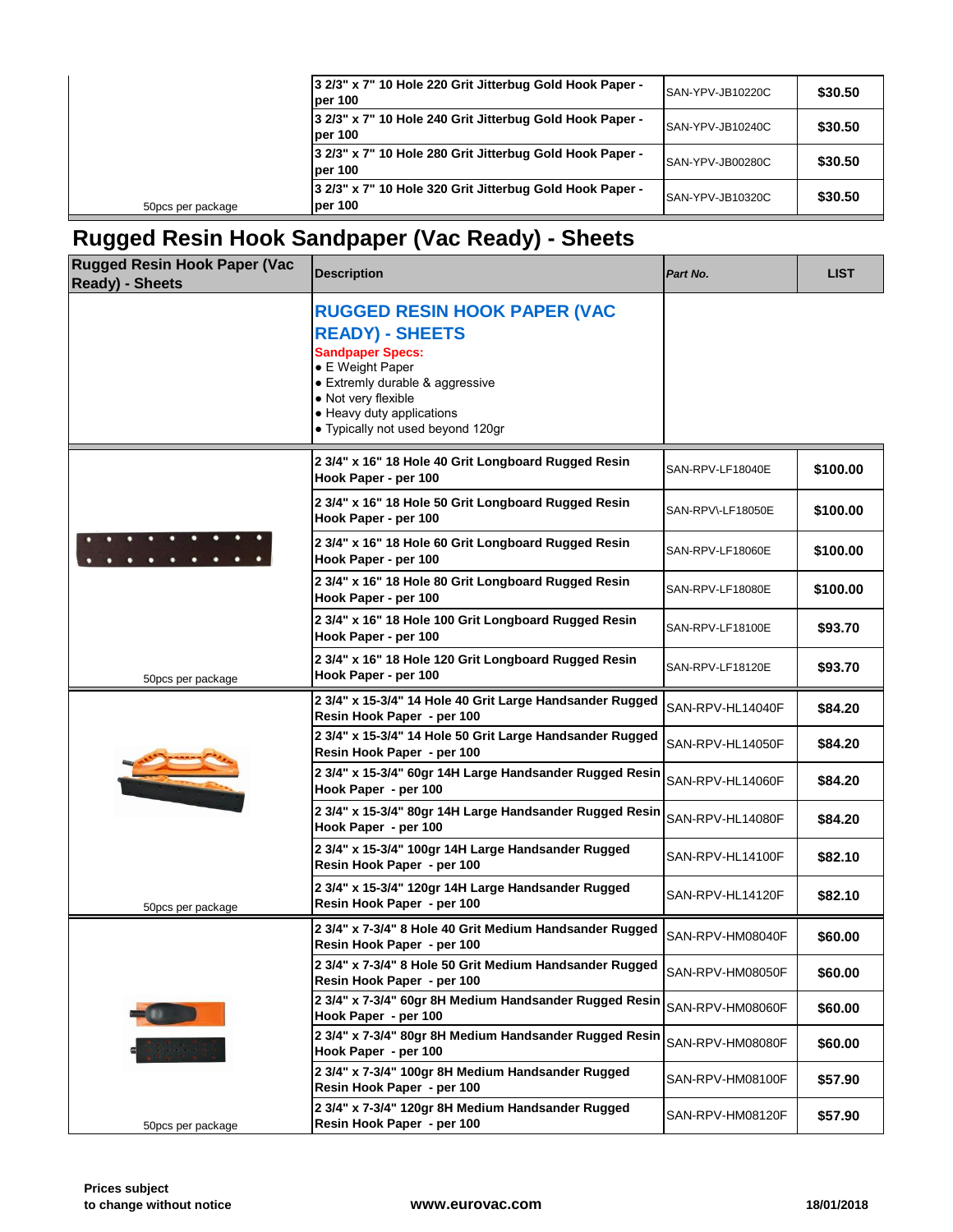|                   | 2 3/4" x 5" 8 Hole 40 Grit Small Handsander Rugged Resin<br>Paper - per 100       | SAN-RPV-HS08040F |
|-------------------|-----------------------------------------------------------------------------------|------------------|
|                   | 2 3/4" x 5" 8 Hole 50 Grit Small Handsander Rugged Resin<br>Paper - per 100       | SAN-RPV-HS08050F |
|                   | 2 3/4" x 5" 8 Hole 60 Grit Small Handsander Rugged Resin<br>Paper - per 100       | SAN-RPV-HS08060F |
|                   | 2 3/4" x 5" 8 Hole 80 Grit Small Handsander Rugged Resin<br>Hook Paper - per 100  | SAN-RPV-HS08080F |
|                   | 2 3/4" x 5" 8 Hole 100 Grit Small Handsander Rugged<br>Resin Hook Paper - per 100 | SAN-RPV-HS08100F |
| 50pcs per package | 2 3/4" x 5" 8 Hole 120 Grit Small Handsander Rugged<br>Resin Hook Paper - per 100 | SAN-RPV-HS08120F |
|                   | 3" x 4" 4 Hole 40 Grit Rugged Resin Hook Paper - per 100                          | SAN-RPV-3X44040E |
|                   | 3" x 4" 4 Hole 50 Grit Rugged Resin Hook Paper - per 100                          | SAN-RPV-3X44050E |
|                   | 3" x 4" 4 Hole 60 Grit Rugged Resin Hook Paper - per 100                          | SAN-RPV-3X44060E |
|                   | 3" x 4" 4 Hole 80 Grit Rugged Resin Hook Paper - per 100                          | SAN-RPV-3X44080E |
|                   | 3" x 4" 4 Hole 100 Grit Rugged Resin Hook Paper - per 100 SAN-RPV-3X44100E        |                  |
| 50pcs per package | 3" x 4" 4 Hole 120 Grit Rugged Resin Hook Paper - per 100 SAN-RPV-3X44120E        |                  |
|                   | 3 2/3" x 7" 10 Hole 40 Grit Jitterbug Rugged Resin Hook<br>Paper - per 100        | SAN-RPV-JB10040E |
|                   | 3 2/3" x 7" 10 Hole 50 Grit Jitterbug Rugged Resin Hook<br>Paper - per 100        | SAN-RPV-JB10050E |
|                   | 3 2/3" x 7" 10 Hole 60 Grit Jitterbug Rugged Resin Hook<br>Paper - per 100        | SAN-RPV-JB10060E |
|                   | 3 2/3" x 7" 10 Hole 80 Grit Jitterbug Rugged Resin Hook<br>Paper - per 100        | SAN-RPV-JB10080E |
|                   | 3 2/3" x 7" 10 Hole 100 Grit Jitterbug Rugged Resin Hook<br>Paper - per 100       | SAN-RPV-JB10100E |
| 50pcs per package | 3 2/3" x 7" 10 Hole 120 Grit Jitterbug Rugged Resin Hook<br>Paper - per 100       | SAN-RPV-JB10120E |
|                   |                                                                                   |                  |

## **Backup Pads (Vac Ready) - For Orbital Sander Hook Discs**

| <b>Backup Pads (Vac Ready) - For</b><br><b>Orbital Sander Hook Discs</b> | <b>Description</b>                                                                                              | Part No.         |
|--------------------------------------------------------------------------|-----------------------------------------------------------------------------------------------------------------|------------------|
|                                                                          | <b>BACK UP PADS (VAC READY) - FOR</b><br><b>ORBITAL SANDER HOOK DISCS</b><br><b>Pad Specs:</b><br>• Yellow Foam |                  |
|                                                                          | 3" 3 Hole Hook Low Profile Pad<br>• 1/4"-20 Female Thread (fits Eurovac 3" Sander)                              | PAD-HAR-303HHLP0 |
|                                                                          | 3" 3 Hole Hook Low Profile Pad<br>· 5/16"-24 Female Thread (fits Dyanbrade 3" Sander)                           | PAD-HAR-303HHLP1 |
|                                                                          | 5" 5 Hole Hook Low Profile Pad<br>$\bullet$ 5/16"-24 Female Thread                                              | PAD-HAR-505HHLP0 |
|                                                                          | 5" 5 Hole Hook Low Profile Pad w/ Groove<br>$\bullet$ 5/16"-24 Female Thread                                    | PAD-HAR-505HHLPG |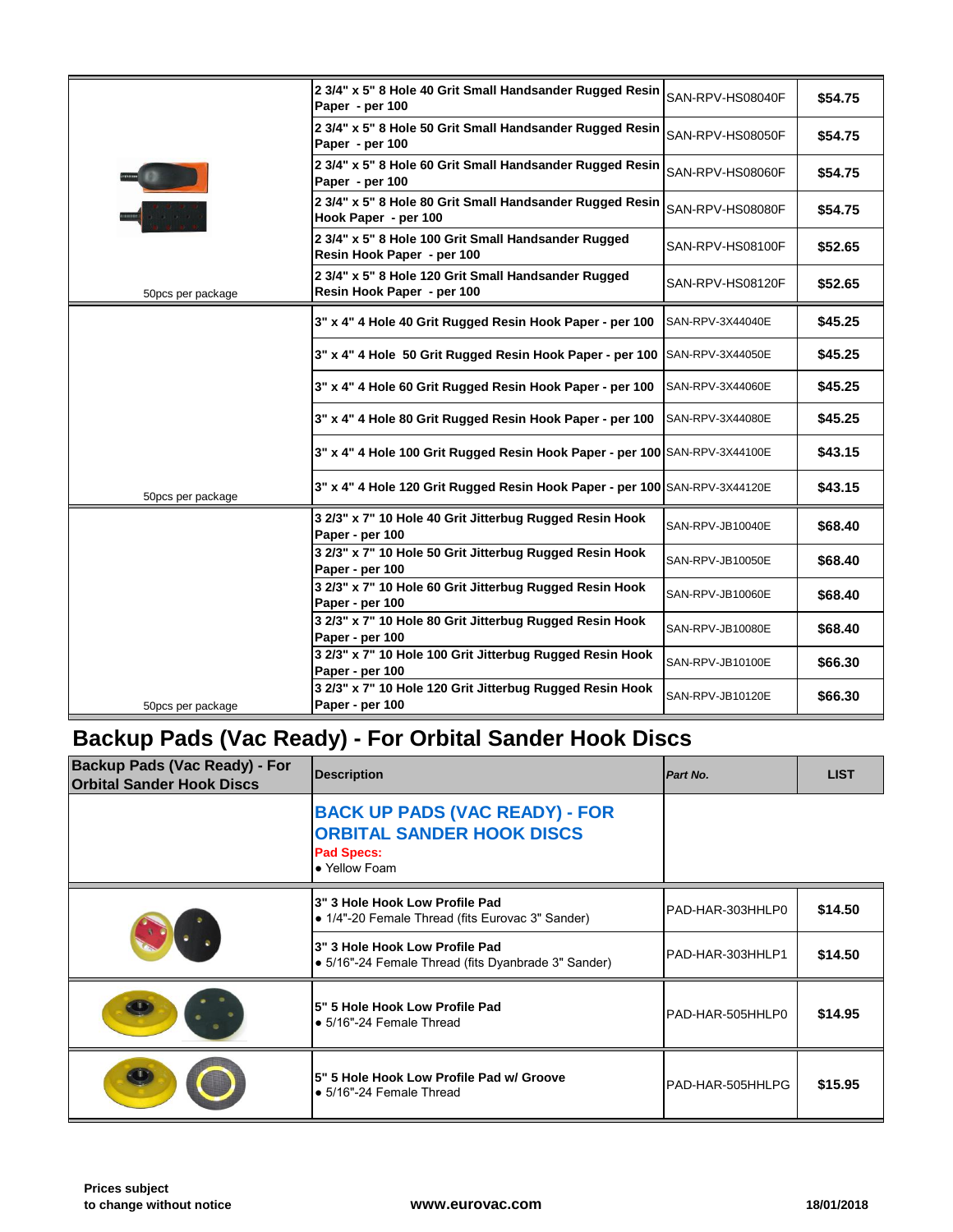| 5" Multi Hole (44 Hole) Hook Low Profile Pad<br>· 5/16"-24 Female Thread<br>PAD-HAR-50MHHLP0<br>• Standard 5 Hole Included Within The 44 Vacuum Holes<br>6" 6 Hole Hook Low Profile Pad<br>PAD-HAR-606HHLP0<br>• 5/16"-24 Female Thread<br>6" 6 Hole Hook Low Profile Pad with Groove<br>PAD-HAR-606HHLPG<br>• 5/16"-24 Female Thread<br>6" 8 Hole (Outer Edge Holes) Hook Low Profile Pad w/<br>Groove<br>PAD-HAR-608HHLPG<br>• 5/16"-24 Female Thread<br>6" Multi Hole (52 Hole) Hook Low Profile Pad<br>· 5/16"-24 Female Thread<br>PAD-HAR-60MHHLP0<br>• Standard 6 Hole Included Within The 52 Vacuum Holes<br>8" 9 Hole (8 Hole + 1 Ctr Hole) Hook Low Profile Pad<br>PAD-HAR-809HHLP0<br>• 6 Hole Mount - For Install Of Pad To Tool | 5" 6 Hole Hook Low Profile Pad w/ Groove<br>• 5/16"-24 Female Thread | PAD-HAR-506HHLPG |
|---------------------------------------------------------------------------------------------------------------------------------------------------------------------------------------------------------------------------------------------------------------------------------------------------------------------------------------------------------------------------------------------------------------------------------------------------------------------------------------------------------------------------------------------------------------------------------------------------------------------------------------------------------------------------------------------------------------------------------------------|----------------------------------------------------------------------|------------------|
|                                                                                                                                                                                                                                                                                                                                                                                                                                                                                                                                                                                                                                                                                                                                             |                                                                      |                  |
|                                                                                                                                                                                                                                                                                                                                                                                                                                                                                                                                                                                                                                                                                                                                             |                                                                      |                  |
|                                                                                                                                                                                                                                                                                                                                                                                                                                                                                                                                                                                                                                                                                                                                             |                                                                      |                  |
|                                                                                                                                                                                                                                                                                                                                                                                                                                                                                                                                                                                                                                                                                                                                             |                                                                      |                  |
|                                                                                                                                                                                                                                                                                                                                                                                                                                                                                                                                                                                                                                                                                                                                             |                                                                      |                  |
|                                                                                                                                                                                                                                                                                                                                                                                                                                                                                                                                                                                                                                                                                                                                             |                                                                      |                  |

## **Backup Pads (Vac Ready) - For Rotary Sander Hook Discs**

| <b>Backup Pads (Vac Ready) - For</b><br><b>Rotary Sander Hook Discs</b> | <b>Description</b>                                                                                                                                                                                                                                                                                                                                                                                                                                                                              | Part No.         |
|-------------------------------------------------------------------------|-------------------------------------------------------------------------------------------------------------------------------------------------------------------------------------------------------------------------------------------------------------------------------------------------------------------------------------------------------------------------------------------------------------------------------------------------------------------------------------------------|------------------|
|                                                                         | <b>BACK UP PADS (VAC READY) - FOR</b><br><b>ROTARY SANDER HOOK DISCS</b><br>4" 8H Pad Specs:<br>• Density: Medium / Hard<br>5" 8H Pad Specs:<br>· Density: Medium<br>6" 16H Pad Specs:<br>• Density: Medium / Hard<br>8" 16H Pad Specs:<br>• Density: Hard<br>• Groove: Width = $11mm$ Depth = $6mm$<br>Note:<br>• 6" and 8" pads can have a softer density for an additional<br>\$1.00 by adjusting the durometer prior to shipment. Contact<br>your sales representative for more information |                  |
|                                                                         | 4" 8 Hole Black Hook Rotary Pad w/ Center Screw                                                                                                                                                                                                                                                                                                                                                                                                                                                 | TOO-DFL-76402RV0 |
|                                                                         | 5" 8 Hole Black Hook Rotary Pad w/ Center Screw                                                                                                                                                                                                                                                                                                                                                                                                                                                 | TOO-DFL-76503RV0 |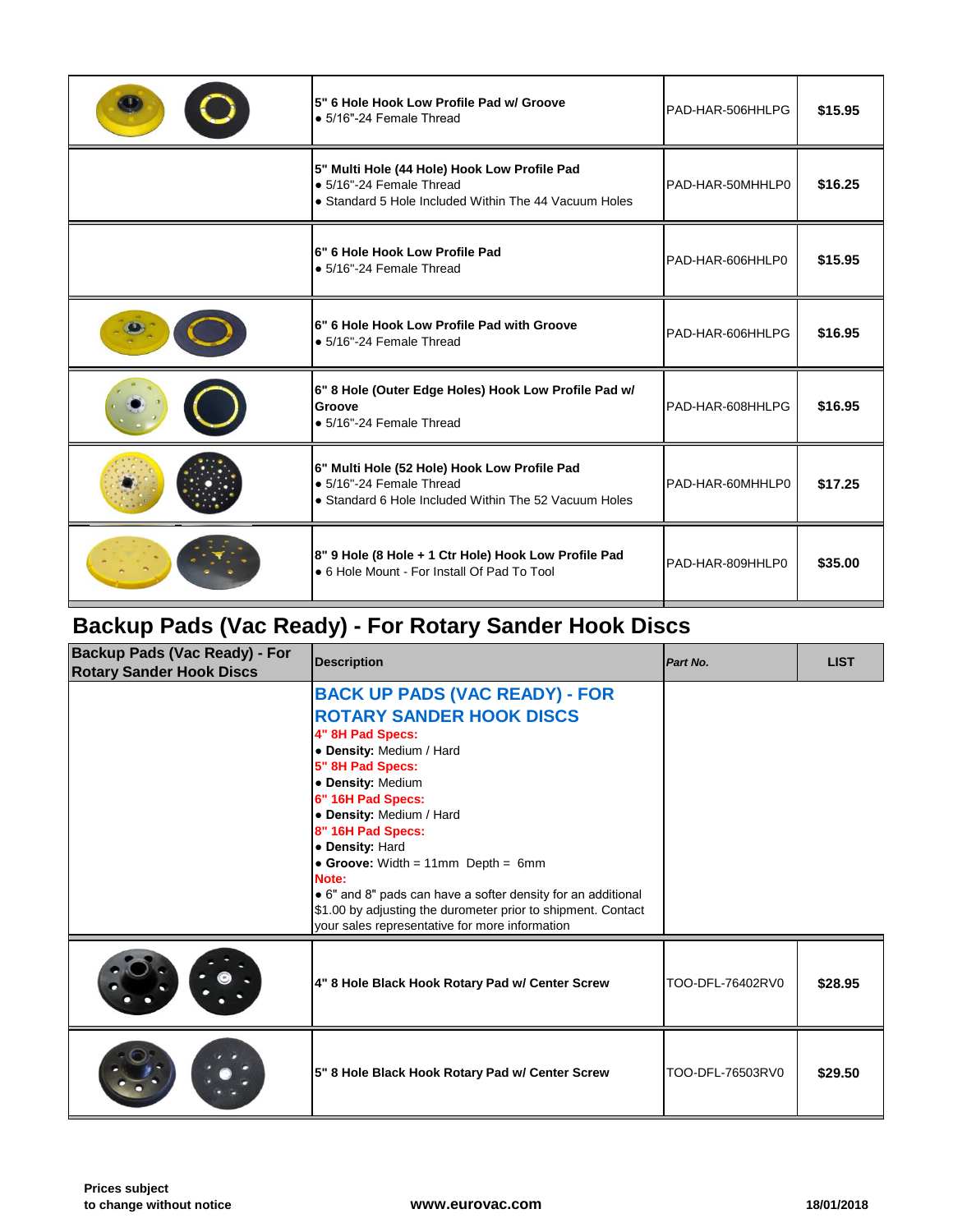| 6" 16 Hole (8 Inner & 8 Outer Holes) Black Hook Rotary<br><b>Pad w/ Center Screw</b>   | TOO-DFL-76602R17 |
|----------------------------------------------------------------------------------------|------------------|
| 8" 16H (8 Inner & 8 Outer Holes) Black Hook Rotary Pad<br>w/ Center Screw              | TOO-DFL-76801RV0 |
| 8" 16H (Outer Edge Holes) Black Hook Rotary Pad w/<br><b>Groove &amp; Center Screw</b> | TOO-DFL-76801R16 |

## **Interface Pads (Vac Ready) - For Hook Discs**

| Interface Pads (Vac Ready) - For<br><b>Hook Discs</b> | <b>Description</b>                                                                                                                                                           | Part No.         |
|-------------------------------------------------------|------------------------------------------------------------------------------------------------------------------------------------------------------------------------------|------------------|
|                                                       | <b>INTERFACE PADS (VAC READY) - FOR</b><br><b>HOOK DISCS</b><br><b>Applicaation:</b><br>• Provides a softer density, typically used when sanding<br>edges or curved surfaces |                  |
|                                                       | 3" 3 Hole Sponge Interface Pad (Hook/Velour)                                                                                                                                 | PAD-INT-303HH000 |
|                                                       | 5" 5 Hole Sponge Interface Pad (Hook/Velour)                                                                                                                                 | PAD-INT-505H0000 |
|                                                       | 5" 6 Hole Sponge Interface Pad (Hook/Velour)                                                                                                                                 | PAD-INT-506H0000 |
|                                                       | 5" Multi Hole (44 Hole) Sponge Interface Pad<br>(Hook/Velour)<br>• Standard 5 Hole Included Within The 44 Vacuum Holes                                                       | PAD-INT-50MH0000 |
|                                                       | 6" 6 Hole Sponge Interface Pad (Hook/Velour)                                                                                                                                 | PAD-INT-606H0000 |
|                                                       | 6" 8 Hole (Outer Edge Holes) Sponge Interface Pad<br>(Hook/Velour)                                                                                                           | PAD-INT-606H0000 |
|                                                       | 6" Multi Hole (52 Holes) Sponge Interface Pad<br>(Hook/Velour)<br>• Standard 6 Hole Included Within The 52 Vacuum Holes                                                      | PAD-INT-60MH0000 |
|                                                       | 6" 16 Hole (8 Inner & 8 Outer Holes) Sponge Interface Pad<br>(Hook/Velour)                                                                                                   | PAD-INT-6016HO00 |
|                                                       | 8" 16 Hole (8 Inner & 8 Outer Holes) Sponge Interface Pad<br>(Hook/Velour)                                                                                                   | PAD-INT-8016HO00 |
|                                                       | 8" 16 Hole (Outer Edge Holes) Sponge Interface Pad<br>(Hook/Velour)                                                                                                          | PAD-INT-8016HN00 |
|                                                       |                                                                                                                                                                              |                  |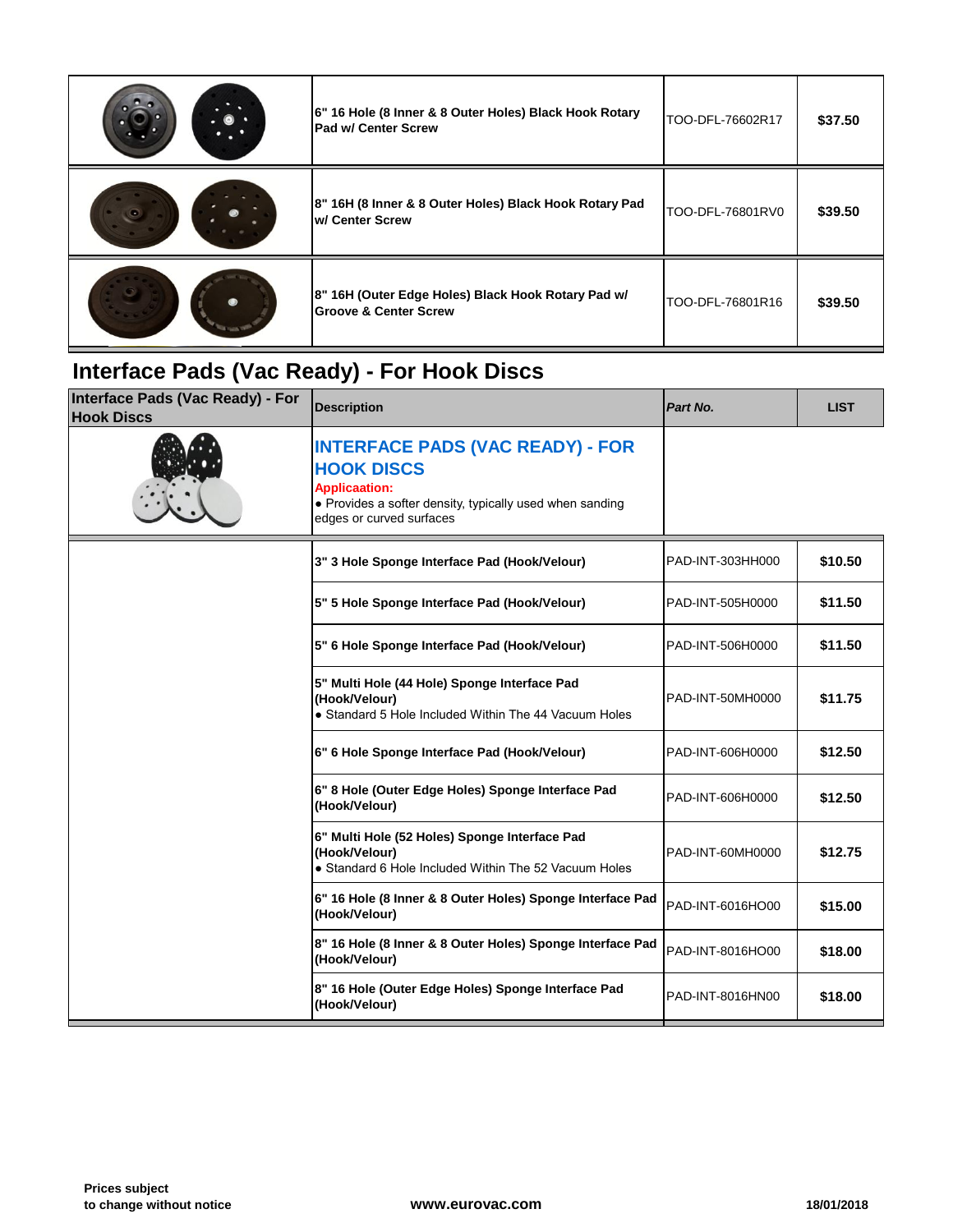#### **Backup Pads (Vac Ready) - For Roll On Discs**

| <b>Backup Pads (Vac Ready) - For</b><br><b>Roll On Discs</b> | <b>Description</b>                                                                                                | Part No.         |
|--------------------------------------------------------------|-------------------------------------------------------------------------------------------------------------------|------------------|
|                                                              | <b>BACK UP PADS (VAC READY) - FOR</b><br><b>ROLL ON DISCS</b><br><b>Pad Specs:</b><br>• Fits Type R Roll On Discs |                  |
|                                                              | 3" 12H Roll On Back Up Pad<br>Suited for 3" 6H Roll On Discs                                                      | PAD-ROL-3R12H000 |

### **Backup Pads (Vac Ready) - For Fiber Discs**

| <b>BACK UP PADS (VAC READY) - FOR</b><br><b>FIBER DISCS</b>                                                              |
|--------------------------------------------------------------------------------------------------------------------------|
| Includes:<br>• Center nut included for 4" & 5" Pad<br><b>Not Included:</b><br>• Center nut not included for 6" & 8" Pad. |
| 4" 8 Hole Black Fiber Disc Pad w/ Center Screw<br>TOO-DFL-76402RVF<br>• Center screw suited for 7/8" Center Hole         |
| 5" 8 Hole Black Hook Rotary Pad w/ Center Screw<br>TOO-DFL-76503RVF<br>• Suited for 7/8" Center Hole                     |
| 6" 14H Black Hard Fiber Disc Pad<br>TOO-DFL-76600CS0                                                                     |
| 8" 16H (Outer Edge) Black Hard Fiber Disc Pad<br>TOO-DFL-76800CS0                                                        |

### **Backup Pads (Vac Ready) - For Hook Sheet Paper**

| <b>Backup Pads (Vac Ready) - For</b><br><b>Hook Sheet Paper</b> | Description                                                     | Part No.         |
|-----------------------------------------------------------------|-----------------------------------------------------------------|------------------|
|                                                                 | <b>BACKUP PADS (VAC READY) - FOR</b><br><b>HOOK SHEET PAPER</b> |                  |
|                                                                 | 2-3/4" x 16" 18 Hole Hook Hutchins 2000 Pad                     | TOO-HUT-5013H000 |
|                                                                 | 2-3/4" x 16" 18 Hole Hook Hutchins 3800 Pad                     | TOO-HUT-5803H000 |
|                                                                 | 3" x 4" Hook Low Profile Pad<br>$\bullet$ Screw On              | PAD-HAR-3400HLP0 |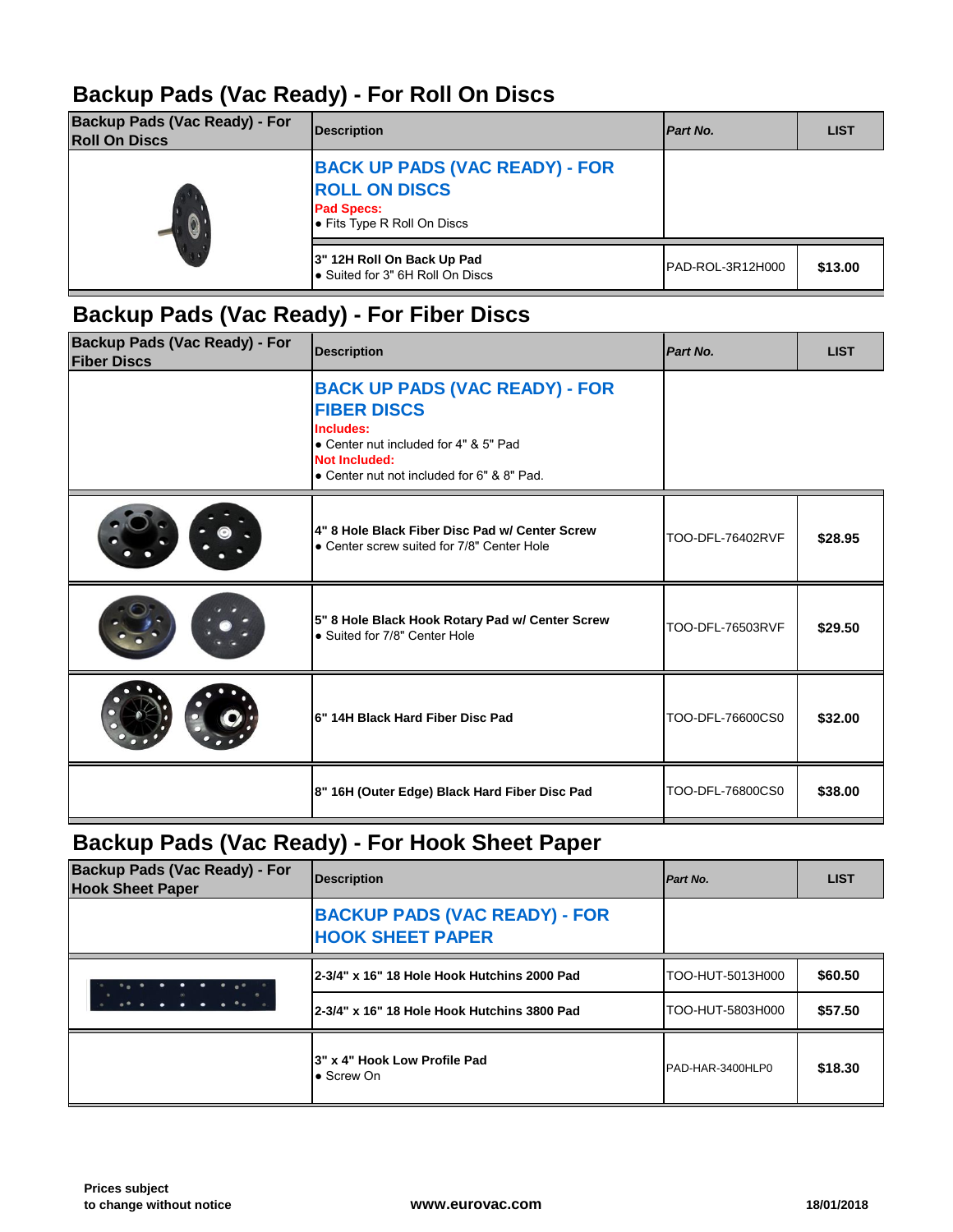$10 - 100$ 

### **Interface Pads (Vac Ready) - For Hook Sheet Paper**

| Interface Pads (Vac Ready) - For<br><b>Hook Sheet Paper</b> | <b>Description</b>                                                                                                                                                                | Part No.         |
|-------------------------------------------------------------|-----------------------------------------------------------------------------------------------------------------------------------------------------------------------------------|------------------|
|                                                             | <b>INTERFACE PADS (VAC READY) - FOR</b><br><b>HOOK SHEET PAPER</b><br><b>Application:</b><br>• Provides a softer density, typically used when sanding<br>edges or curved surfaces |                  |
|                                                             | 2-3/4" x 16" Longboard 18 Hole Sponge Interface Pad<br>(Hook/Velour)                                                                                                              | PAD-INT-LF18H000 |
|                                                             | 2-3/4" x 15-3/4" Larger Handsander 14 Hole Sponge<br>Interface Pad (Hook/Velour)                                                                                                  | PAD-INT-HL14H000 |
|                                                             | 2-3/4" x 7-3/4" Medium Handsander 8 Hole Sponge<br>Interface Pad (Hook/Velour)                                                                                                    | PAD-INT-HM08H000 |
|                                                             | 2-3/4" x 5" Small Handsander 8 Hole Sponge Interface Pad<br>(Hook/Velour)                                                                                                         | PAD-INT-HS08H000 |
|                                                             | 3" x 4" 4 Hole Sponge Interface Pad (Hook/Velour)                                                                                                                                 | PAD-INT-3X404H00 |
|                                                             | 3-2/3" x 7" 10 Hole Jitterbug Sponge Interface Pad<br>(Hook/Velour)                                                                                                               | PAD-INT-JB10H000 |

### **Misc Replacement Parts and Accessories**

| <b>Misc Replacement Parts and</b><br><b>Accessories</b> | <b>Description</b>                                                                                                                                                 | Part No.         |
|---------------------------------------------------------|--------------------------------------------------------------------------------------------------------------------------------------------------------------------|------------------|
|                                                         | <b>MISC REPLACEMENT PARTS &amp;</b><br><b>ACCESSORIES</b>                                                                                                          |                  |
|                                                         | Center Nut & Screw - Rotary Velcro Pad<br><b>Fits The Following:</b><br>• 4" & 5" 8H Rotary Velcro Pad<br>• 6" 16H Rotary Velcro Pad<br>• 8" 16H Rotary Velcro Pad | TOO-DFL-M15L1000 |
|                                                         | Center Nut & Screw - Fiber Disc Pad<br><b>Fits The Following:</b><br>● 4" 8H Fiber Disc Pad                                                                        | TOO-DFL-M15L1000 |
|                                                         | Center Nut - 6" 14H Fiber Disc<br>$• 5/8" - 11$                                                                                                                    | TOO-SIO-52400000 |
|                                                         | Center Nut - 6" 14H Fiber Disc<br>$• 5/8" - 11$<br>$\bullet$ .937" Long                                                                                            | TOO-DFL-M15L2000 |
|                                                         | 5/8" Spindle Wrench - D-Flex Rotary Sander                                                                                                                         | TOO-DFL-SW062000 |